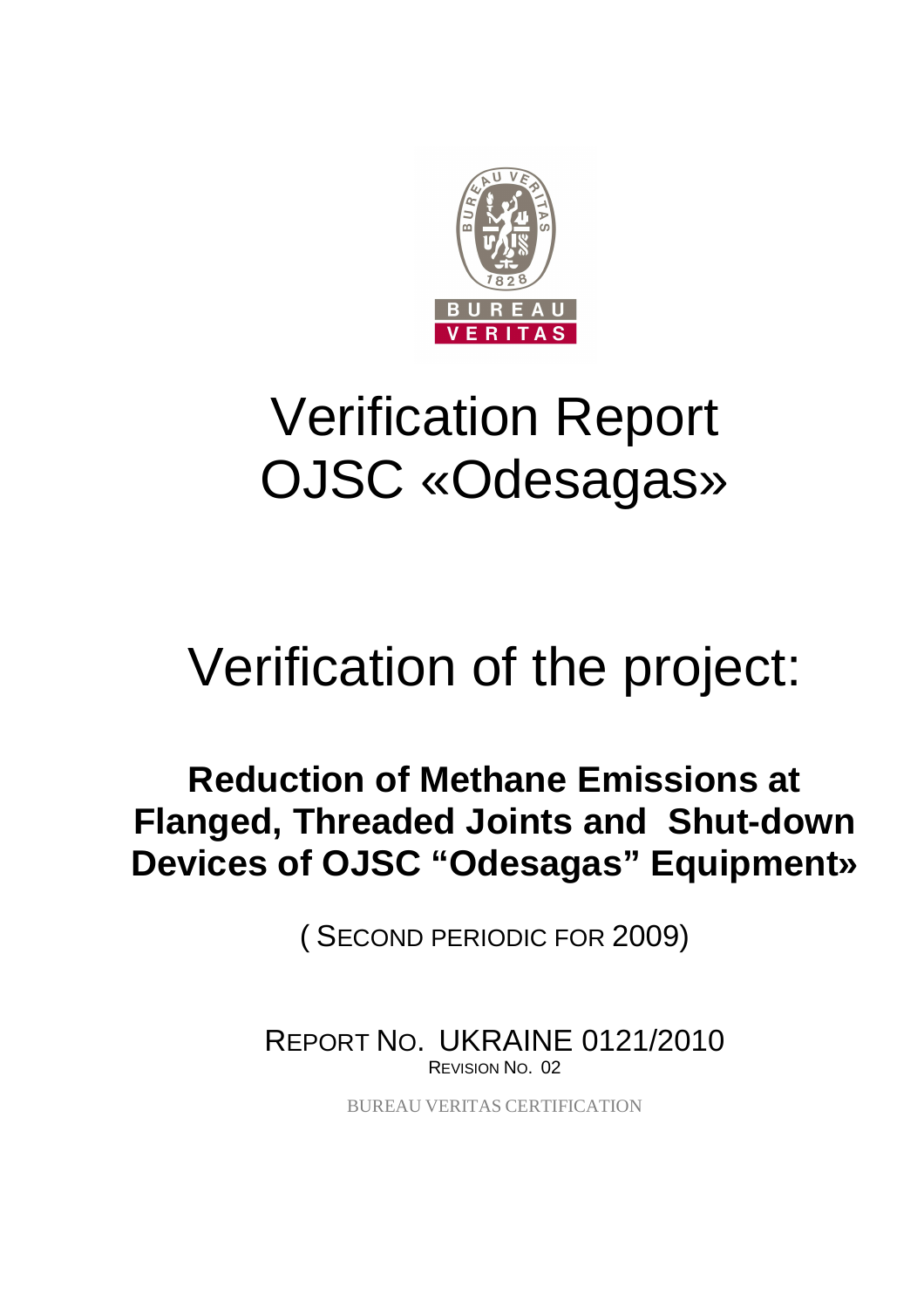Report No: UKRAINE 0121/2010



| Date of first issue:<br>01.06.2010.                                  |                                                   | Organizational unit:     | <b>Bureau Veritas Certification</b>                                                                                                                                                                                     |                     |  |
|----------------------------------------------------------------------|---------------------------------------------------|--------------------------|-------------------------------------------------------------------------------------------------------------------------------------------------------------------------------------------------------------------------|---------------------|--|
|                                                                      |                                                   | Holding                  |                                                                                                                                                                                                                         |                     |  |
| Client:                                                              |                                                   | Client's representative: |                                                                                                                                                                                                                         |                     |  |
| OJSC "Odesagas"                                                      |                                                   |                          | <b>Vitaliy Gerasymenko</b>                                                                                                                                                                                              |                     |  |
| Summary:                                                             |                                                   |                          |                                                                                                                                                                                                                         |                     |  |
|                                                                      |                                                   |                          | Bureau Veritas Certification has made the verification of the project "Reduction of Methane Emissions at<br>Flanged, Threaded Joints and Shut-down Devices of OJSC "Odesagas" Equipment" implemented by the             |                     |  |
|                                                                      |                                                   |                          | Institute of ecology and energy saving in Odesa city and region, Ukraine on the basis of UNFCCC criteria for                                                                                                            |                     |  |
|                                                                      |                                                   |                          | the JI, as well as criteria given to provide for due project's exploitation, its monitoring and reporting, as well as                                                                                                   |                     |  |
| the host country criteria.                                           |                                                   |                          |                                                                                                                                                                                                                         |                     |  |
|                                                                      |                                                   |                          | The verification scope is defined as a periodic independent review and post determination by the Accredited<br>Independent Entity of the monitored reductions in GHG emissions during defined verification period, and  |                     |  |
|                                                                      |                                                   |                          | consisted of the following three phases: i) review of the Monitoring Report, Project Design Document and the                                                                                                            |                     |  |
|                                                                      |                                                   |                          | baseline and monitoring plan; ii) follow-up interviews with project stakeholders; iii) resolution of outstanding                                                                                                        |                     |  |
|                                                                      |                                                   |                          | issues and the issuance of the final verification report and opinion. The overall verification, from Contract                                                                                                           |                     |  |
|                                                                      |                                                   |                          | Review to Verification Report & Opinion, was conducted using Bureau Veritas Certification internal procedures.                                                                                                          |                     |  |
|                                                                      |                                                   |                          | The first output of the verification process is a list of Clarification Requests, Corrective Actions Requests,                                                                                                          |                     |  |
| Forward Actions Requests (CL, CAR and FAR), presented in Appendix A. |                                                   |                          | Verification was conducted on the ground of the monitoring report (for the period from January 01, 2009 till                                                                                                            |                     |  |
|                                                                      |                                                   |                          | December 31, 2009), monitoring plan, determined PDD, edition 7 as of 30.04.2010 and other accompanying                                                                                                                  |                     |  |
|                                                                      |                                                   |                          | documents produced to the representatives of the Bureau Veritas Certification by the project participants.                                                                                                              |                     |  |
|                                                                      |                                                   |                          | In summary, Bureau Veritas Certification confirms that the project is implemented as planned and described in                                                                                                           |                     |  |
|                                                                      |                                                   |                          | project design documents. Installed equipment being essential for generating emission reduction runs reliably                                                                                                           |                     |  |
|                                                                      |                                                   |                          | and is calibrated appropriately. The monitoring system is in place and the project is ready to generate GHG                                                                                                             |                     |  |
| emission reductions.<br>misstatements.                               | The GHG                                           | emission                 | reduction<br>calculated<br>is                                                                                                                                                                                           | without<br>material |  |
|                                                                      |                                                   |                          | Our opinion relates to the project's GHG emissions and resulting GHG emissions reductions reported and                                                                                                                  |                     |  |
|                                                                      |                                                   |                          | related to the valid and registered project baseline and monitoring, and its associated documents. Based on                                                                                                             |                     |  |
|                                                                      |                                                   |                          | information seen and evaluated we confirm that the implementation of the project has resulted in 610 926,11 t                                                                                                           |                     |  |
| CO2e reductions during period from 01/01/2009 up to 31/12/2009.      |                                                   |                          |                                                                                                                                                                                                                         |                     |  |
|                                                                      |                                                   |                          | On the behalf of verification team, Flavio Gomes, the Bureau Veritas Certification Holding SAS Global Product                                                                                                           |                     |  |
|                                                                      |                                                   |                          | Manager for Climate Change, approved final version of the Verification Report. It is signed by Ivan Sokolov<br>authorized Bureau Veritas Certification Holding SAS Local product manager for Climate Change in Ukraine. |                     |  |
| Report No:                                                           |                                                   |                          |                                                                                                                                                                                                                         |                     |  |
| UKRAINE/0121/2010                                                    | Subject Group:<br>JI                              |                          | Key words                                                                                                                                                                                                               |                     |  |
| Project title:                                                       |                                                   |                          |                                                                                                                                                                                                                         |                     |  |
| «Reduction of Methane Emissions at                                   |                                                   | Flanged,                 | Climate Change, Kyoto Protocol, JI, Emission                                                                                                                                                                            |                     |  |
| Threaded Joints and Shut-down Devices of OJSC                        |                                                   |                          | Reduction, Verification                                                                                                                                                                                                 |                     |  |
|                                                                      | "Odesagas" Equipment»<br>Work was carried out by: |                          |                                                                                                                                                                                                                         |                     |  |
| Team Leader, leading verifier: Flavio Gomes                          |                                                   |                          | $\boxtimes$<br>No distribution without permission from the                                                                                                                                                              |                     |  |
| Team Member, verifier:                                               |                                                   | Oleg Skoblyk             | Client or responsible organizational unit                                                                                                                                                                               |                     |  |
|                                                                      | Team Member, verifier:<br>Kateryna Zinevych       |                          |                                                                                                                                                                                                                         |                     |  |
|                                                                      | Work was verified by:                             |                          |                                                                                                                                                                                                                         |                     |  |
| Ivan Sokolov - Internal Technical Reviewer                           |                                                   |                          | Limited distribution                                                                                                                                                                                                    |                     |  |
| Date of this revision                                                | Rev. No.:                                         | Number of pages:         |                                                                                                                                                                                                                         |                     |  |
| 07/06/2010                                                           | 02                                                | 48                       | Unrestricted distribution                                                                                                                                                                                               |                     |  |
|                                                                      |                                                   |                          |                                                                                                                                                                                                                         |                     |  |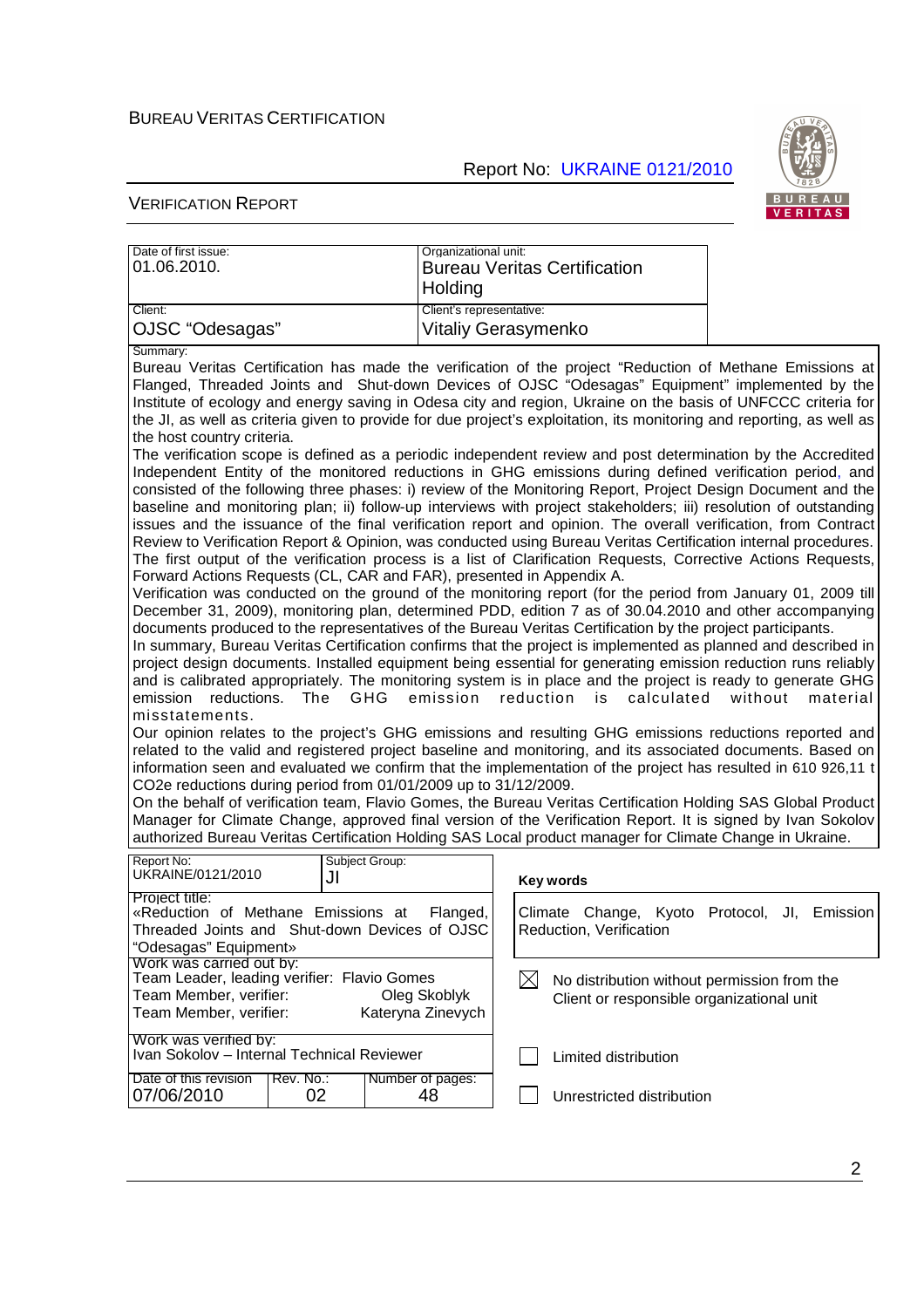Report No: UKRAINE 0121/2010



VERIFICATION REPORT

# **Abbreviations**

| <b>AIE</b>      | <b>HAO</b>      | <b>Accredited Independent Entity</b>                                   |  |  |
|-----------------|-----------------|------------------------------------------------------------------------|--|--|
| <b>CAR</b>      | ЗКД             | <b>Corrective Action Request</b>                                       |  |  |
| <b>CL</b>       | 3P              | <b>Clarification Request</b>                                           |  |  |
| CO <sub>2</sub> | CO <sub>2</sub> | <b>Carbon Dioxide</b>                                                  |  |  |
| <b>ERU</b>      | <b>OCB</b>      | <b>Emission Reduction Unit</b>                                         |  |  |
| <b>FAR</b>      | ЗПД             | <b>Forward Action Request</b>                                          |  |  |
| <b>GHG</b>      | ΠГ              | <b>Green House Gas(es)</b>                                             |  |  |
| <b>GDP</b>      | <b>TPN</b>      | <b>Gas Distribution Post</b>                                           |  |  |
| <b>IETA</b>     | <b>AMTB</b>     | <b>International Emissions Trading Association</b>                     |  |  |
| JI              | CB              | <b>Joint Implementation</b>                                            |  |  |
| <b>JISC</b>     | <b>KHCB</b>     | <b>Joint Implementation Supervisory Committee</b>                      |  |  |
| MoV             | 3B              | <b>Means of Verification</b>                                           |  |  |
| MP              | ΜП              | <b>Monitoring Plan</b>                                                 |  |  |
| <b>OJSC</b>     | <b>BAT</b>      | <b>Open Joint-Stock Company</b>                                        |  |  |
| <b>PCF</b>      | ПВФ             | <b>Prototype Carbon Fund</b>                                           |  |  |
| <b>PDD</b>      | ПТД             | <b>Project Design Document</b>                                         |  |  |
| <b>UNFCC</b>    | <b>PK3K</b>     | <b>Nations Framework Convention</b><br>United<br>for<br><b>Climate</b> |  |  |
| С               | <b>OOH</b>      | Change                                                                 |  |  |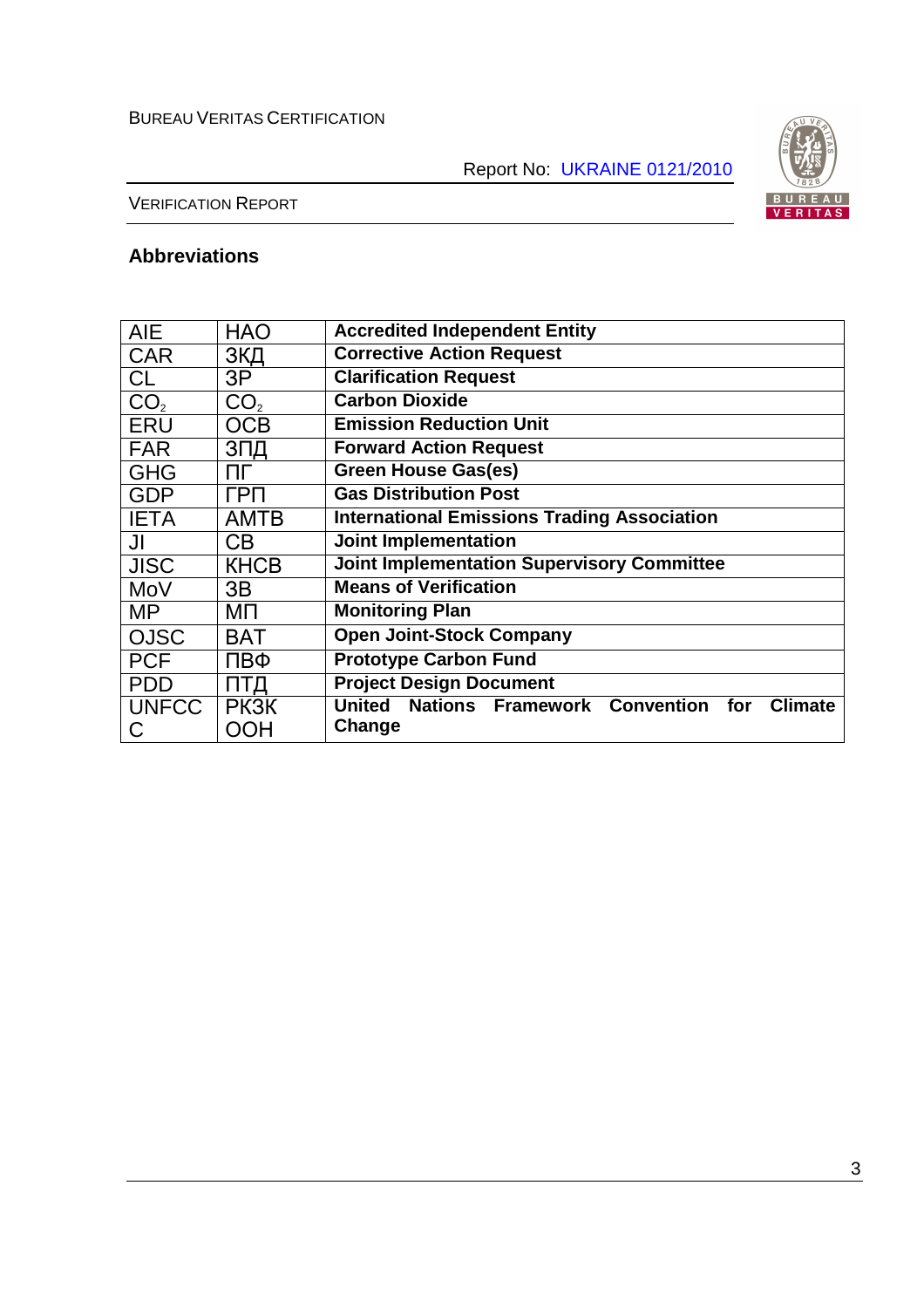Report No: UKRAINE 0121/2010



|                       | Table of contents                          |                                                                                               |
|-----------------------|--------------------------------------------|-----------------------------------------------------------------------------------------------|
| 1 <sub>1</sub>        | Introduction                               | Ошибка! Закладка не определена.                                                               |
| 1.1                   | Objective                                  | 5                                                                                             |
| 1.2                   | Scope                                      | 6                                                                                             |
| 1.3                   | <b>Project Description</b>                 | 6                                                                                             |
|                       |                                            |                                                                                               |
| $\overline{2}$<br>2.1 | Methodology<br><b>Review of Documents</b>  | Ошибка! Закладка не определена.                                                               |
|                       |                                            | Ошибка! Закладка не определена.                                                               |
| 2.2                   | Follow-up Interviews                       | 12                                                                                            |
| 2.3                   | Requests                                   | Resolution of Clarification, Corrective and Forward Action<br>Ошибка! Закладка не определена. |
| 3                     |                                            | VERIFICATION FINDINGS FOR 2009ОШИБКА! ЗАКЛАДКА НЕ ОПРЕДЕЛЕНА.                                 |
| 3.1                   |                                            | Remaining issues CLs, CARs, FARs from previous determination. Ошибка! Заклад                  |
| 3.2                   | <b>Project Implementation</b>              | 14                                                                                            |
| 3.3                   | Internal and External Data                 | Ошибка! Закладка не определена.                                                               |
| 3.4                   | <b>Environmental and Social Indicators</b> | 18                                                                                            |
| 3.5                   | Management and Operational System          | 19                                                                                            |
| 3.6                   |                                            | Completeness of Monitoring Ошибка! Закладка не определена.                                    |
| 3.7                   |                                            | Accuracy of Emission Reduction CalculationsОшибка! Закладка не определена.                    |
| 3.8                   |                                            | Quality Evidence to Determine Emissions ReductionsОшибка! Закладка не определена.             |
| 3.9                   |                                            | Management System and Quality AssuranceОшибка! Закладка не определена.                        |
| $\overline{4}$        |                                            |                                                                                               |
| 5                     |                                            | CONCLUSION ON SECOND PERIODIC VERIFICATION FOR 200922                                         |
| 6                     |                                            | REFERENCES  ОШИБКА! ЗАКЛАДКА НЕ ОПРЕДЕЛЕНА.                                                   |
|                       |                                            |                                                                                               |
|                       |                                            | APPENDIX B: VERIFICATION ТЕАМОШИБКА! ЗАКЛАДКА НЕ ОПРЕДЕЛЕНА.                                  |
|                       |                                            | APPENDIX C: DOCUMENTS CHECKED DURING VERIFICATIONОШИБКА! ЗАКЛАДКА                             |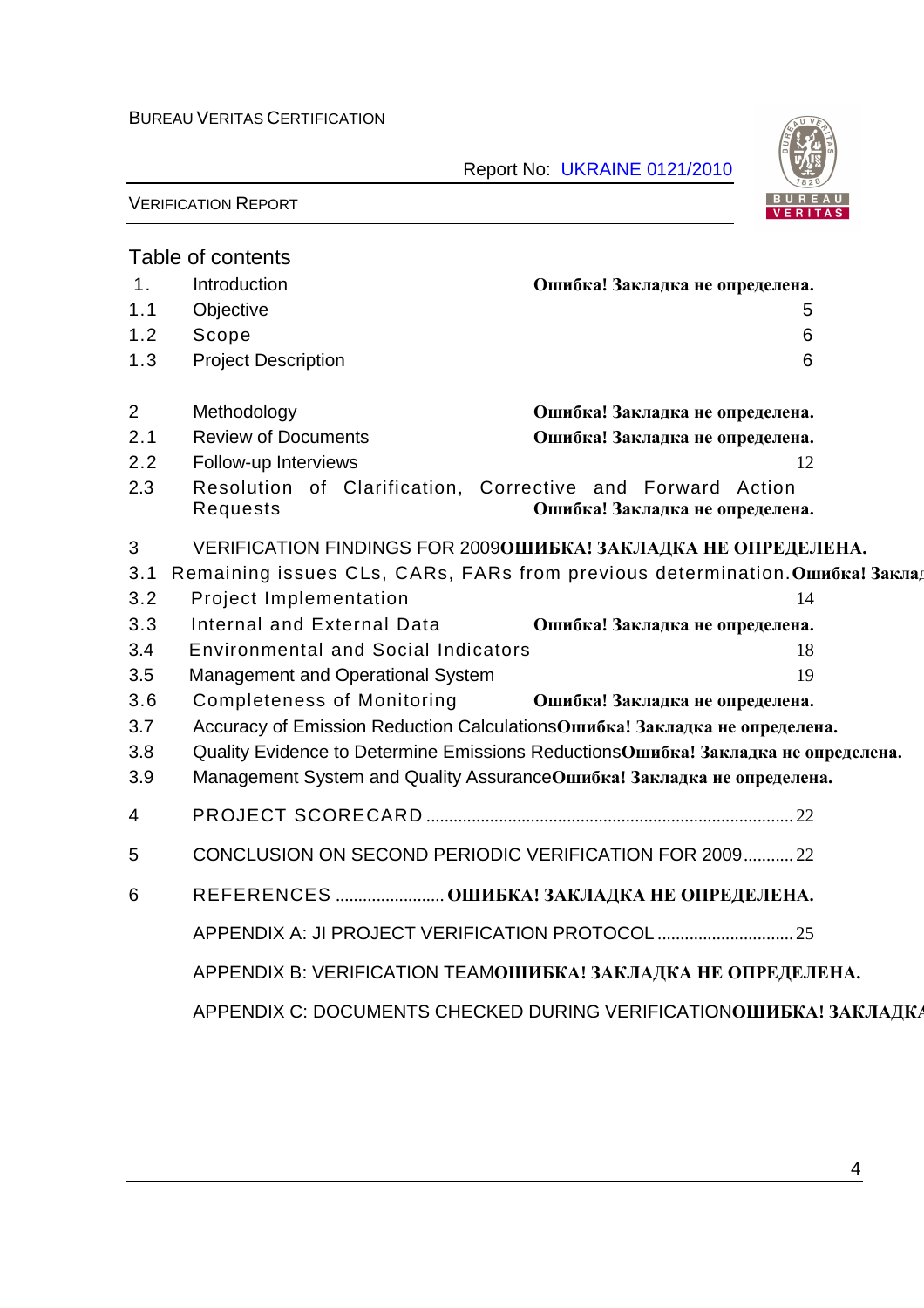

VERIFICATION REPORT

# **1. INTRODUCTION**

OJSC "Odesagas" has commissioned Bureau Veritas Certification Holding SAS to verify the emissions reductions of its JI project " Reduction of Methane Emissions at Flanged, Threaded Joints and Shut-down Devices of OJSC "Odesagas" Equipment" in Odessa city and region, Ukraine, according to the UNFCCC requirements of host party.

This report summarizes the findings of the verification of the project, performed on the basis of criteria given to provide for consistent project operations, monitoring and reporting, and contains a statement for the verified emission reductions. The order includes the initial and first periodic verification of the project.

This report is based on requirements as to the Initial Verification Report Template (Version 3.0, December 2003) and Periodic Verification Report Template (Version 3.0, December 2003), both part of the Validation and Verification Manual (VVM) published by International Emission Trading Association (IETA).

Initial verification and verification of reductions for 2005-2007 has been performed as one integrated activity. It consisted of review of the project documents including PDD, monitoring plan, determination report, monitoring report and further documentation.Project determination was conducted by Bureau Veritas Certification Holding SAS. Determination results are given in the report No. 0118/2010: Determination of the project "Reduction of Methane Emissions at Flanged, Threaded Joints and Shut-down Devices of OJSC "Odesagas" Equipment", Ukraine, as of May 15, 2010. The result of earlier credits verification is stated in report No. UKRAINE/0119/2010 "Verification of the project "Reduction of Methane Emissions at Flanged, Threaded Joints and Shut-down Devices of OJSC "Odesagas" Equipment" as of 07.06.2010, and the result of the first periodic verification is stated in the report No. #UKRAINE/0120/2010 as of 07.06.2010. The project was approved by the National Environmental Investment Agency of Ukraine, Ministry of Climate and Energetics of Denmark and Energy Agency of Denmark.

#### **1.1 Objective**

Verification is the periodic independent review and ex post determination by the AIE of the monitored reductions in GHG emissions during defined verification period.

The objective of verification can be divided in Initial Verification and Periodic Verification.

Initial Verification: The objective of an initial verification is to verify that the project is implemented as planned, to confirm that the monitoring system is in place and fully functional, and to assure that the project will generate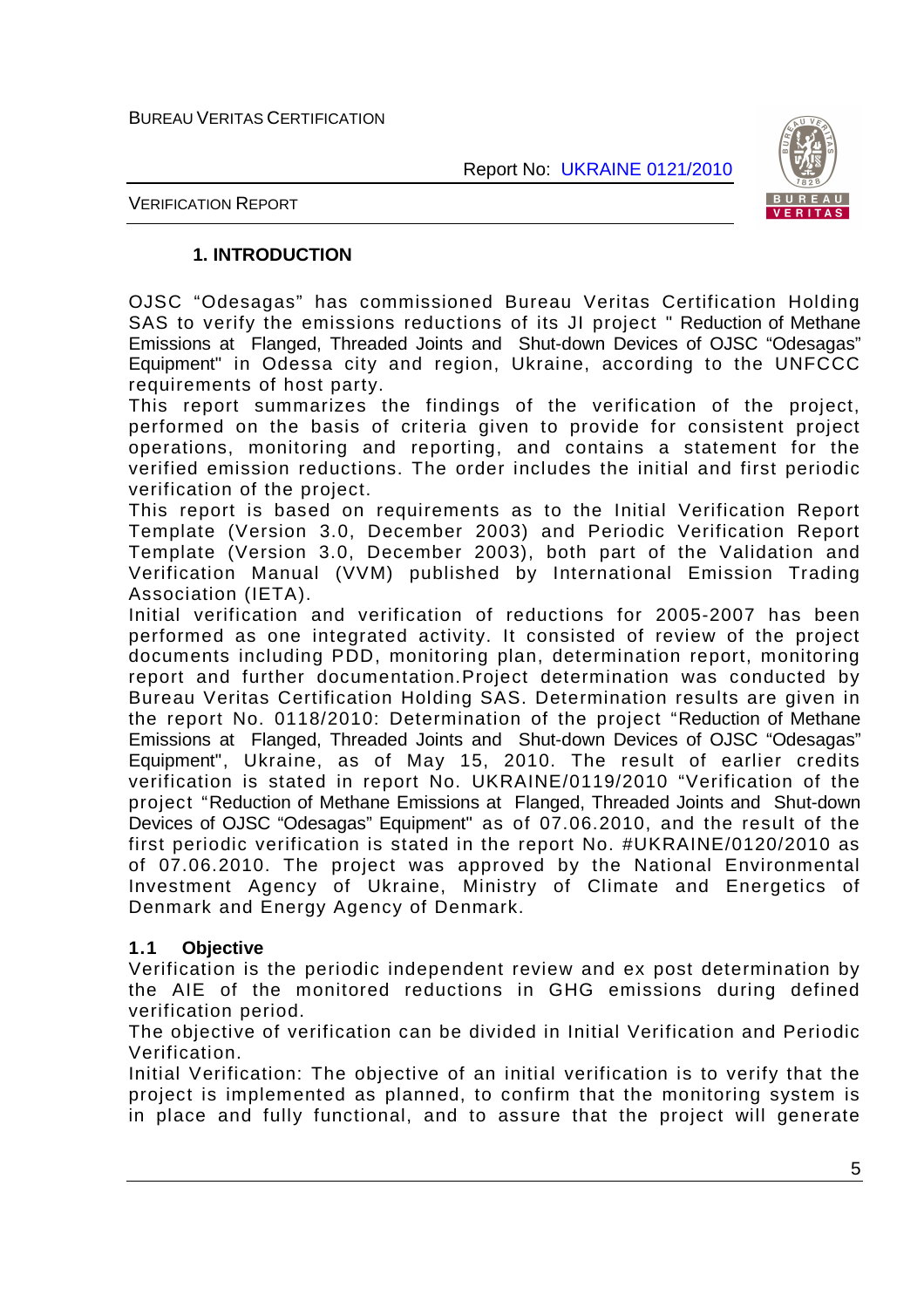

#### VERIFICATION REPORT

verifiable emission reductions. A separate initial verification prior to the project entering into regular operations is not a mandatory requirement.

Periodic Verification: The objective of the periodic verification is to verify that actual monitoring systems and procedures are in compliance with the monitoring systems and procedures described in the monitoring plan; furthermore the periodic verification evaluates the GHG emission reduction data and express a conclusion with a high, but not absolute, level of assurance about whether the reported GHG emission reduction data is free of material misstatements; and verifies that the reported GHG emission data is sufficiently supported by evidence, i.e. monitoring records. If no prior initial verification has been carried out, the objective of the first periodic verification also includes the objectives of the initial verification.

The verification follows UNFCCC criteria referring to the Kyoto Protocol criteria, the JI/CDM rules and modalities, and the subsequent decisions by the JISC, as well as the host country criteria.

#### **1. 2 Scope**

Verification scope is defined as an independent and objective review and ex post determination by the AIE of the monitored reductions in GHG emissions. The verification is based on the submitted monitoring report and the determinated project design document including the project's baseline study and monitoring plan and other relevant documents. The information in these documents is reviewed against Kyoto Protocol requirements, UNFCCC rules and associated interpretations. Bureau Veritas Certification uses the recommendations stated in the Validation and Verification Manual for assessment of the project implementation risks and generation of emission reduction units (ERUs).

The verification is meant to check the project monitoring for accurate assessment towards reductions in the GHG emissions.

The verification team has been provided with a Monitoring Report version 1 (as of 25.12.2009) and version 2 (as of 15.15.2010) for the period from January 12, 2005 to December 31, 2007 inclusive.

#### **1.3 Project description**

OJSC «Odesagas» manages 26 district gas distribution networks and infrastructures located at Odesa region and one in Odesa city implementing transportation and supply of natural gas to industries and households. Total length of distribution gas pipeline of high (12Mpa – 0,6 Mpa), middle (0,3 Mpa) and low (0,005 Mpa) pressure is 4579 km. 2625 km is at property of OJSC "Odesagas". Average annual of transported gas reaches 2861718 thou. M3. The existing structure of gas transportation tariffs doesn't consider amortization and development needs of gas companies. They suffer from lack of funds required for gas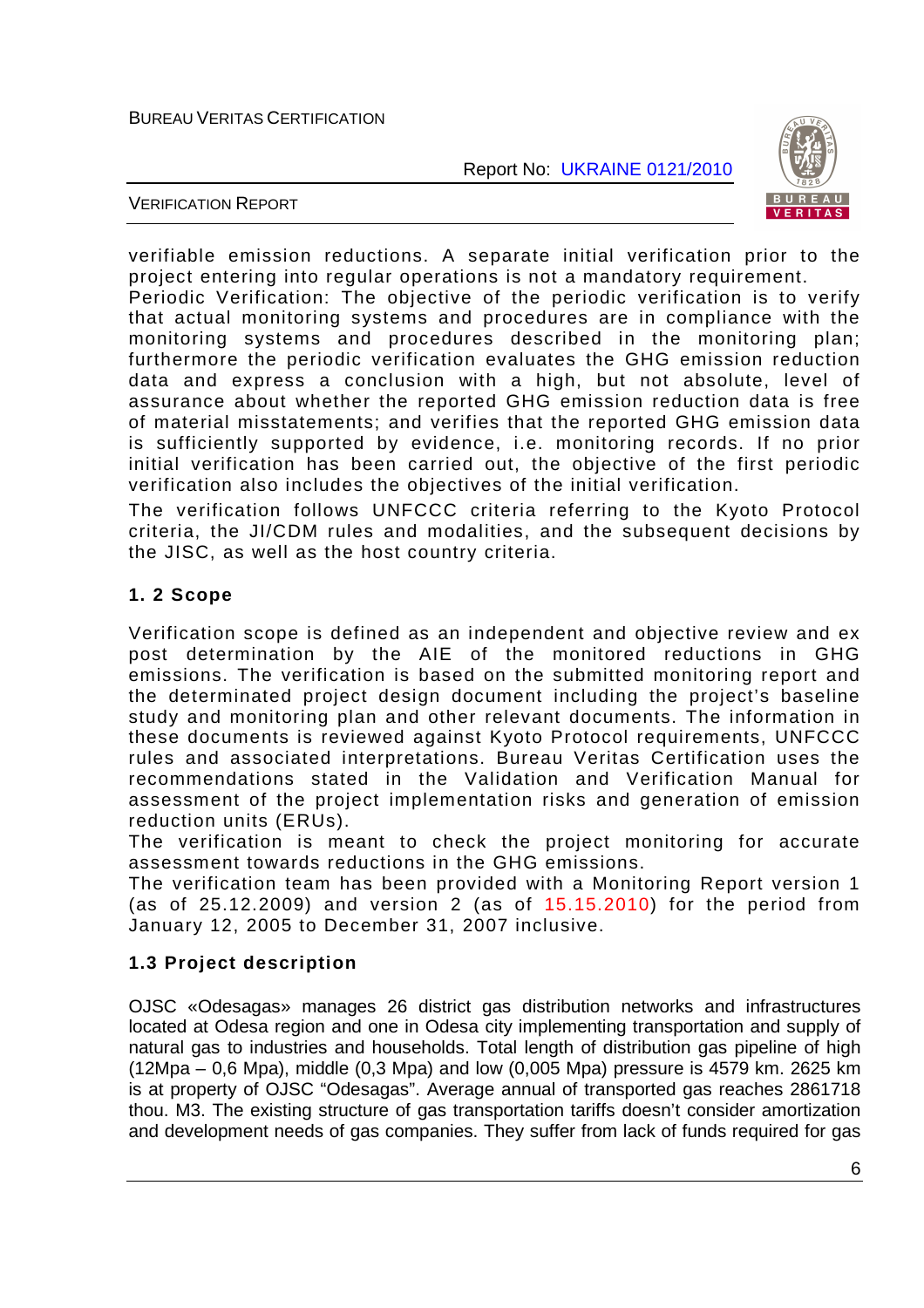Report No: UKRAINE 0121/2010

#### VERIFICATION REPORT



network repairs and upgrading, procurement of equipment, spear parts and materials resulting in increase of gas leaks at OJSC «Odesagas» facilities.

Motivated by the Regulations on gas network safe operation in Ukraine based primarily on safety concerns, at the beginning of project in the year 2005 OJSC "Odesagas" just detects leaks using detectors with the purpose to avoid emergency and explosions. Measurement of leaks is not required, and measurement instruments are not available. Theoretical calculations of emission volume based on executed measurements of methane losses as a result of leakage at shutters and flanges' connections for OJSC «Odesagas» are equal as 41 mln. m3 of estimate leaks per annum.

The project objective is reduction of natural gas (methane) leaks as a result of leakage at flanged, threaded joints and shut-down devices of OJSC "Odesagas" equipment in quantity of 11174. Within project scope, advanced sealant materials will be applied for repair of identified leaks to replace the current practice of maintenance and repair of networks, namely using rubberized asbestos fabric gaskets and cotton fiber stuffing with oil tightening with asbestos-graphite compound resulting in increased leaks and methane emissions into the atmosphere. In addition to reducing emissions, project reduces natural gas losses (therefore, financial losses) producing environmental benefits and contributing to safety requirements, and will reduce emergency risk, especially applied for household gas regulators and street surface facilities.

The project activity will involve:

Introduction and use of directed inspection and maintenance (DI&M) at flanged, threaded joints and shut-down devices of OJSC "Odesagas" as the most advanced and efficient practice allowing both leak detection and measurement (i.e. quantification of gas losses) as a tool for justification efficient repairs and prioritization of leaks to be repaired as this is important at shortage of funds. This includes procurement of advanced leak detection and measurement equipment, training of staff, development of monitoring map for each gas station and gas distribution network, specifying list of equipment components to be examined on regular basis, , establishment of data-base for leak data collection and storage, and internal auditing and QA/QS system to eliminate and register methane leaks.

Leak detection and measurement: leakage monitoring system at flanged, threaded joints and shut-down devices of OJSC "Odesagas" including eliminated leaks (repaired equipment components) will be implemented on a scheduled (once in four days or once a week – subject to equipment type; once for the year for equipment of apartments and houses) basis by specially trained staff. Each component will be surveyed, identified leaks will be tagged and their amounts will be measured and recorded in the database.

Repair of all identified leaks: repairs of the equipment with leaks within the scope of this project will range from tightening of block valves and flanges, use of advanced sealants and stuffing to major overhaul and replacement of pressure regulators safety valves and piston rods. Repairs will be regularly surveyed as component of standard monitoring program (see above) to ensure they are not leak sources.

Project duration is not limited since the DI&M and monitoring programmes are aimed to become an integrated part of OJSC «Odesagas» production and business practices. CO2e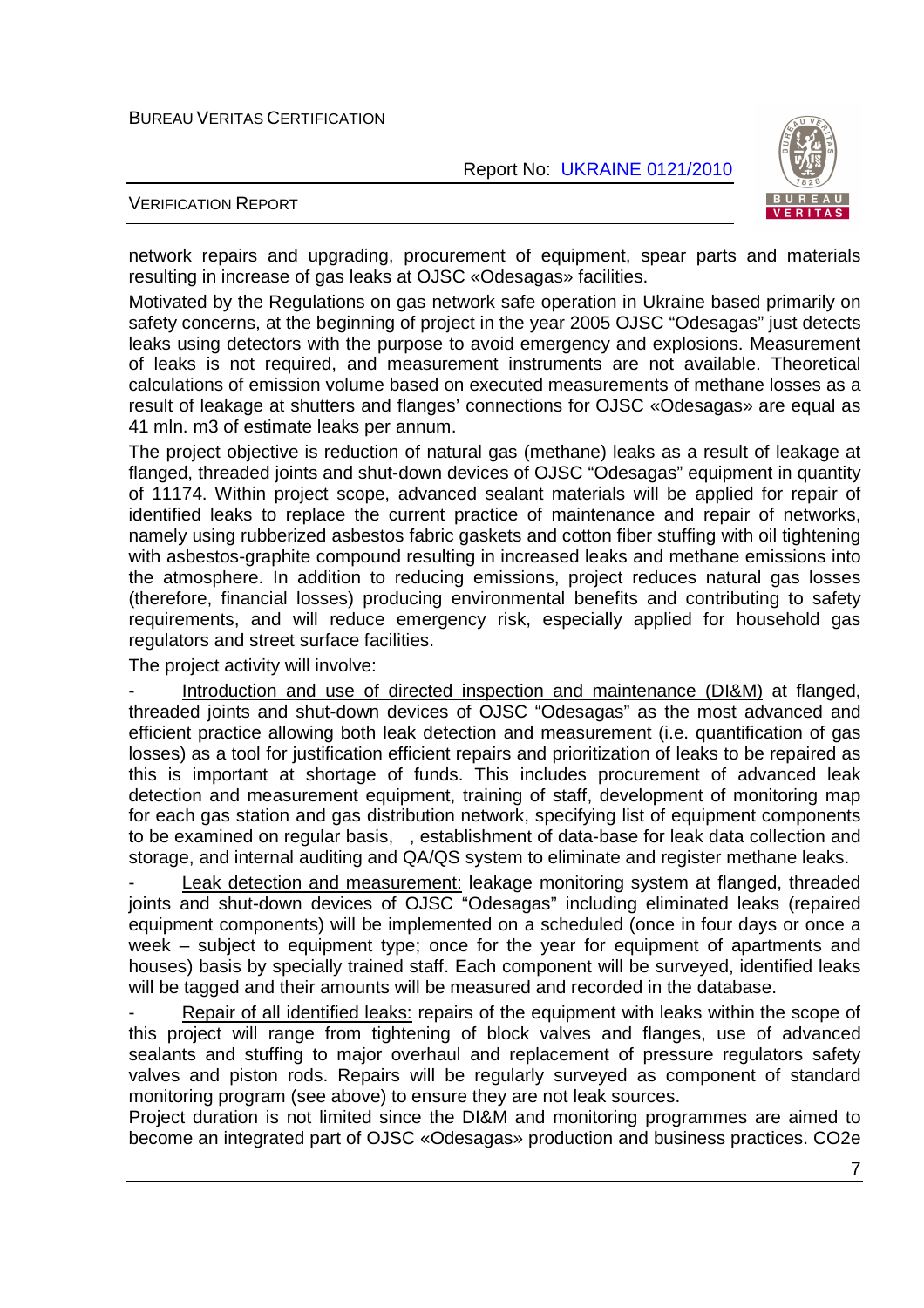

VERIFICATION REPORT

emission reductions will be claimed for period 22 years as per modalities and procedures of Joint Implementation Mechanism.

#### **2 METHODOLOGY**

The verification is as a preliminary review of the documents, field visit including discussions and interviews with selected experts and stakeholders. Verification protocol is used as part of the verification. In order to ensure transparency, a verification protocol was customized for the project, according to the Validation and Verification Manual (IETA/PCF). The protocol shows, in a transparent manner, criteria (requirements), means of verification and the results from verifying the identified criteria. It details and clarifies the requirements the project is expected to meet. It ensures a transparent verification process.

The verification protocol consists of one table of Initial Verification and four tables of Periodic verification. The different columns in these tables are described in Figure 1.

The overall verification according to the Contract of Verification was conducted using Bureau Veritas Certification procedures.

The completed verification protocol is enclosed in Appendix A to this report.

| <b>Initial Verification Protocol Table 1</b> |                                                                    |                                                                              |                                                                                                                                                                                                                 |  |
|----------------------------------------------|--------------------------------------------------------------------|------------------------------------------------------------------------------|-----------------------------------------------------------------------------------------------------------------------------------------------------------------------------------------------------------------|--|
| <b>Objective</b>                             | <b>Reference</b>                                                   | <b>Comments</b>                                                              | <b>Conclusion (CARs/FARs)</b>                                                                                                                                                                                   |  |
| The requirements the<br>project must meet    | Gives reference to<br>where<br>the<br>requirement<br>İS.<br>found. | Description<br>circumstances and<br>comments<br>further<br>on the conclusion | of   This is either acceptable based on<br>evidence provided (OK), or a<br>Corrective Action Request (CAR).<br>Forward Action Request (FAR)<br>indicates essential risks for further<br>periodic verifications. |  |

| Periodic Verification Protocol Table 2: Data Management System/Controls                                                                                                                                                                                                                                                                                        |                                                                                                                                                                                                                                                                            |                                                                                                                                                                                                                                                                                                                                                                                                                                                                                                                                         |  |
|----------------------------------------------------------------------------------------------------------------------------------------------------------------------------------------------------------------------------------------------------------------------------------------------------------------------------------------------------------------|----------------------------------------------------------------------------------------------------------------------------------------------------------------------------------------------------------------------------------------------------------------------------|-----------------------------------------------------------------------------------------------------------------------------------------------------------------------------------------------------------------------------------------------------------------------------------------------------------------------------------------------------------------------------------------------------------------------------------------------------------------------------------------------------------------------------------------|--|
| Identification of potential<br>reporting risk                                                                                                                                                                                                                                                                                                                  | Identification,<br>assessment and testing<br>of management controls                                                                                                                                                                                                        | Areas of residual risks                                                                                                                                                                                                                                                                                                                                                                                                                                                                                                                 |  |
| The project operator's data<br>management system/controls<br>identify<br>assessed to<br>are<br>reporting risks and to assess<br>the<br>data<br>management<br>system's/control's ability<br>to<br>mitigate reporting risks. The<br><b>GHG</b><br>data<br>management<br>system/controls are assessed<br>against<br>the<br>expectations<br>detailed in the table. | A score is assigned as<br>follows:<br>Full - all<br>best-<br>$\bullet$<br>practice<br>expectations<br>are<br>implemented.<br>Partial<br>$\bullet$<br>a<br>$\blacksquare$<br>proportion of the<br>practice<br>best<br>expectations<br>is.<br>implemented<br>Limited<br>this | Description of circumstances and further<br>commendation to the conclusion. This is<br>either acceptable based on evidence<br>provided (OK), or a Corrective Action<br>Request (CAR) of risk or non compliance<br>with stated requirements. The corrective<br>numbered<br>requests are<br>action<br>and<br>presented to the client in the verification<br>Verification<br>Initial<br>- The<br>report.<br>has<br>additional Forward<br>Action<br>Requests<br>(FAR). FAR indicates essential risks for<br>further periodic verifications. |  |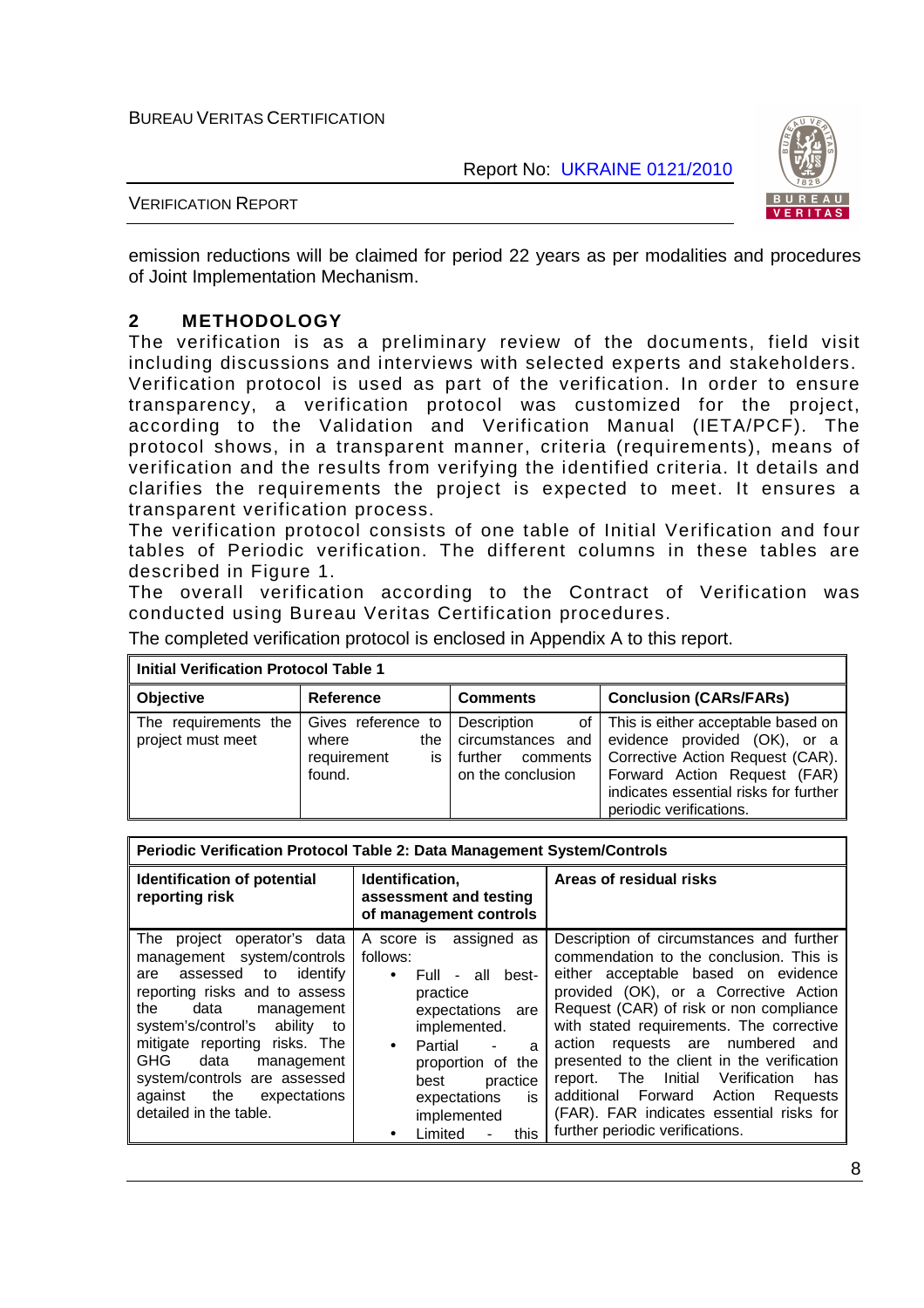Report No: UKRAINE 0121/2010



| <b>VERIFICATION REPORT</b> |  |  |
|----------------------------|--|--|
|                            |  |  |

| should be given if  <br>little or none of<br>the<br>system<br>component is in |  |
|-------------------------------------------------------------------------------|--|
| place.                                                                        |  |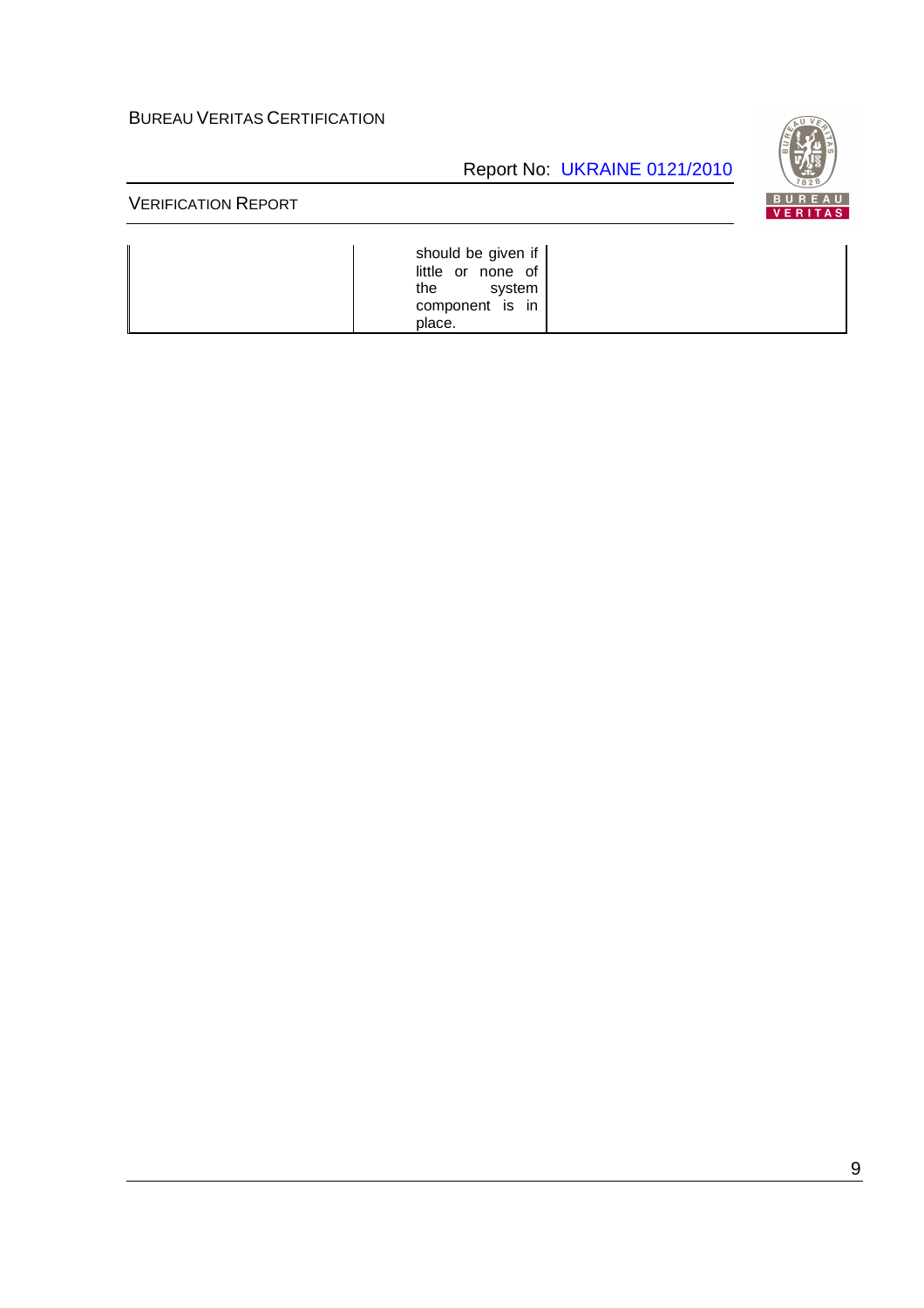

| Periodic Verification Protocol Table 3: GHG calculation procedures and management control<br>testing                                                                                                                                                                                                                                                                                                                                                                                                                                                                                                                                                                                                                                                                                                                                                                                                                                                                                                                                                                                                                                                                                                                 |                                                                                                                                                                                                                                                                                                                                                                                                                                                                                                                                                                                                                                                                                                                                                                                                                                                                                                                                                                                                                                                                                                                                                                                                                                                                                                                             |                                                                                                                                                                                                                                                                                                                           |  |  |
|----------------------------------------------------------------------------------------------------------------------------------------------------------------------------------------------------------------------------------------------------------------------------------------------------------------------------------------------------------------------------------------------------------------------------------------------------------------------------------------------------------------------------------------------------------------------------------------------------------------------------------------------------------------------------------------------------------------------------------------------------------------------------------------------------------------------------------------------------------------------------------------------------------------------------------------------------------------------------------------------------------------------------------------------------------------------------------------------------------------------------------------------------------------------------------------------------------------------|-----------------------------------------------------------------------------------------------------------------------------------------------------------------------------------------------------------------------------------------------------------------------------------------------------------------------------------------------------------------------------------------------------------------------------------------------------------------------------------------------------------------------------------------------------------------------------------------------------------------------------------------------------------------------------------------------------------------------------------------------------------------------------------------------------------------------------------------------------------------------------------------------------------------------------------------------------------------------------------------------------------------------------------------------------------------------------------------------------------------------------------------------------------------------------------------------------------------------------------------------------------------------------------------------------------------------------|---------------------------------------------------------------------------------------------------------------------------------------------------------------------------------------------------------------------------------------------------------------------------------------------------------------------------|--|--|
| <b>Identification</b><br>potential<br><b>of</b><br>reporting risk                                                                                                                                                                                                                                                                                                                                                                                                                                                                                                                                                                                                                                                                                                                                                                                                                                                                                                                                                                                                                                                                                                                                                    | Identification,<br>assessment<br>and<br>testing of management controls                                                                                                                                                                                                                                                                                                                                                                                                                                                                                                                                                                                                                                                                                                                                                                                                                                                                                                                                                                                                                                                                                                                                                                                                                                                      | Areas of residual risks                                                                                                                                                                                                                                                                                                   |  |  |
| Identify and list potential reporting<br>risks based on an assessment of<br>emission<br>estimation<br>the<br>procedures, i.e.<br>the calculation methods,<br>➤<br>raw data collection and<br>⋗<br>of<br>sources<br>supporting<br>documentation,<br>reports/databases/informat<br>➤<br>ion systems from which<br>data is obtained.<br>Identify key source data. Examples<br>of source data include metering<br>monitors,<br>records.<br>process<br>operational<br>logs,<br>laboratory/analytical<br>data,<br>accounting records, utility data and<br>vendor data. Check appropriate<br>calibration and maintenance of<br>equipment, and assess the likely<br>accuracy of data supplied.<br>Focus on those risks that impact<br>the accuracy, completeness and<br>consistency of the reported data.<br>Risks are weakness in the GHG<br>calculation<br>systems<br>and<br>may<br>include:<br>➤<br>transfer<br>manual<br>οf<br>data/manual calculations,<br>unclear origins of data,<br>➤<br>due<br>⋗<br>accuracy<br>to<br>technological limitations,<br>lack of appropriate data<br>protection measures. For<br>example,<br>protected<br>calculation<br>cells<br>in.<br>spreadsheets<br>and/or<br>password restrictions | Identify the key controls for each area<br>with potential reporting risks. Assess<br>the adequacy of the key controls and<br>eventually test that the key controls are<br>actually in operation.<br>Internal<br>controls<br>include<br>(not<br>exhaustive):<br>of<br>≻<br>Understanding<br>responsibilities and roles<br>Reporting, reviewing<br>➤<br>and<br>formal<br>management<br>approval of data;<br>Procedures<br>for<br>➤<br>ensuring<br>completeness,<br>data<br>conformance with reporting<br>guidelines, maintenance of<br>data trails etc.<br>Controls to<br>⋗<br>the<br>ensure<br>arithmetical accuracy of the<br>GHG data generated and<br>accounting<br>records<br>e.g.<br>internal<br>audits,<br>and<br>checking/<br>review<br>procedures;<br>Controls over the computer<br>➤<br>information systems;<br>➤<br>Review<br>processes<br>for<br>identification<br>and<br>understanding<br>of<br>key<br>and<br>process<br>parameters<br>implementation of calibration<br>maintenance regimes<br>Comparing and analysing the<br>GHG data with previous periods,<br>targets and benchmarks.<br>When testing the specific internal<br>controls, the following questions are<br>considered:<br>1. Is the control designed properly to<br>ensure that it would either prevent<br>detect<br>correct<br>and<br>or<br>any | Identify areas of residual<br>risks,<br>i.e.<br>areas<br>οf<br>potential reporting risks<br>where<br>there<br>are<br>no<br>adequate<br>management<br>controls<br>mitigate<br>to<br>potential reporting risks<br>Areas<br>where<br>data<br>accuracy, completeness<br>and consistency could be<br>improved are highlighted. |  |  |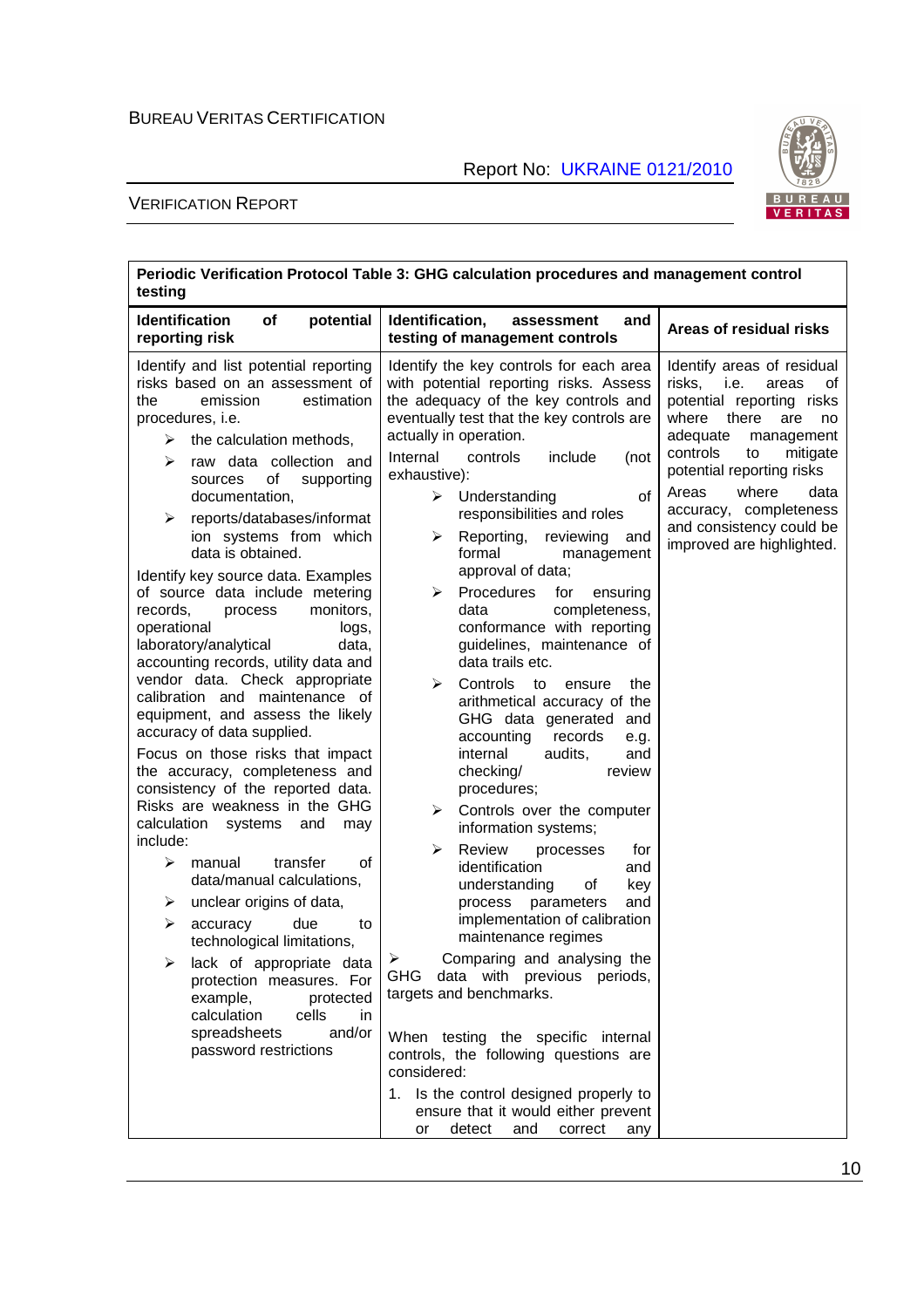Report No: UKRAINE 0121/2010



| significant misstatements?<br>2. To what extent have the internal<br>controls been implemented<br>according to their design;                                   |
|----------------------------------------------------------------------------------------------------------------------------------------------------------------|
| 3. To what extent have the internal<br>controls (if existing) functioned<br>properly (policies and procedures<br>have been followed) throughout<br>the period? |
| 4. How does management assess<br>the internal control as reliable?                                                                                             |

| testing                                                                                                                                                                                        | Periodic Verification Protocol Table 4: Detailed audit testing of residual risk areas and random                                                                                                                                                                                                                                                                                                                                                                                                                                                                              |                                                                                                                                                                                                                                                                                                                                                                                                                                                                                                                                                                                                                                                                                                                                                                                                                                                                                                                                                                                                                                                                                                                                                                                                                                                                   |
|------------------------------------------------------------------------------------------------------------------------------------------------------------------------------------------------|-------------------------------------------------------------------------------------------------------------------------------------------------------------------------------------------------------------------------------------------------------------------------------------------------------------------------------------------------------------------------------------------------------------------------------------------------------------------------------------------------------------------------------------------------------------------------------|-------------------------------------------------------------------------------------------------------------------------------------------------------------------------------------------------------------------------------------------------------------------------------------------------------------------------------------------------------------------------------------------------------------------------------------------------------------------------------------------------------------------------------------------------------------------------------------------------------------------------------------------------------------------------------------------------------------------------------------------------------------------------------------------------------------------------------------------------------------------------------------------------------------------------------------------------------------------------------------------------------------------------------------------------------------------------------------------------------------------------------------------------------------------------------------------------------------------------------------------------------------------|
| residual<br><b>Areas</b><br>οf<br>risks                                                                                                                                                        | verification<br><b>Additional</b><br>testing performed                                                                                                                                                                                                                                                                                                                                                                                                                                                                                                                        | <b>Conclusions</b><br><b>Requiring</b><br><b>Areas</b><br>and<br>Improvement<br>(including Forward Action Requests)                                                                                                                                                                                                                                                                                                                                                                                                                                                                                                                                                                                                                                                                                                                                                                                                                                                                                                                                                                                                                                                                                                                                               |
| List the residual areas<br>of risks (Table 2 where<br>detailed audit testing<br>is necessary.<br>addition,<br>other<br>In.<br>material areas may be<br>selected for detailed<br>audit testing. | <b>The</b><br>additional<br>verification<br>testing performed is described.<br>Testing may include:<br>Sample cross checking of<br>$1_{\cdot}$<br>manual transfers of data<br>Recalculation<br>2.<br>3.<br>Spreadsheet<br>ʻwalk<br>throughs' to check links<br>and equations<br>Inspection of calibration<br>4.<br>and maintenance records<br>for key equipment<br>Check<br>sampling<br>⋗<br>analysis results<br><b>Discussions</b><br>$\blacktriangleright$<br>with<br>engineers<br>process<br>detailed<br>who<br>have<br>knowledge of process<br>uncertainty/error<br>bands | Errors and uncertainty can be due to a<br>number of reasons:<br>$\blacktriangleright$<br>Calculation errors. These may be due<br>to inaccurate manual transposition, use of<br>inappropriate<br>emission<br>factors<br>or<br>assumptions etc.<br>Lack of clarity in the monitoring plan.<br>➤<br>This could lead to inconsistent approaches to<br>calculations or scope of reported data.<br>Technological limitations. There may<br>⋗<br>inherent uncertainties (error<br>bands)<br>be<br>associated with the methods<br>used to<br>measure emissions e.g. use of particular<br>equipment such as meters.<br>$\triangleright$ Lack of source data.<br>Data for some<br>sources may not be cost effective or practical<br>to collect.<br>This may result in the use of<br>default data which has been derived based<br>on certain assumptions/conditions and which<br>will therefore have varying applicability in<br>different situations.<br>The first and second categories are explored<br>with the site personnel, based on their<br>knowledge and experience of the processes.<br>High risk process parameters or source data<br>(i.e. those with a significant influence on the<br>reported data, such as meters) are reviewed<br>for these uncertainties. |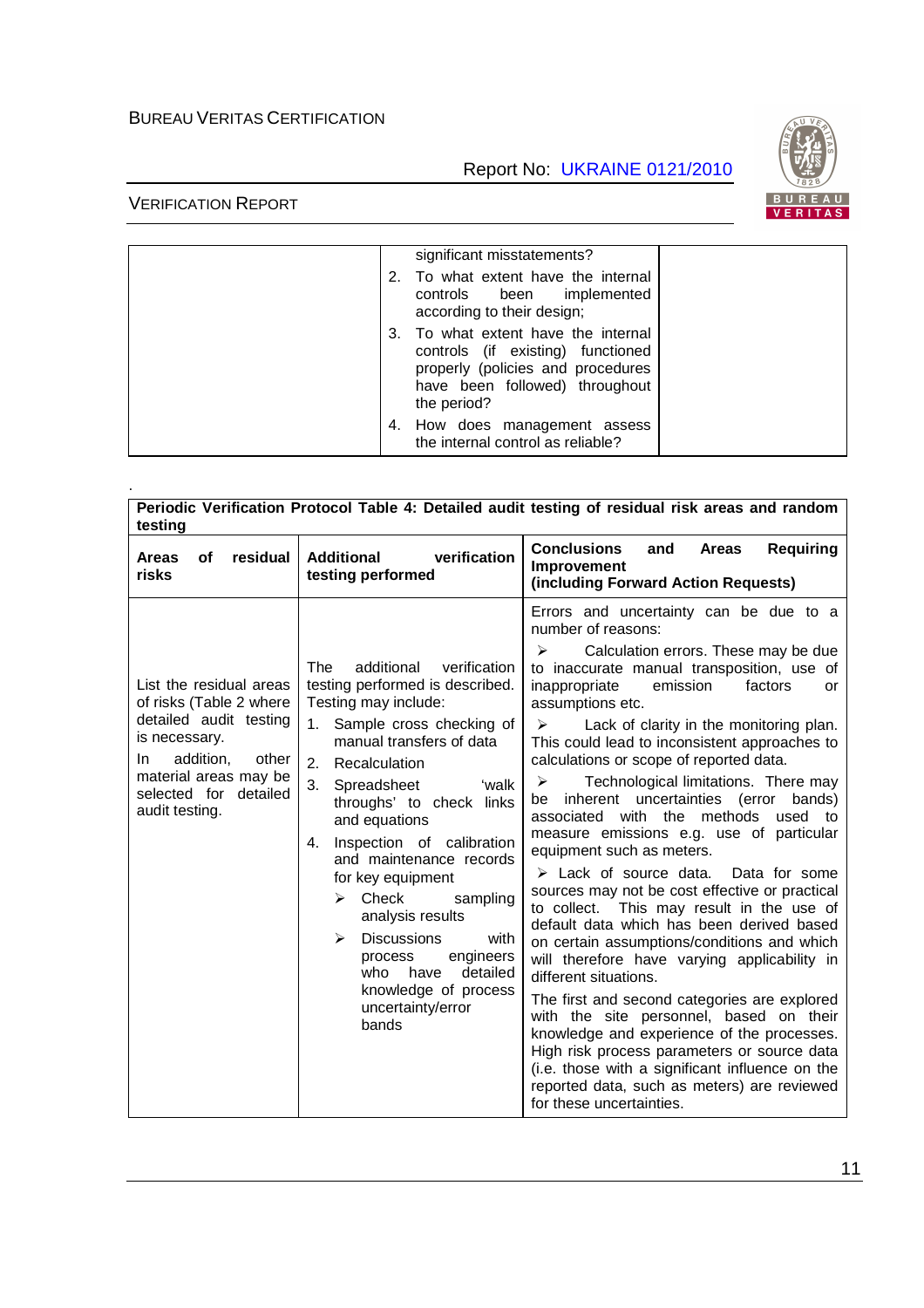

#### VERIFICATION REPORT

| Verification Protocol Table 5: Resolution of Corrective Action and Clarification Requests                                                                                               |                                                                                                                                                                                           |                                                                                                                                                                                                |                                                                                                                                                                                                                  |  |
|-----------------------------------------------------------------------------------------------------------------------------------------------------------------------------------------|-------------------------------------------------------------------------------------------------------------------------------------------------------------------------------------------|------------------------------------------------------------------------------------------------------------------------------------------------------------------------------------------------|------------------------------------------------------------------------------------------------------------------------------------------------------------------------------------------------------------------|--|
| clarifications<br>Report<br>and corrective action<br>requests                                                                                                                           | Ref.<br>to checklist<br>question in tables<br>2/3                                                                                                                                         | Summary of project<br>owner response                                                                                                                                                           | <b>Verification conclusion</b>                                                                                                                                                                                   |  |
| If the conclusions from<br>Verification<br>the<br>are<br>either<br>Corrective<br>a<br>Request or a<br>Action<br>Clarification<br>Request,<br>these should be listed in<br>this section. | Reference<br>the<br>to<br>checklist<br>question<br>number in Tables 2, 3<br>where<br>and $4$<br>the<br>Corrective<br>Action<br>Request<br>or<br>Clarification<br>Request<br>is explained. | The responses given<br>by the Client or other<br>project<br>participants<br>during<br>the<br>with<br>communications<br>verification<br>team<br>the<br>should be summarized<br>in this section. | <b>This</b><br>should<br>section<br>summarize the verification<br>team's responses and final<br>conclusions.<br>The<br>conclusions should also be<br>included in Tables 2, 3 and<br>4, under "Final Conclusion". |  |

Figure 1 Verification protocol tables

#### **2.1 Review of Documents**

AIE reviewed Monitoring report, version 1, submitted by the OJSC "Odesagas", and additional documents related to the project design and baseline as to the requirements of Ukrainian Laws, PDD, methodology and Kyoto Protocol.

The verification findings presented in this report relate to the PDD version 07 and Project Monitoring Report version 01.

According to the verification results the project's participants issued the Monitoring report, version 02 as of 15.15.2010, which is final.

#### **2.2 Follow-up Interviews**

On 21/04/2010 verifiers of "Bureau Veritas Certification Holding SAS" performed interviews with project stakeholders to confirm selected information and to resolve issues identified in the document review. Representatives of OJSC «Odesagas» were interviewed. The main topics of the interviews are summarized in Table 1.1.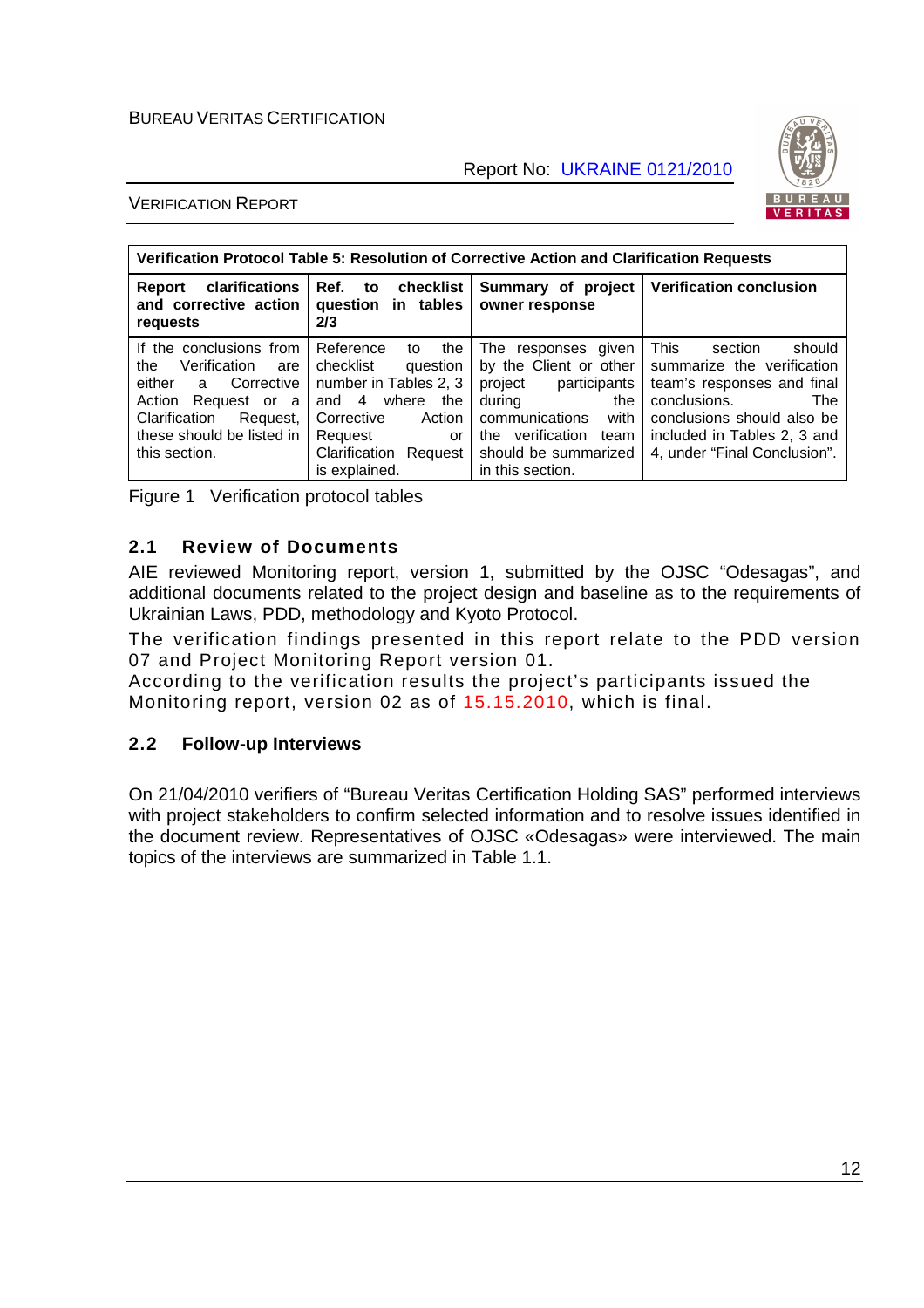

VERIFICATION REPORT

#### **Table 1 Interview topics**

| Interviewed organization            | <b>Interviews Topics</b>                  |  |
|-------------------------------------|-------------------------------------------|--|
| OJSC «Odesagas»                     | Organizational structure.                 |  |
|                                     | Personal responsibility.                  |  |
|                                     | Training of personnel.                    |  |
|                                     | Quality management procedures.            |  |
|                                     | Repair of the equipment (records).        |  |
|                                     | Metering equipment control.               |  |
|                                     | Metering record keeping system, database. |  |
| Local Stakeholder:                  | Social impacts.                           |  |
| <b>Heat Network Administration:</b> | Environmental impacts.                    |  |
| Consultant:                         | Baseline methodology.                     |  |
| ITI Biotekhnika UAAN.               | Monitoring plan.                          |  |
|                                     | Monitoring report.                        |  |
|                                     | Deviations from PDD.                      |  |

#### **2.3 Resolution of Clarification, Corrective and Forward Action Requests**

The objective of this phase of the verification is to raise the clarification, corrective and forward action requests and any other outstanding issues that needed to be clarified for Bureau Veritas Certification positive conclusion on the GHG emission reduction calculation. Findings established during the initial verification are also taken into consideration since they have identified criteria ensuring the proper implementation of a project and risks related to quality of emission reductions.

Corrective Action Requests (CAR) are issued, where:

i) there is a clear deviation concerning the implementation of the project as defined by the PDD;

ii) requirements set by the MP on have not been met completely; or

iii) there is a risk that the project would not be able to generate (high quality) ERUs.

Forward Action Requests (FAR) are issued, where:

iv) the actual status requires a special focus on this item for the next consecutive verification, or

v) an adjustment of the MP is recommended.

The verification team may also use the term Clarification Request (CL), which would be where:

vi) additional information is needed to fully clarify an issue.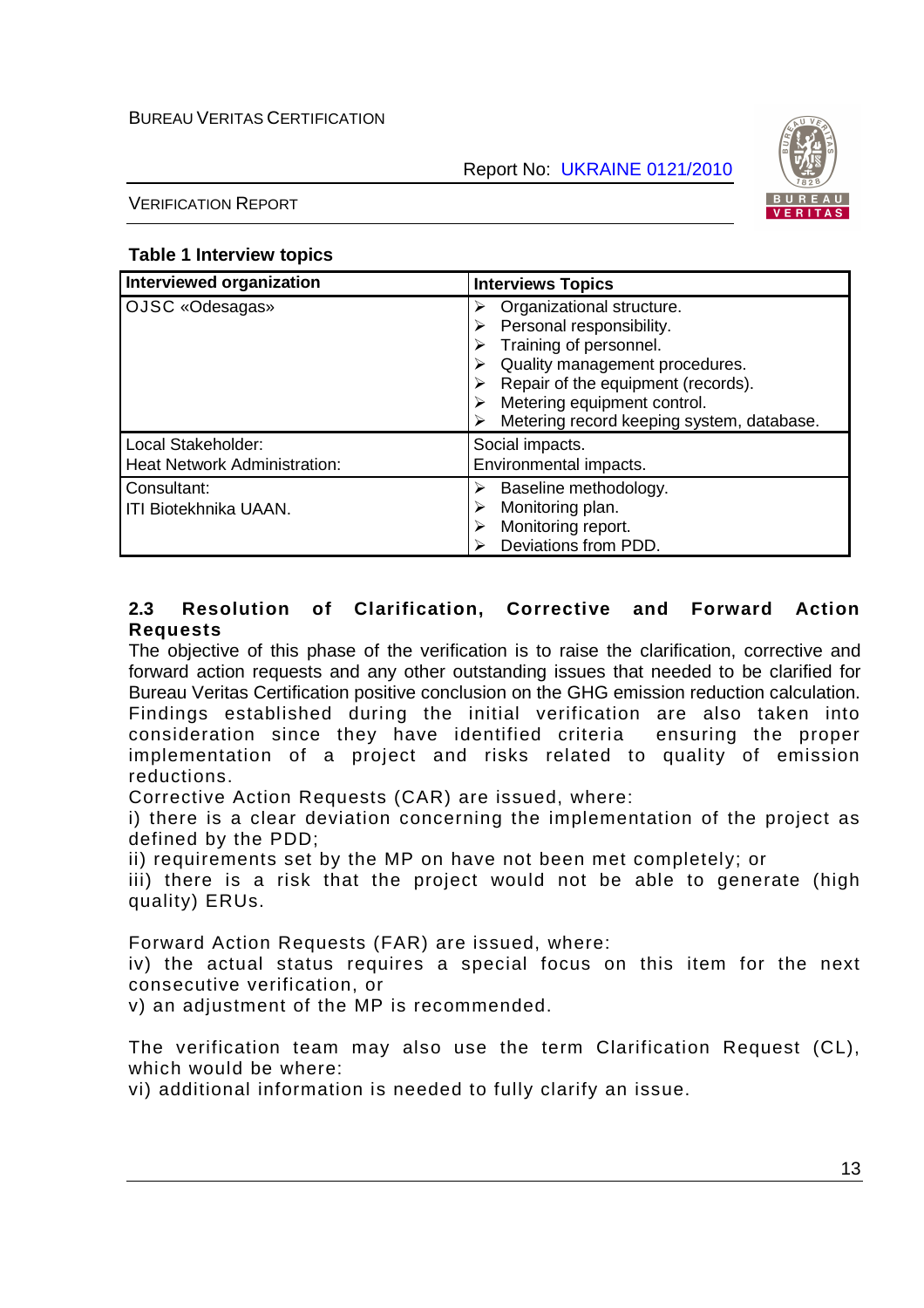

#### VERIFICATION REPORT

To guarantee the transparency of the verification process, the concerns raised are documented in more detail in the verification protocol in Appendix A.

# **3 VERIFICATION FINDINGS FOR 2009**

In the following sections, the findings of the verification are stated. The verification findings for each verification subject are presented as follows:

1) The findings from the desk review of the original project activity documents and the findings from interviews during the follow up visit are summarized. A more detailed record of these findings can be found in the Verification Protocol in Appendix A.

2) The conclusion for verification is presented.

Discussions, remarks and conclusions stated in the verification report project are given also in final verification report.

#### **3.1 Remaining issues CLs, CARs, FARs from previous determination.**

The task of this verification is to check the remaining issues from the previous determination or issues which are clearly defined for assessment in the PDD. The determination report, prepared by Bureau Veritas Certification, noted the following open issues.

#### **CAR №1:**

There is no evidence of written project approvals by the Parties involved. It remains unsolved till the time of issuance of letters of approval by the Parties involved.

#### **Answer**

Letter of Approval was given to the Danish involved party by the Energy Agency of Denmark No. 1602/1102-0041 as of 01.06. 2010. Letter of Approval No. 737/23/7 was issued by the National Environmental Investment Agency on 07.10.2010.

#### **Conclusion of the verification team**

Evidencing documents were provided to verifiers and were found satisfactory.

# **3.2 Project implementation**

#### **3.2.1 Discussion**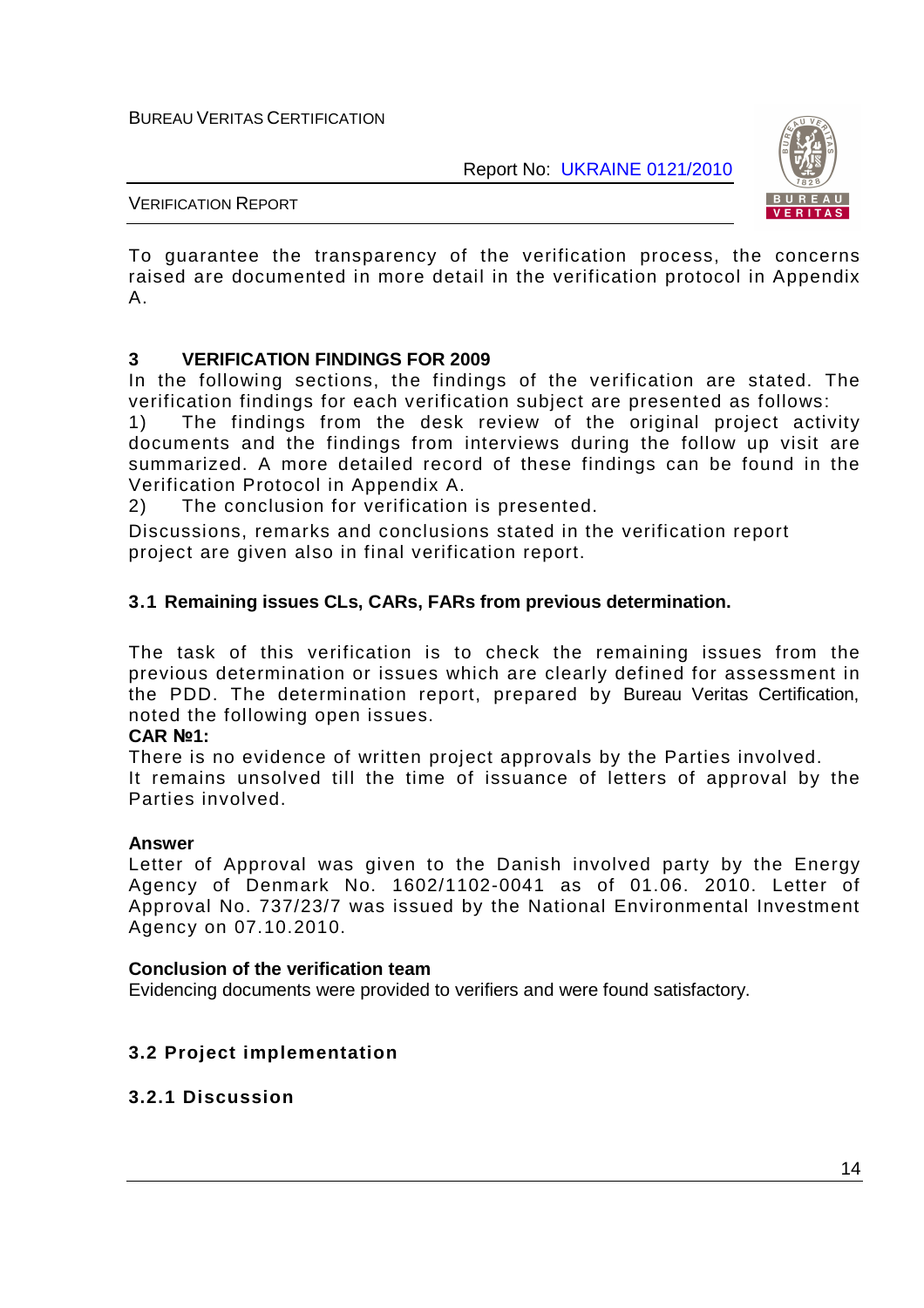

VERIFICATION REPORT

The key task of Initial Verification is to check the project's preparedness for emission reductions generation.

The status of project's implementation, including the basic stages, is given in Table 1.2.

| No.  | <b>Arrangements</b>                    | <b>Quantity of</b><br>units of<br>performed<br>works, pcs. | <b>Commencement</b><br>of building | <b>Putting into</b><br>operation |
|------|----------------------------------------|------------------------------------------------------------|------------------------------------|----------------------------------|
| 2009 |                                        |                                                            |                                    |                                  |
|      | Rehabilitation<br>and<br>hermetization | 566 pcs.                                                   | <b>March 2009</b>                  | May 2009                         |

Table 1.2. Status of implementation (in accordance with version 6 of PDD). 566 objects were rehabilitated and hermetized in 2009. The list of rehabilitated objects is given in Annex A.

#### **3.2.2 Determined discrepancies**

None.

# **3.3 Internal and External Data**

#### **3.3.1 Discussion**

Parameters applied for calculation of methane leakage reduction are given below in the table 1.3.

| Identificati<br>Source of<br>Variable<br>on No.<br>data<br>data | Unit of data<br>measuremen | Form of<br>data<br>received | Comments |
|-----------------------------------------------------------------|----------------------------|-----------------------------|----------|
|-----------------------------------------------------------------|----------------------------|-----------------------------|----------|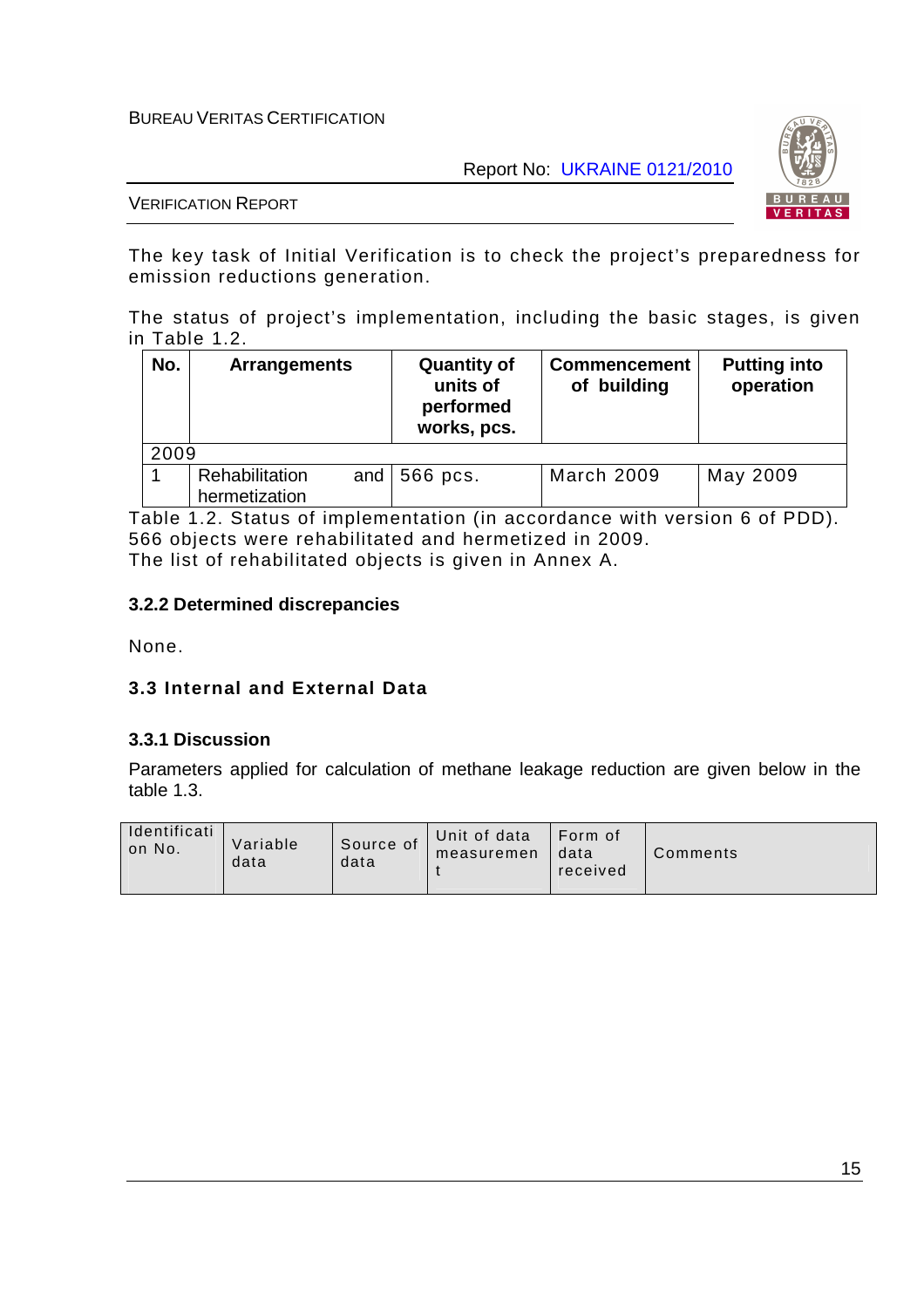# Report No: UKRAINE 0121/2010



| Identificati<br>on No. | Variable<br>data                                                                                                                                                                | Source of<br>data                                                        | Unit of data<br>measuremen<br>t                                                                                       | Form of<br>data<br>received | Comments                                                                                                                                                                                                                                                                         |
|------------------------|---------------------------------------------------------------------------------------------------------------------------------------------------------------------------------|--------------------------------------------------------------------------|-----------------------------------------------------------------------------------------------------------------------|-----------------------------|----------------------------------------------------------------------------------------------------------------------------------------------------------------------------------------------------------------------------------------------------------------------------------|
| 1. i                   | Serial<br>number of<br>bolt, cock,<br>valve,<br>flanged or<br>threaded<br>joint,<br>where the<br>gas<br>leakage<br>was<br>detected,<br>is<br>eliminated<br>and then<br>checked. | Measure<br>ment of<br>leakage                                            | Dimensionle<br>SS                                                                                                     | Electroni<br>C              | Detected leakage is awarded a<br>respective No. List of shut-<br>down devices (valves, cocks,<br>bolts), flanged and threaded<br>joints is given in Annex A.<br>Check after repair is conducted.                                                                                 |
| 2. Ti                  | Time                                                                                                                                                                            | Results<br>οf<br>inspectio<br>n                                          | Quantity of<br>hour of<br>operation of the<br>equipment,<br>wherein the<br>leakage was<br>detected within<br>the year | Electroni<br>C              | Quantity of hours pf the<br>equipment operation<br>during the year from the<br>moment of its repair<br>(replacement)                                                                                                                                                             |
| 3.                     | Date                                                                                                                                                                            | Repair<br>(rehabilit<br>ation)<br>and<br>monitorin<br>(register)<br>data | Date of<br>repair<br>(rehabilitatio<br>n) and<br>monitoring                                                           | Electroni<br>C              | Date of reconstruction used<br>together with the number of<br>hours of equipment operation to<br>determine general number of<br>hours of operation Should leaks<br>be repeated, it is taken the<br>same as the date of last<br>inspection which showed the<br>absence of leakage |
| 4.<br>GWPCH4           | Global<br>warming<br>potential                                                                                                                                                  | <b>IPCC</b>                                                              | Tones of<br>CO2 equiv.                                                                                                | Electroni<br>C              | Project developer will conduct<br>monitoring of any potential<br>changes caused by global<br>warming for methane,<br>published by IPCC and<br>approved by COP                                                                                                                    |
| 5. FCH4, i             | Speed of<br>leakage for<br>each<br>detected<br>leakage                                                                                                                          | Leakage<br>measure<br>ment                                               | m3 CH4/year                                                                                                           | Electroni<br>C              | Calculated by means of<br>the largest deviation from<br>device's error (10% for<br>gas analyzer)                                                                                                                                                                                 |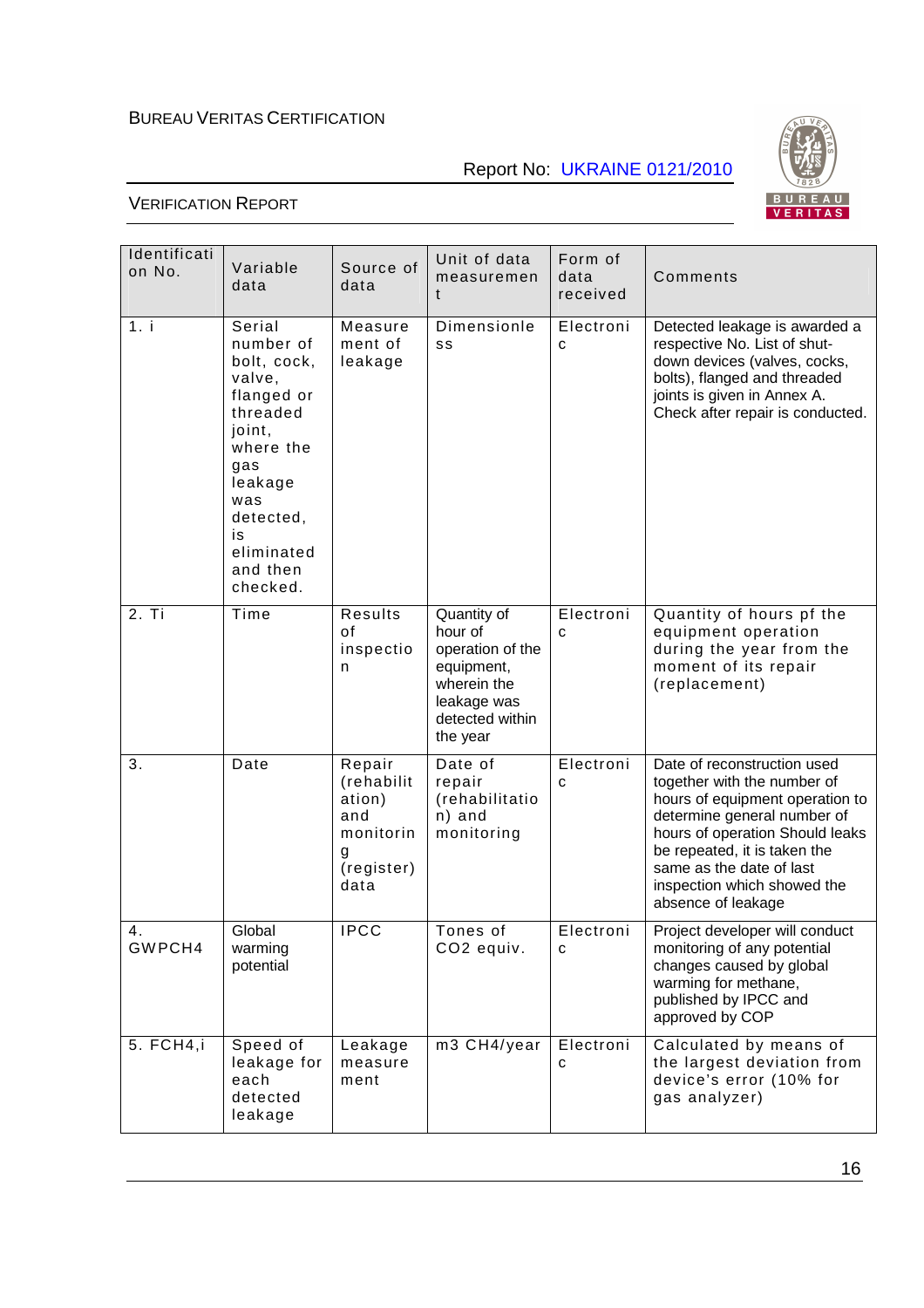Report No: UKRAINE 0121/2010



| Identificati<br>on No.  | Variable<br>data                                                 | Source of<br>data                                                                                                                     | Unit of data<br>measuremen<br>t | Form of<br>data<br>received | Comments                                                                                                                                                                                                                                                                                               |
|-------------------------|------------------------------------------------------------------|---------------------------------------------------------------------------------------------------------------------------------------|---------------------------------|-----------------------------|--------------------------------------------------------------------------------------------------------------------------------------------------------------------------------------------------------------------------------------------------------------------------------------------------------|
| 6. t, P                 | Gas<br>temperatur<br>e and<br>pressure                           | Data of<br>measure<br>ments of<br>glass<br>mercury<br>thermom<br>eter TL-4<br>and<br>manomet<br>er «D-<br>$59H-100-$<br>1.06<br>kPa». | $\mathrm{^{0}C}$ and kPa        | Electroni<br>C              | Measured for determination of<br>CH4 density Note:<br>Notwithstanding<br>measurements, many variants<br>are not expected as pressure<br>and temperature at different<br>stations are taken constant                                                                                                    |
| 7. URi                  | Equipment<br>uncertainty<br>factor;<br>measurement<br>of leakage | Informati<br>on<br>provided<br>by<br>manufact<br>urer<br>and/or<br><b>IPCC</b><br>GPG                                                 | $\%$                            | Electroni<br>C              | Where possible, 95%<br>confidence interval is<br>evaluated; advice of<br>management board given in<br>section 6 2000 IPCC of GPG If<br>manufacturer of equipment<br>where leaks are measured<br>specifies uncertainty range<br>without specification of<br>confidence internal, it can be<br>taken 95% |
| 8. Vbag                 | Reservoir<br>capacity                                            | Data of<br>flow<br>meter<br>measure<br>ment                                                                                           | m <sup>3</sup>                  | Electroni<br>c and<br>paper | Reservoir is filled in with water.<br>Amount of water measured by<br>flow meter will be reservoir<br>capacity Measurement showed<br>that reservoir capacity is 0.87<br>$m3$ .                                                                                                                          |
| 9.<br>$W_{sampleCH4,i}$ | Methane<br>concentration<br>in sample                            | Data of<br>gas<br>analyzer<br>EX-TEC®<br>SR <sub>5</sub><br>measure<br>ments                                                          | $\%$                            | Electroni<br>$\mathbf{C}$   | Methane concentration in<br>sample (in reservoir) of leak <i>i</i> is<br>the difference between<br>methane concentration in the<br>beginning and in the end of<br>measurement Concentration is<br>measured with gas analyzer<br>EX-TEC® SR5.                                                           |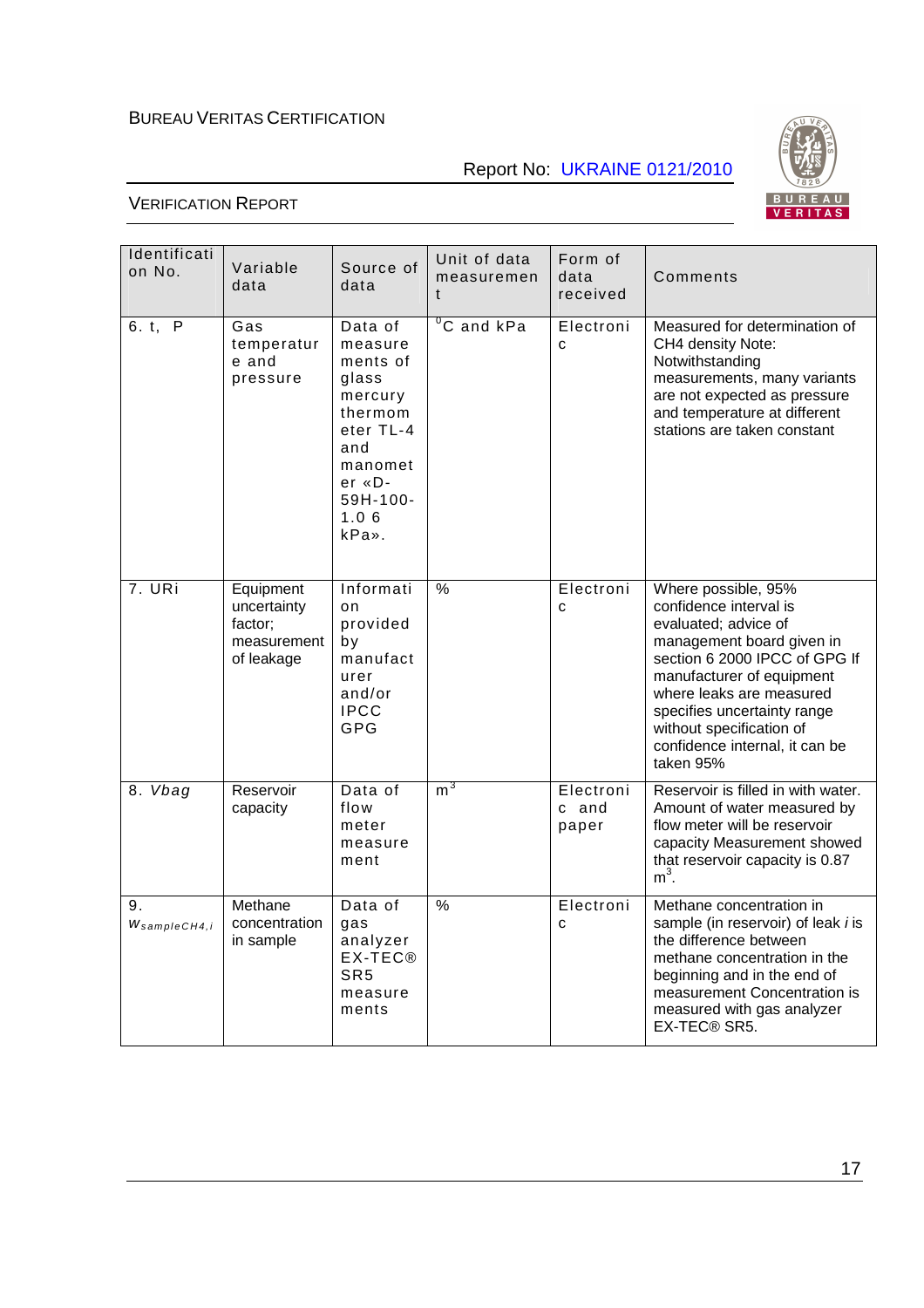

#### VERIFICATION REPORT

| Identificati<br>on No. | Variable<br>data                                                                             | Source of<br>data                                                                   | Unit of data<br>measuremen | Form of<br>data<br>received | Comments                                                                                                                                                                                                                                                                                  |
|------------------------|----------------------------------------------------------------------------------------------|-------------------------------------------------------------------------------------|----------------------------|-----------------------------|-------------------------------------------------------------------------------------------------------------------------------------------------------------------------------------------------------------------------------------------------------------------------------------------|
| 10. $T_i$              | Time during<br>which<br>methane<br>concentration<br>in reservoir<br>reaches<br>certain level | Data of<br>measure<br>ments<br>made by<br>seconds<br>counter«<br>SOS pr-<br>$2b-2*$ | seconds                    | Electroni<br>C              | Time during which methane<br>concentration in reservoir<br>reaches certain level is<br>determined with stop-watch.<br>Measurement starts from the<br>moment the tap is opened on<br>the tank cap and ends when<br>methane concentration inside<br>the reservoir reaches certain<br>level. |

Table 1.3. Parameters used in calculation of GHG emissions

# **3.3.2 Discrepancies**

Outstanding questions connected with baseline and additionality are given in Table 5 below (See CR2).

#### **3.3.3 Conclusion**

Project complies with requirements.

#### **3.4 Environmental and Social Indicators**

#### **3.4.1 Discussion**

No environmental and social indicators are defined in the monitoring plan.

The verification team on site met a number of local stakeholders. They expressed their deep appreciations for the project. As the project has brought sustainable development in to Odessa Region by means of implementation of activities for natural gas leaks reduction as well as improving of living comfort for population through improving of gas supply quality and safety, it will also have positive environmental impact.

# **3.4.2 Discrepancies**

**None** 

#### **3.4.3. Conclusion**

The Project complies with Ukrainian Laws, and with the JI project requirements.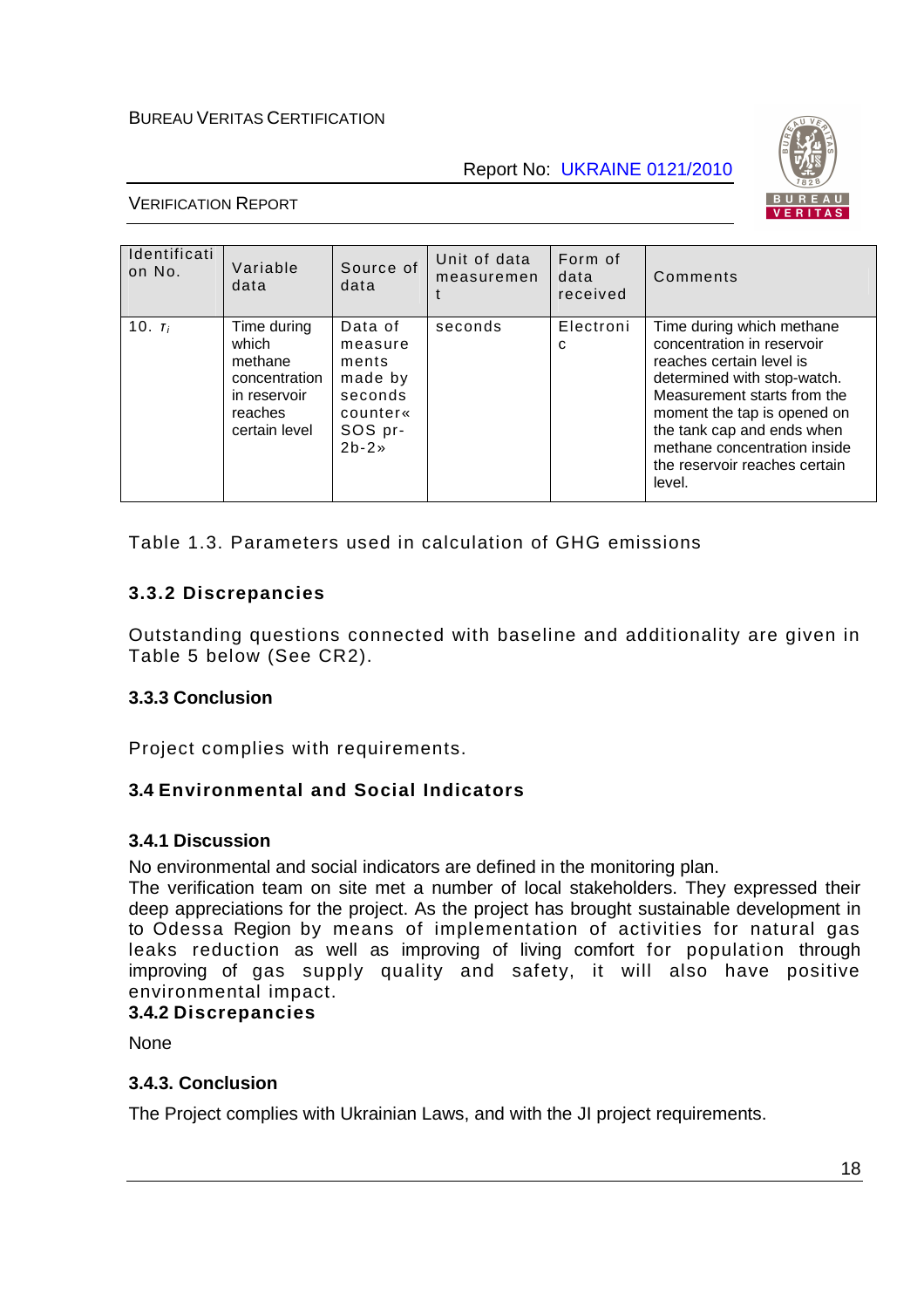

VERIFICATION REPORT

#### **3.5 Management and Operational System**

#### **3.5.1 Discussion**

In order to ensure successful implementation of a project and the credibility and verifiability of the GHG emission reductions achieved, the project must have a well defined management and operational system.

Systems of administration, management and control of OJSC Odesagas are organized in accordance with the laws of Ukraine. The verification team knows the laws required for project implementation. The team has been provided with equipment descriptions and technological instructions. Operational instructions are in place. Inspection schedules are duly agreed as provided for by requirements of the law of Ukraine.

#### **3.5.2 Discrepancies**

None.

#### **3.5.2 Conclusion**

The Monitoring Report and the Management and Operational Systems are eligible for reliable project monitoring.

#### **3.6. Completeness of Monitoring**

#### **3.6.1 Discussion**

The reporting procedures reflect the monitoring plan completely. It is confirmed that the monitoring report does comply with the monitoring methodology and PDD.

All 10 parameters were determined as prescribed. All reported parameters were determined. The complete data is stored electronically and documented. The necessary monitoring procedures defined in internal procedures and additional internal documents have been submitted for determination.

According to PDD version 07, emission reductions during 2008 monitoring period were expected 664390 t CO2 e. According to Monitoring Report version 01 emission reductions achieved are 565765,04 t CO2 e. The difference in the emission reductions are explained as follows. The reductions expected in PDD are expected reductions, but due to the lack of financing project activities were not performed in full.

#### **3.6.2 Discrepancies**

Outstanding questions connected with baseline and additionality are given in Table 5 below (See CR1).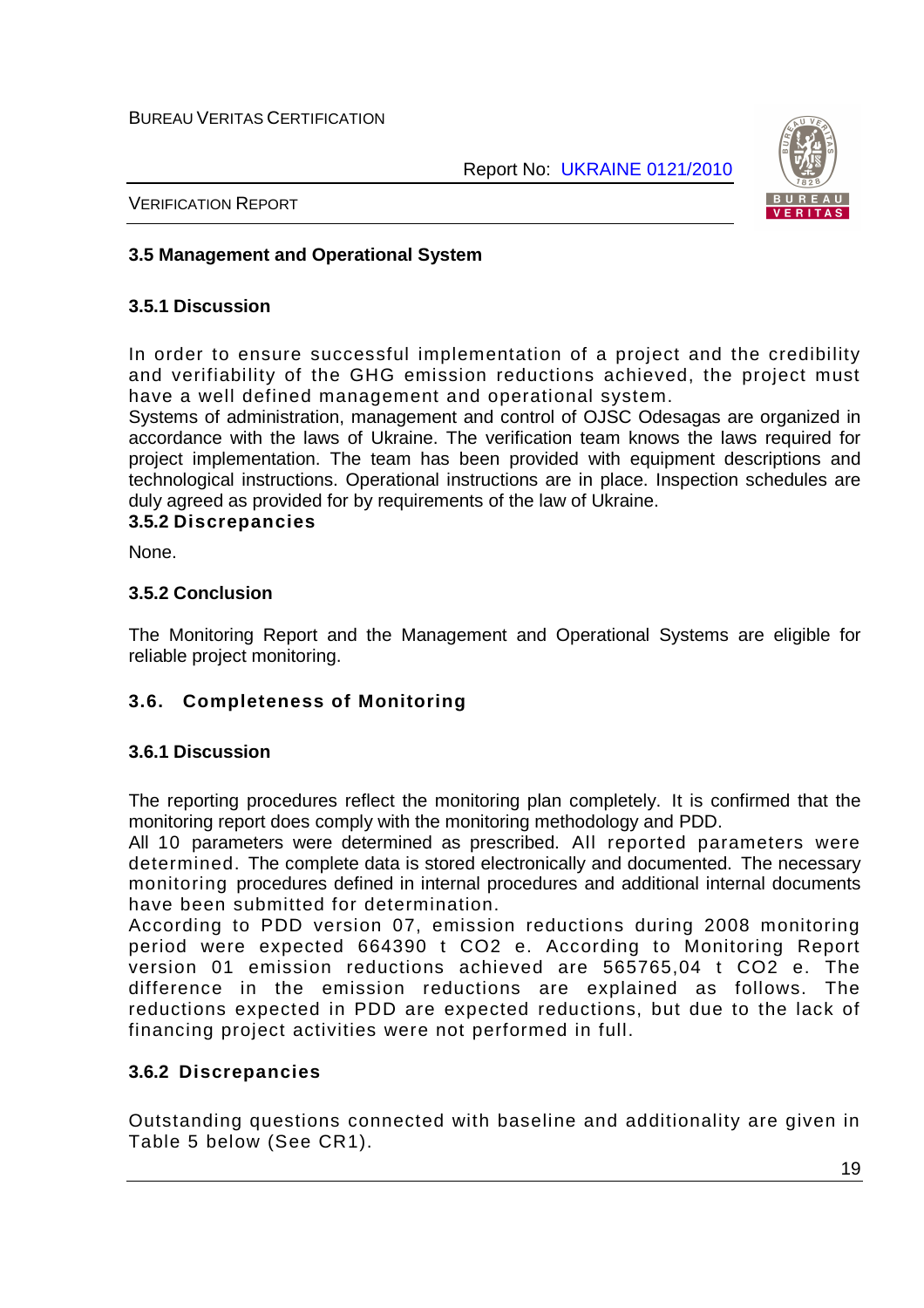

VERIFICATION REPORT

#### **3.6.3 Conclusion**

The project complies with all requirements.

#### **3.7. Accuracy of Emission Reduction Calculation**

#### **3.7.1 Discussion**

The verification team confirms that emission reduction calculations have been performed according to the Monitoring Plan and to the calculation methodology reported in the Section D.3.4. of the Monitoring Report version 01.

Calculation of methane leaks has taken into account possible error of devices used in measurement of leaks, and calculation uncertainty.

#### **3.7.2 Discrepancies**

None

#### **3.7.3 Conclusion**

The project complies with all requirements.

#### **3.8. Quality Evidence to Determine Emissions Reductions**

#### **3.8.1 Discussion**

Verification of the calculation of emission reductions is based on internal data. The origin of those data was checked. Further on, processing of those data in the monitoring workbook Excel sheet was checked where predefined algorithms compute the net annual profit gained from the emission reductions. All equations and algorithms used in the different Excel-sheets were checked. Inspection of calibration and maintenance records for gas analyzers was performed.

Necessary procedures have been defined in internal procedures and additional internal documents relevant for the determination of the various parameters of the baseline.

#### **3.8.2 Discrepancies**

**None** 

#### **3.8.3 Conclusion**

The project complies with all requirements.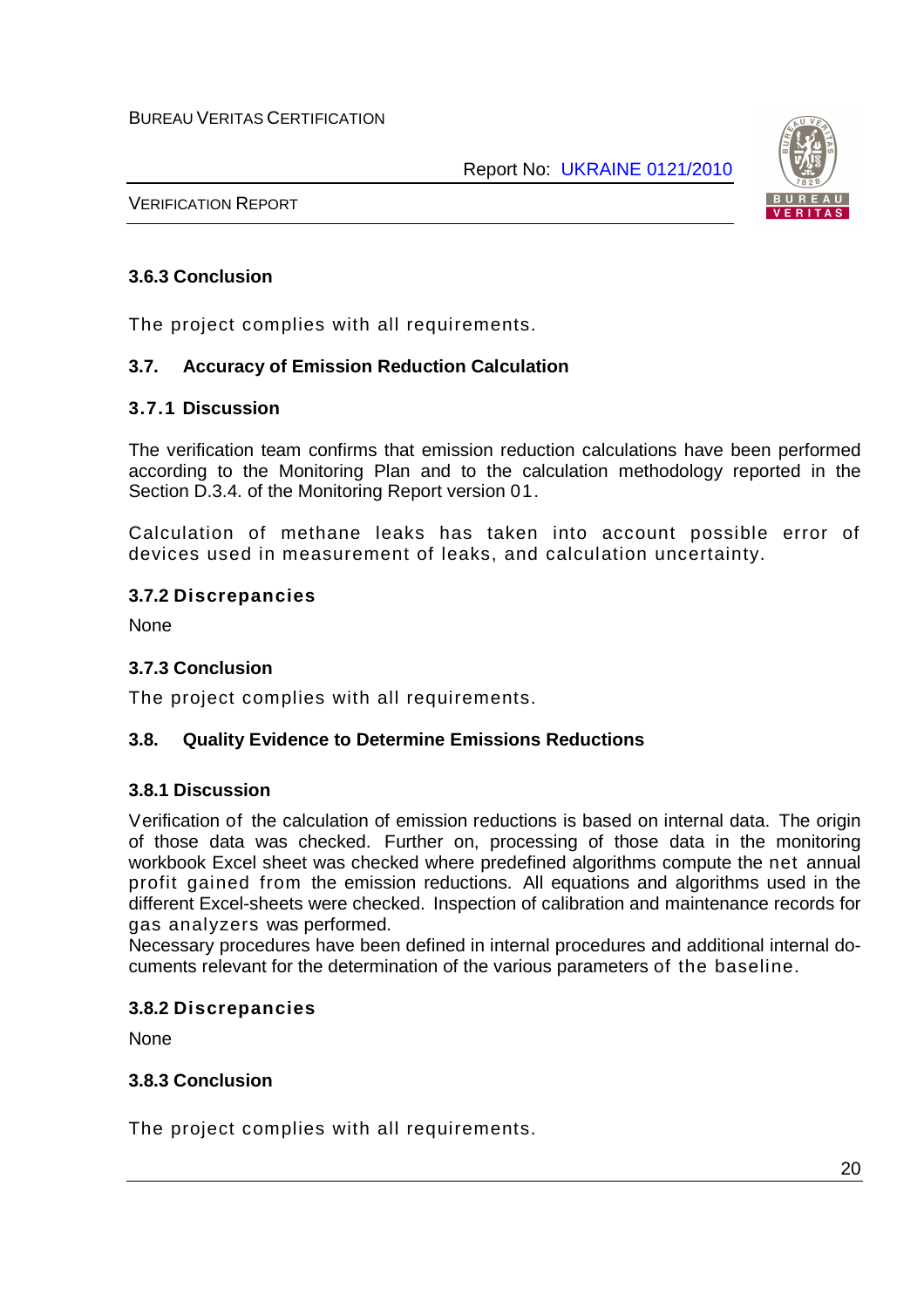

VERIFICATION REPORT

#### **3.9. Management System and Quality Assurance**

#### **3.9.1 Discussion**

Coordination of work of all departments and services of OJSC Odesagas concerning project implementation is done by specially created Working team. The structure of Working team is shown on the Picture 1.



Picture.1. *Structure of Working team*.

Sergiy Oleksandrovych Stryzhak and Lyudmyla Andriyivna Kulbida are responsible for collection of all information provided for by monitoring plan, and for making all necessary calculations. Archiving of all received information in the result of measurements and settlements is done under guidance of Kateryna Sergiyivna Burova. The head of working team (Nataliya Genadiyivna Orlova) on the basis of received information determines plan of measures under the Project and scope of resources required. Technical maintenance of the Project is carried out by Dmytro Moyseyovych Oks and Yevgen Viktorovych Kurkin. Control of data collection and processing and execution of Monitoring Report are done by ITI Biotekhnika UAAN. **3.9.2 Discrepancies**

None

#### **3.9.3 Conclusion**

The project complies with all requirements.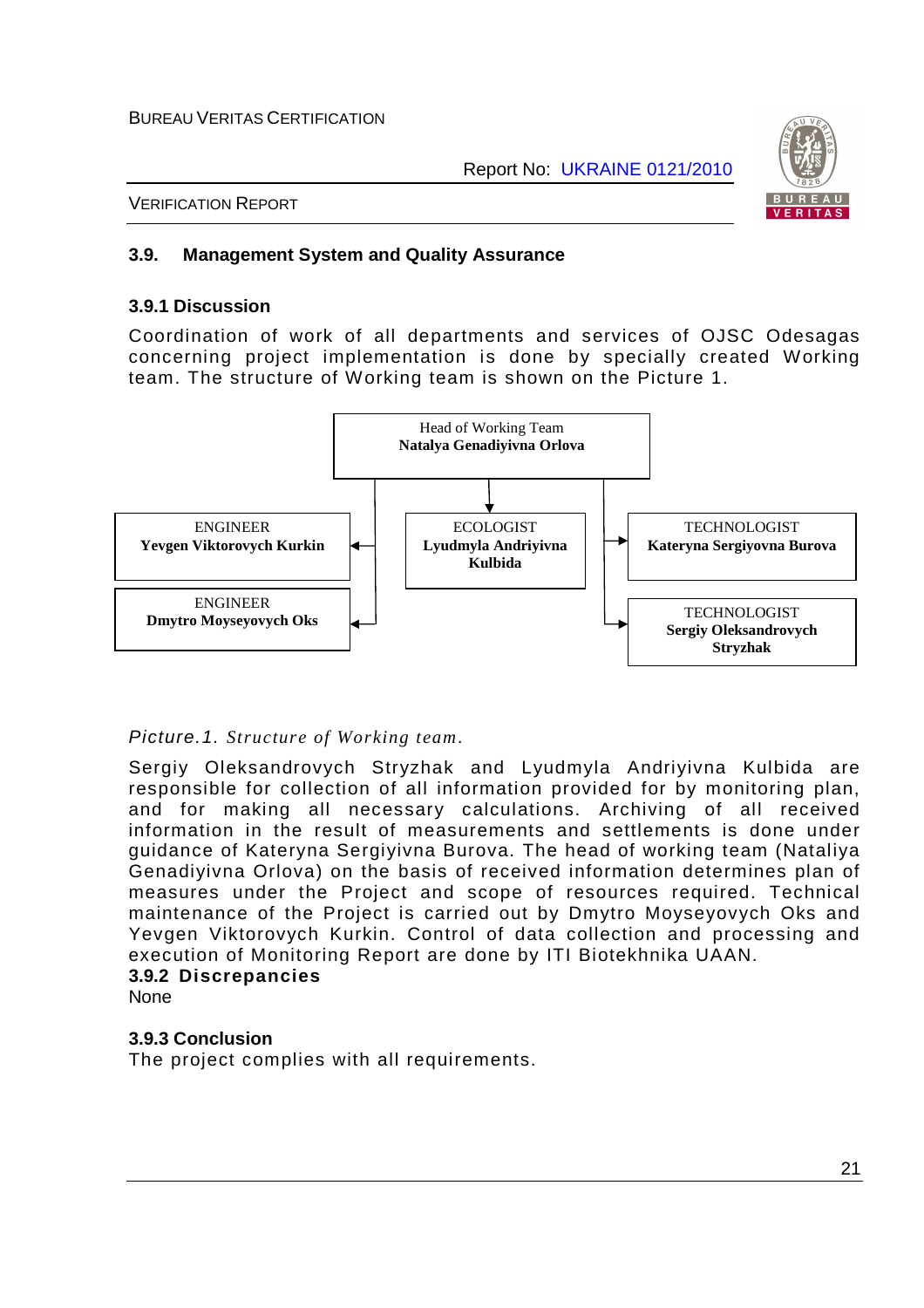

#### VERIFICATION REPORT

# **4 PROJECT SCORECARD**

|                     |                                               |                                         | <b>Conclusions</b>          |                                                           |                                                                                                                                             |
|---------------------|-----------------------------------------------|-----------------------------------------|-----------------------------|-----------------------------------------------------------|---------------------------------------------------------------------------------------------------------------------------------------------|
| <b>Risk Areas</b>   |                                               | <b>Baseline</b><br><b>Emission</b><br>S | Project<br><b>Emissions</b> | <b>Calculated</b><br><b>Emission</b><br><b>Reductions</b> | Summary of findings and<br>comments                                                                                                         |
| <b>Completeness</b> | Source<br>coverage/<br>boundary<br>definition |                                         |                             |                                                           | All relevant emission sources<br>within the project are defined<br>correctly and transparently and<br>are covered by the monitoring<br>plan |
| <b>Accuracy</b>     | Physical<br>Measuremen                        |                                         |                             |                                                           | Appropriate<br>devices<br>are<br>presented. Necessary reserve<br>decisions are provided.                                                    |
|                     | Data<br>calculations                          |                                         |                             |                                                           | Emission<br>reductions<br>are<br>calculated correctly                                                                                       |
|                     | management<br>& reporting                     |                                         |                             |                                                           | Management and<br>reporting<br>were found to be satisfying.                                                                                 |
| <b>Consistency</b>  | Changes in<br>the project                     |                                         |                             |                                                           | Results<br>consistent<br>are<br>to<br>underlying raw data.                                                                                  |

# **5 CONCLUSION ON INITIAL AND FIRST PERIODIC VERIFICATION**

Bureau Veritas Certification has performed the verification of JI project "Reduction of Methane Emissions at Flanged, Threaded Joints and Shut-down Devices of OJSC "Odesagas" Equipment" for the period of 2009.

Verification was done in accordance with UNFCCC criteria and criteria of host country.

OJSC Odesagas is responsible for the preparation of the GHG emissions data and the reported GHG emissions reductions of the project on the basis set out within the Monitoring Plan indicated in the PDD version 07. The project's administration is responsible for project implementation, organization of data collection, and calculations and determination of GHG emission reductions.

Bureau Veritas Certification verified the Project Monitoring Report version 01 for the reporting period. Bureau Veritas Certification confirms that the project is implemented as planned and described in determination documents and presented project documentation. Installed equipment being essential for generating emission reduction runs reliably and is calibrated appropriately. Monitoring system is duly organized. The project is ready to generate GHG emission reductions.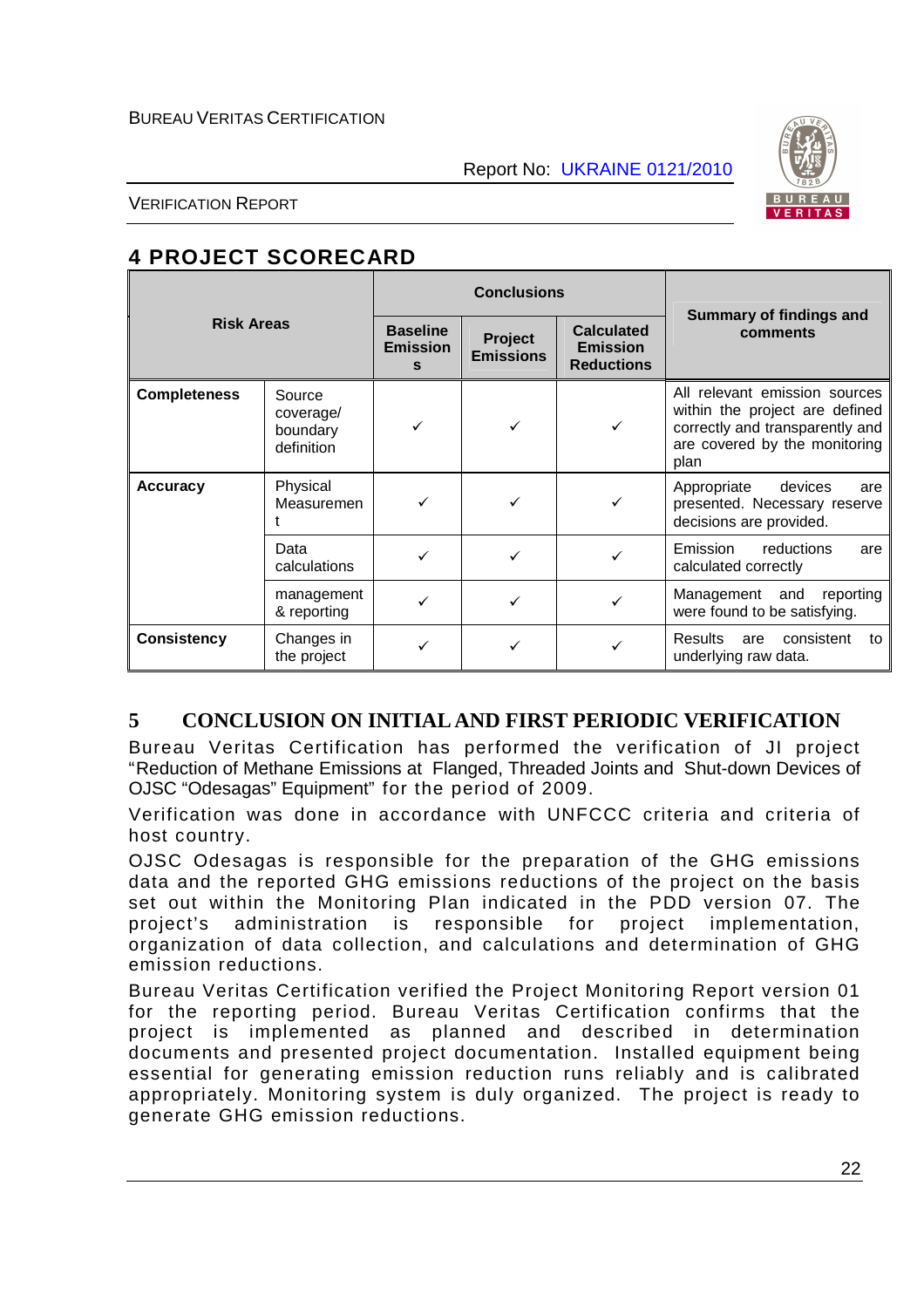

VERIFICATION REPORT

Bureau Veritas Certification confirms that the GHG emission reduction is calculated in accordance with the principle of additionality. On the basis of seen and analyzed documents we confirm the following:

Reporting period : From 01/01/2009 to 31/12/2009 Baseline emissions : 636 142,22 t CO2 equivalents. Project emissions : 25 216,12 t CO2 equivalents. Emission Reductions : 610 926,11 t CO2 equivalents.

#### **6 REFERENCES**

#### **Category 1 Documents:**

Principal documents related directly to the project registration

- /1/ PDD, version 07, as of April 30, 2010
- /2/ Monitoring Report, version 01, dated 25.12.2009
- /3/ Monitoring Report, version 02, dated 15.05.2010
- /4/ Determination Report of Bureau Veritas Certification Holding SAS dated 15.05.2010
- /5/ Letter of Approval, National Environmental Investment Agency of Ukraine, No. 737/23/7as of 07.06.2010.
- /6/ Letter of Approval, Ministry of Climate and Energetics of Denmark and Energy Agency of Denmark № 1602/1102-0041 as of 01.06.2010

# **Category 2 Documents:**

Background documents related to the project and/or methodology.

/1/ Documents checked during the verification onsite are presented in Appendix B

#### **Persons interviewed:**

List of persons interviewed during the verification or persons that contributed with other information that are not included in the documents is listed above

- /1/ Vitaliy Oleksandrovych Gerasymenko the executive director of JSC **Odesagas**
- /2/ Yakiv Lvovych Zatynaiko the chief engineer of JSC Odesagas
- /3/ Natalya Genadiyivna Orlova chief of production and technical department of OJSC «Odesagas»
- /4/ Dmytro Moyseyovych Oks chief of production and technical department of gas industry management in Odessa city under OJSC «Odesagas»
- /5/ Lyudmyla Andriyivna Kulbida the LOP engineer of JSC Odesagas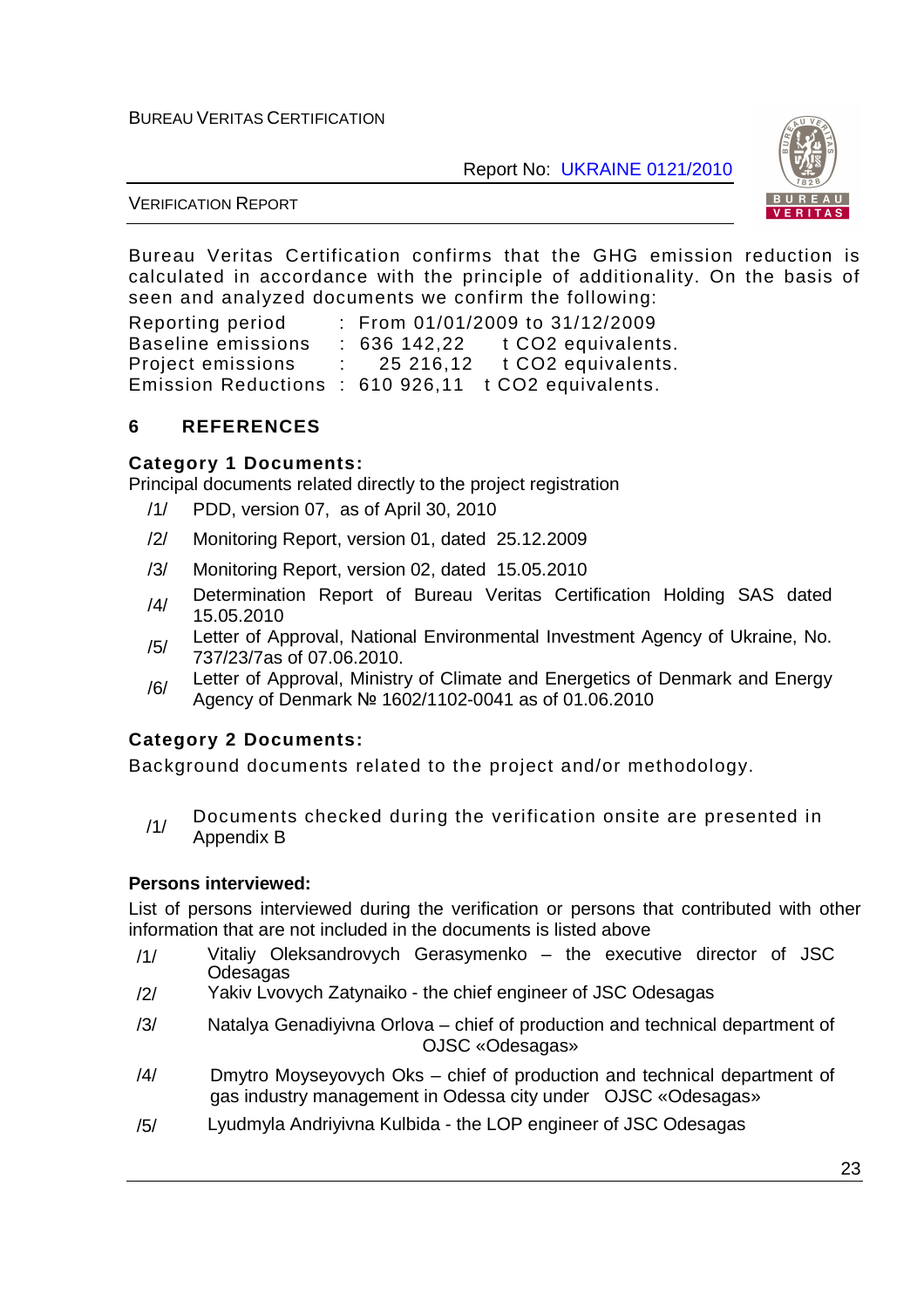Report No: UKRAINE 0121/2010



#### VERIFICATION REPORT

| /6/  | Kateryna Sergiyivna Burova - the engineer of of production and technical<br>department of JSC Odesagas                            |
|------|-----------------------------------------------------------------------------------------------------------------------------------|
| 7    | Sergiy Oleksandrovych Stryzhak – head of SEUG and DV UEGG in Odessa<br>of JSC Odesagas                                            |
| /8/  | V. Ya. Khodorchuk – scientist, secretary of ITI Biotekhinka UAAN.                                                                 |
| /9/  | V.I. Dorovskykh – head of laboratory of ITI Biotekhinka UAAN, candidate of<br>technical sciences                                  |
| /10/ | M.K. Tsvigovsky – deputy head of department of ITI Biotekhinka UAAN,<br>candidate of technical sciences                           |
| /11/ | Vyacheslav Vitaliyevych Ivchuk - Chief engineer of Odessa Interdistrict<br>Department                                             |
| /12/ | Sergiy Mykolayovych Korzhov – Chief engineer of Ananyev department                                                                |
| /13/ | Valeriy Ivanovych Yakimchuk - Chief engineer of Berezivsky department                                                             |
| /14/ | Oleksandr Terentiyovych Ivanov – Chief engineer of Bolgrad department                                                             |
| /15/ | Oleksandr Mykolayovych Zhebrovsky – Chief engineer of Ivanivsky<br>department                                                     |
| /16/ | Oleksandr Leontiyovych Bogovyk – Chief engineer of Ovidiopil department                                                           |
| /17/ | Andriy Oleksiyovych Shyshovsky - Head of permanent commission for<br>realization of regulatory policy of Odessa municipal council |
| 11R  | Anatoliv Yurivovvch Ivanov – Deputy head of commission for fuel and power                                                         |

/18/ Anatoliy Yuriyovych Ivanov – Deputy head of commission for fuel and power complex, energy saving and utility complex issues

o0o -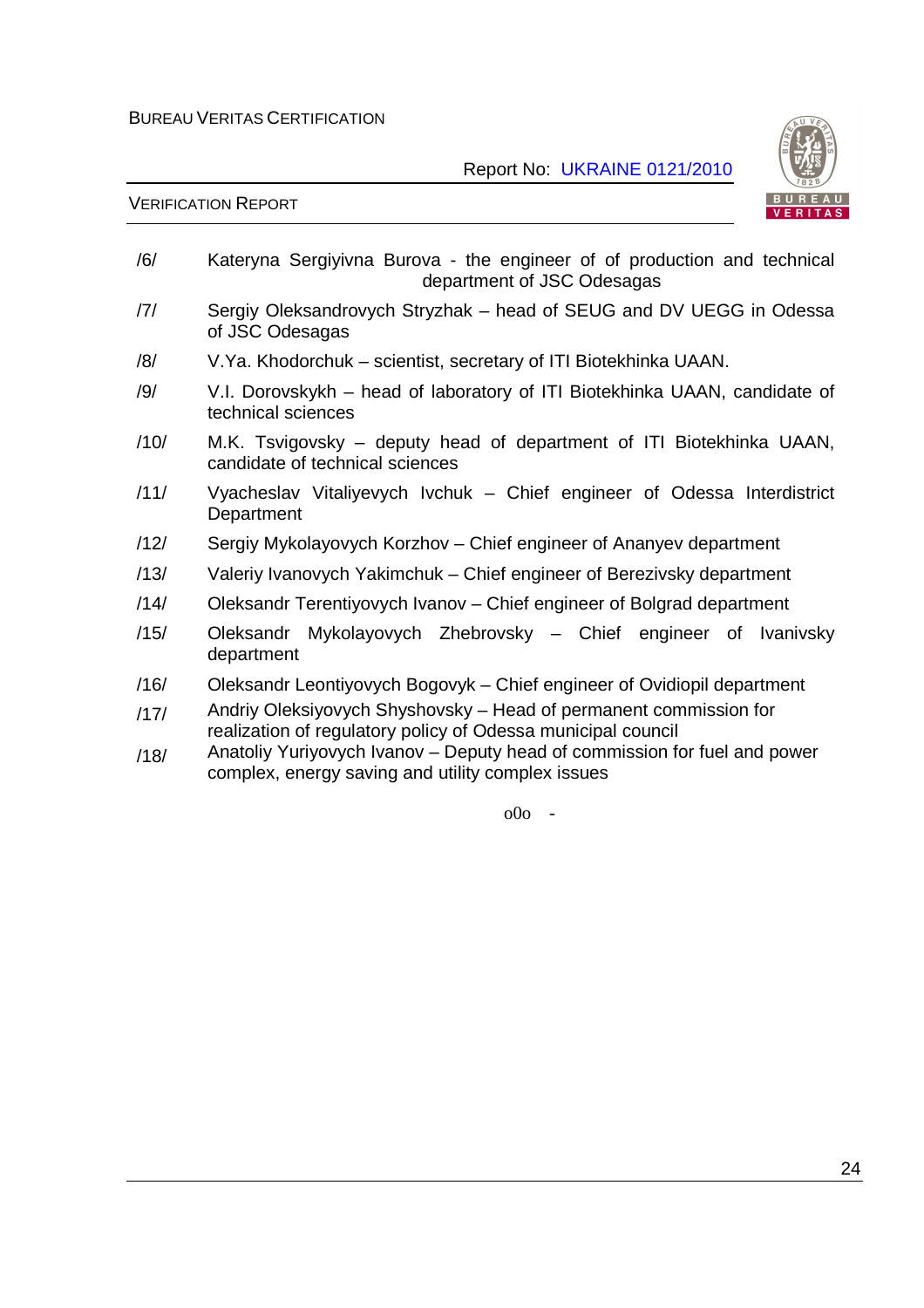

VERIFICATION REPORT

# **4. ANNEX A: JI PROJECT VERIFICATION PROTOCOL**

# **Initial Verification Protocol Table 1**

| <b>Objective</b> |                     |    | <b>Refere</b><br><b>nces</b> | <b>Comments</b>                                                                                                                                                                                                                                                                                                                                                                                                                                                                                                                                                               | <b>Conclusion</b><br>(CARs/FARs) |
|------------------|---------------------|----|------------------------------|-------------------------------------------------------------------------------------------------------------------------------------------------------------------------------------------------------------------------------------------------------------------------------------------------------------------------------------------------------------------------------------------------------------------------------------------------------------------------------------------------------------------------------------------------------------------------------|----------------------------------|
|                  | 1. Introduction     |    |                              |                                                                                                                                                                                                                                                                                                                                                                                                                                                                                                                                                                               |                                  |
| 1.1.<br>audit    | <b>Introduction</b> | to | $/1/$ , $/2/$ ,<br>/3/       | The intentions and the targets of the audit were illustrated to the<br>participants of the audit. Participants at the audit were the following<br>persons:<br><b>Verification Team:</b><br><b>Flavio Gomes</b><br>Bureau Veritas Certification Leading Climate Change Verifier<br>Oleg Skoblyk<br>Bureau Veritas Certification Climate Change Verifier<br>Kateryna Zinevych<br>Bureau Veritas Certification Climate Change Verifier<br>Report checked by:<br>Ivan Sokolov<br><b>Bureau Veritas Certification Internal Technical Reviewer</b><br>Employees of OJSC "Odesagas": | OK                               |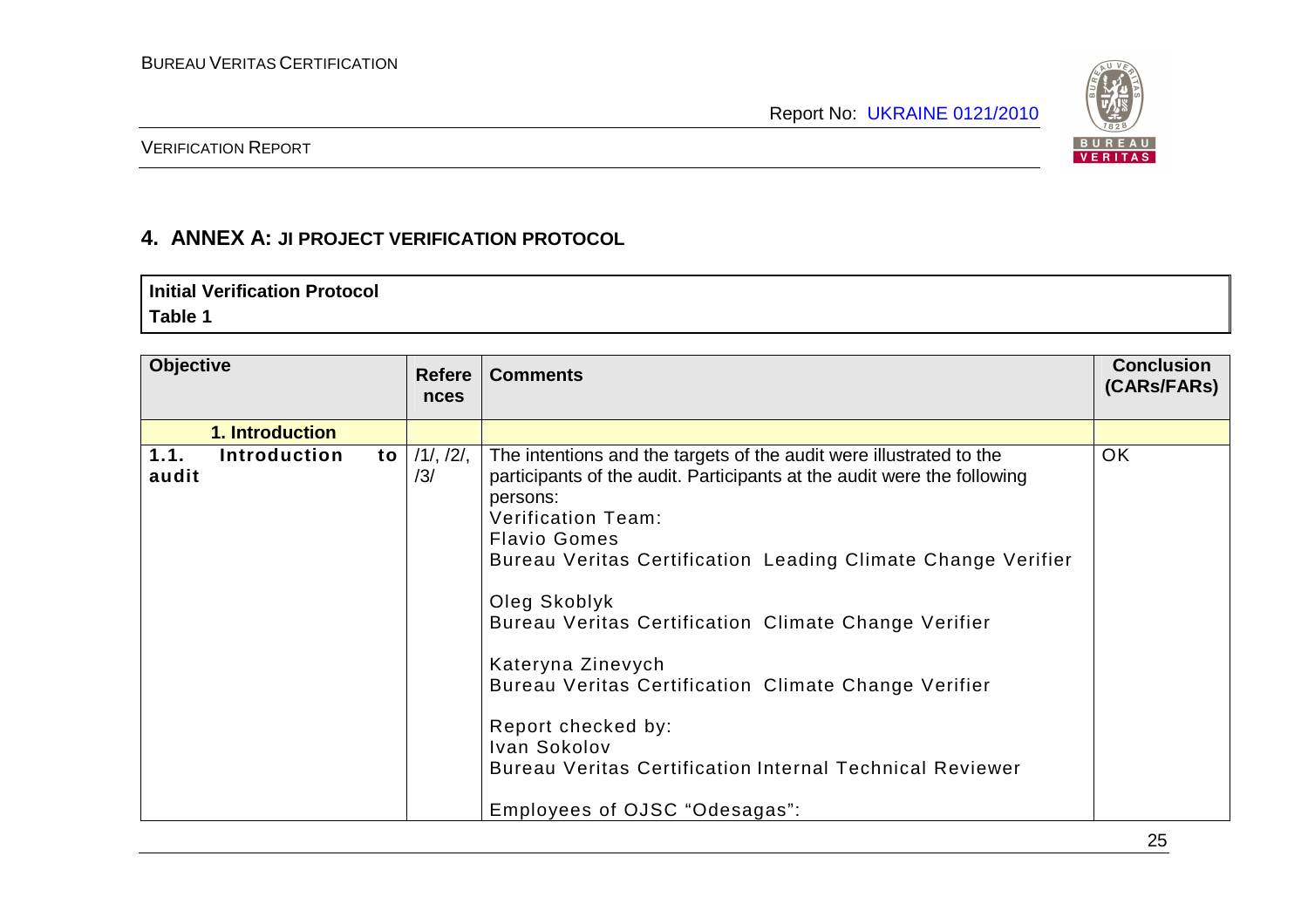

| <b>Objective</b>                                                                          | <b>Refere</b><br><b>nces</b> | <b>Comments</b>                                                                                                                                                                                                                                                                                                                                                                                                                                                                                                                                                                                                                                                                                                               | <b>Conclusion</b><br>(CARs/FARs) |
|-------------------------------------------------------------------------------------------|------------------------------|-------------------------------------------------------------------------------------------------------------------------------------------------------------------------------------------------------------------------------------------------------------------------------------------------------------------------------------------------------------------------------------------------------------------------------------------------------------------------------------------------------------------------------------------------------------------------------------------------------------------------------------------------------------------------------------------------------------------------------|----------------------------------|
| 1.2. Clarification of access<br>to data archives, records,<br>plans, drawings etc.        | $/1/$ , $/2/$ ,<br>/3/       | Yakiv Lvovych Zatynaiko - the chief engineer of JSC Odesagas<br>Natalya Genadiyivna Orlova – chief of production and technical<br>department of OJSC «Odesagas»<br>Dmytro Moyseyovych Oks - chief of production and technical department<br>of gas industry management in Odessa city under OJSC «Odesagas»<br>Lyudmyla Andriyivna Kulbida - the LOP engineer of JSC Odesagas<br>Kateryna Sergiyivna Burova - the engineer of production and technical<br>department of JSC Odesagas<br>Sergiy Oleksandrovych Stryzhak - head of SEUG and DV UEGG in<br>Odessa of JSC Odesagas<br>The verification team got open access to all required plans,<br>data, drawings, diagrams, records, corresponding objects and<br>facilities. | OK.                              |
| 1.3.<br><b>Contractors</b><br>for $ $<br>equipment erection and<br>putting into operation | $/1/$ , $/2/$ ,<br>/3/       | Project has been implemented as defined in the PDD and the<br>implementation is evidenced by statements<br>of work<br>completion.                                                                                                                                                                                                                                                                                                                                                                                                                                                                                                                                                                                             | OK.                              |
| 1.4.<br>of <sub>l</sub><br><b>Actual</b><br>status<br>installation works                  | $/1/$ , $/2/$ ,<br>/3/       | Implementation of heating networks for elimination of leaks is<br>carried out according to project plan. See section A.6 of<br><b>Monitoring Report.</b>                                                                                                                                                                                                                                                                                                                                                                                                                                                                                                                                                                      | <b>OK</b>                        |
| 2. Open issues indicated in<br>determination report                                       |                              |                                                                                                                                                                                                                                                                                                                                                                                                                                                                                                                                                                                                                                                                                                                               |                                  |
| 2.1. Missing steps to final                                                               | $\frac{14}{1}$               | Corrective Action Request (CAR) 1                                                                                                                                                                                                                                                                                                                                                                                                                                                                                                                                                                                                                                                                                             | CAR <sub>1</sub>                 |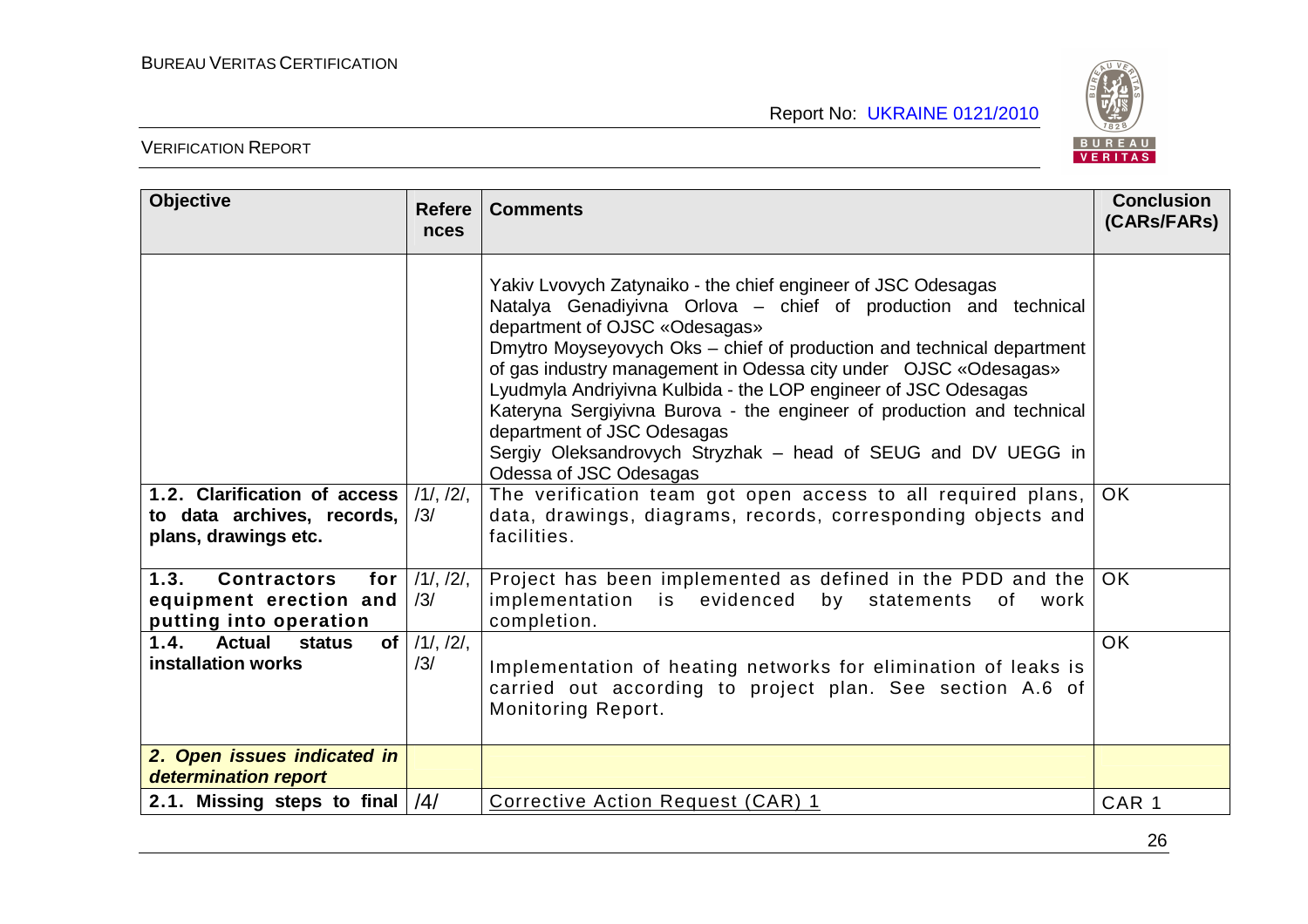

| <b>Objective</b>                                     | <b>Refere</b><br>nces | <b>Comments</b>                                                                                                                                                                                                                                                                                                                                                                      | <b>Conclusion</b><br>(CARs/FARs) |
|------------------------------------------------------|-----------------------|--------------------------------------------------------------------------------------------------------------------------------------------------------------------------------------------------------------------------------------------------------------------------------------------------------------------------------------------------------------------------------------|----------------------------------|
| approval                                             |                       | Letters of approval from both parties are absent.                                                                                                                                                                                                                                                                                                                                    |                                  |
| 3.<br><b>Project</b><br>implementation               |                       |                                                                                                                                                                                                                                                                                                                                                                                      |                                  |
| 3.1. Physical components                             | 11, 121,<br>/3/       | Project has been implemented as defined in the PDD with some<br>deviations, see cl. 1.4 and 3.1 of Verification Report.                                                                                                                                                                                                                                                              | OK                               |
| 3.2. Project boundaries                              | 11, 121,<br>/3/       | Project boundaries are set as described in PDD.                                                                                                                                                                                                                                                                                                                                      | <b>OK</b>                        |
| 3.3. Achieved emission<br>reductions                 | $\frac{12}{1}$        | According to PDD, version 7, expected emission reductions for monitoring<br>period of 2004-2007 were 1 428 435 t CO2 e. According to the<br>monitoring report, version 2, achieved emission reductions are 1 242<br>207,13 tCO2 e.<br>Clarification request 1 (CR) 1<br>Please explain the difference between achieved reductions under the MR<br>and reductions provided for in PDD | CR <sub>1</sub>                  |
| 3.4.<br><b>Monitoring</b><br>and<br>metering systems | 11, 121,<br>/3/       | JSC Odesagas has all relevant equipment for monitoring of<br>specifications related to the project. All equipments are of reputed<br>make. They and included in the structured calibration plans where they<br>are periodically calibrated. The procedures documented for the equipment<br>operation are in place.                                                                   | OK                               |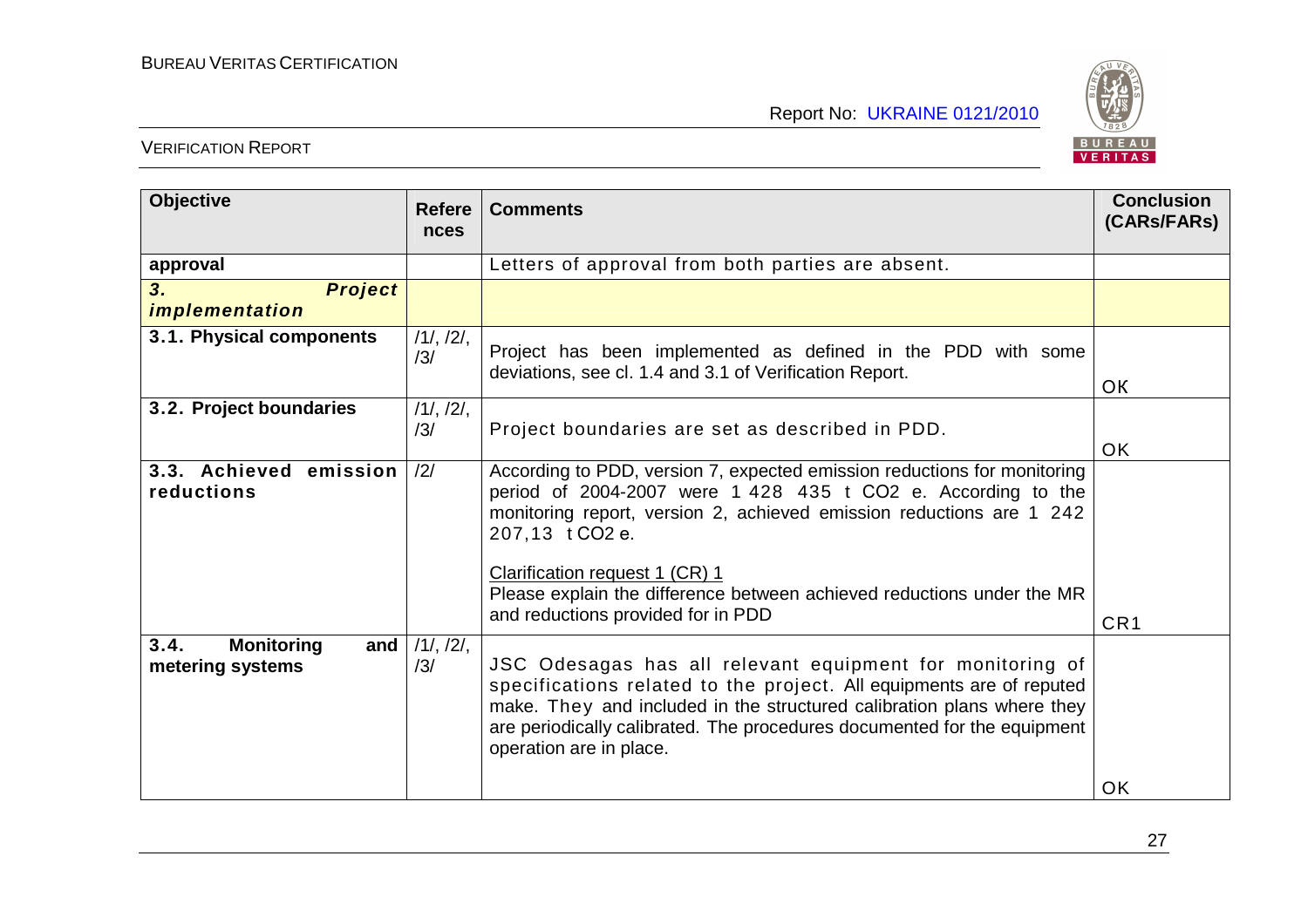

| <b>Objective</b>                                                         | <b>Refere</b><br><b>nces</b> | <b>Comments</b>                                                                                                                                                                                                                                                                                                                                                                                                                                                                                                                                                                                                                                                   | <b>Conclusion</b><br>(CARs/FARs) |
|--------------------------------------------------------------------------|------------------------------|-------------------------------------------------------------------------------------------------------------------------------------------------------------------------------------------------------------------------------------------------------------------------------------------------------------------------------------------------------------------------------------------------------------------------------------------------------------------------------------------------------------------------------------------------------------------------------------------------------------------------------------------------------------------|----------------------------------|
| 3.5. Data uncertainty                                                    | 11, 121,<br>/3/              | All measuring equipment corresponds to the regulatory requirements on<br>accuracy of meters and measurement deviations applicable in Ukraine.<br>analyzed<br>Verification<br>submitted<br>team<br>documents<br>characterizing metering devices. Types of devices are<br>determined in the regulatory documents of Ukraine. Accuracy<br>of devices is guaranteed by the manufacturer, possible error<br>has been calculated and confirmed by device passport.<br>Therefore, uncertainty level of measurements corresponds to<br>technologies used, and is taken into account when taking data<br>from the device.                                                  | <b>OK</b>                        |
| <b>Calibration</b><br>3.6.<br>and<br>quality<br>measurement<br>assurance | 11, 121,<br>/3/              | All monitoring equipment is part of detailed calibration plan. The strict<br>control is maintained over the calibration process. On the date of<br>verification, Calibration records of the measuring and monitoring<br>equipment has been verified at site. All the meters have been found to be<br>calibrated regularly as per determined calibration plan for each site. The<br>following remarks have been given.                                                                                                                                                                                                                                             | OK.                              |
| Data collection and<br>3.7.<br>data processing systems                   | 11, 121,<br>/3/              | All measurements of methane leaks are done by operative<br>team equipped as necessary. A program for initial monitoring<br>measurements for shut-off stations and natural gas networks<br>of JSC Odesagas is executed for each object (gas distribution<br>post) of measurement.<br>Sergiy Oleksandrovych Stryzhak and Lyudmyla Andriyivna<br>Kulbida are responsible for collection of all information<br>provided for by monitoring plan, and for making all necessary<br>settlements. Archiving of all received information in the result<br>of measurements and settlements is done under guidance of<br>Kateryna Sergiyivna Burova. The head of working team | OK.                              |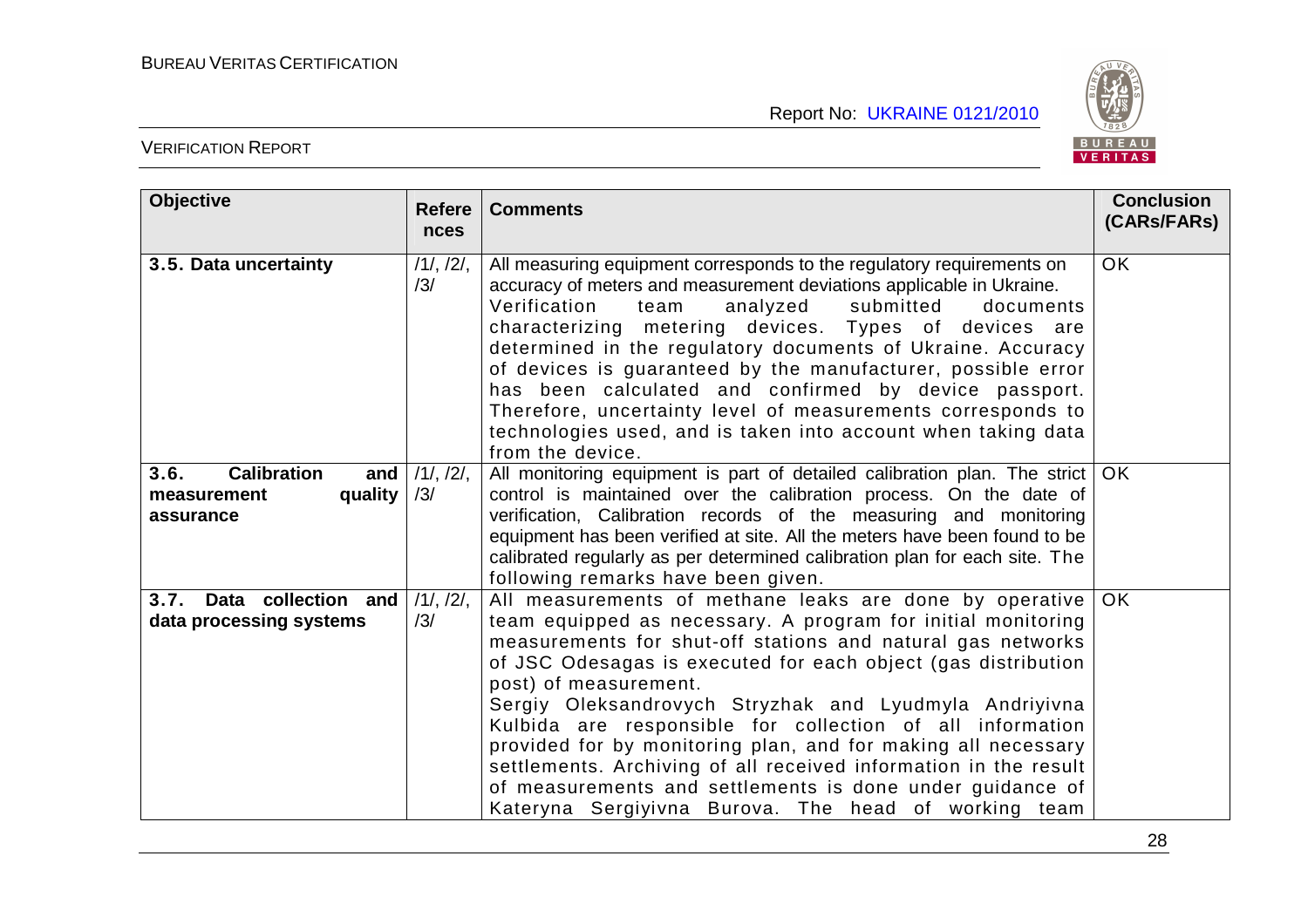

| <b>Objective</b>                                 | <b>Refere</b><br><b>nces</b> | <b>Comments</b>                                                                                                                                                                                                                                                                                                                                                                                 | <b>Conclusion</b><br>(CARs/FARs) |
|--------------------------------------------------|------------------------------|-------------------------------------------------------------------------------------------------------------------------------------------------------------------------------------------------------------------------------------------------------------------------------------------------------------------------------------------------------------------------------------------------|----------------------------------|
|                                                  |                              | (Nataliya Genadiyivna Orlova) on the basis of received<br>information determines plan of measures under the Project<br>and scope of resources required. Technical maintenance of<br>the Project is carried out by Dmytro Moyseyovych Oks and<br>Yevgen Viktorovych Kurkin. Control of data collection and<br>processing and execution of Monitoring Report are done by ITI<br>Biotekhnika UAAN. |                                  |
| 3.8. Reporting procedures                        | 11, 121,<br>/3/              | The Monitoring Plan defines persons responsible for collection of the data<br>required for GHG emission reduction calculations. Calculations are<br>transparent and are filled in annually into a predefined Excel spreadsheet.                                                                                                                                                                 | <b>OK</b>                        |
| 3.9.<br><b>Documented</b><br><b>instructions</b> | 11, 121,<br>/3/              | Monitoring report, section B, version 01 specifies procedure<br>for data collection, archiving (including software use), and<br>also reflects monitoring, metering and reporting procedures.<br>This information was verified during the visit to OJSC<br>Odesagas and is satisfactory.                                                                                                         | OK                               |
| 3.10.<br>Qualification<br>training               | and $/1/$ , $/2/$ ,<br>/3/   | Refer to section 3.6 above.                                                                                                                                                                                                                                                                                                                                                                     | <b>OK</b>                        |
| 3.11. Responsibilities                           | 11, 121,<br>/3/              | Refer to section 3.6 above.                                                                                                                                                                                                                                                                                                                                                                     | <b>OK</b>                        |
| 3.12.<br>Troubleshooting<br>procedures           | 11, 121,<br>/3/              | Detection, liquidation and registration of failures and<br>emergencies at gas-distribution posts of JSC Odesagas is<br>carried out according to Safety rules of gas-supply systems of<br>Ukraine.                                                                                                                                                                                               | OK.                              |
| 4. Internal data                                 |                              |                                                                                                                                                                                                                                                                                                                                                                                                 |                                  |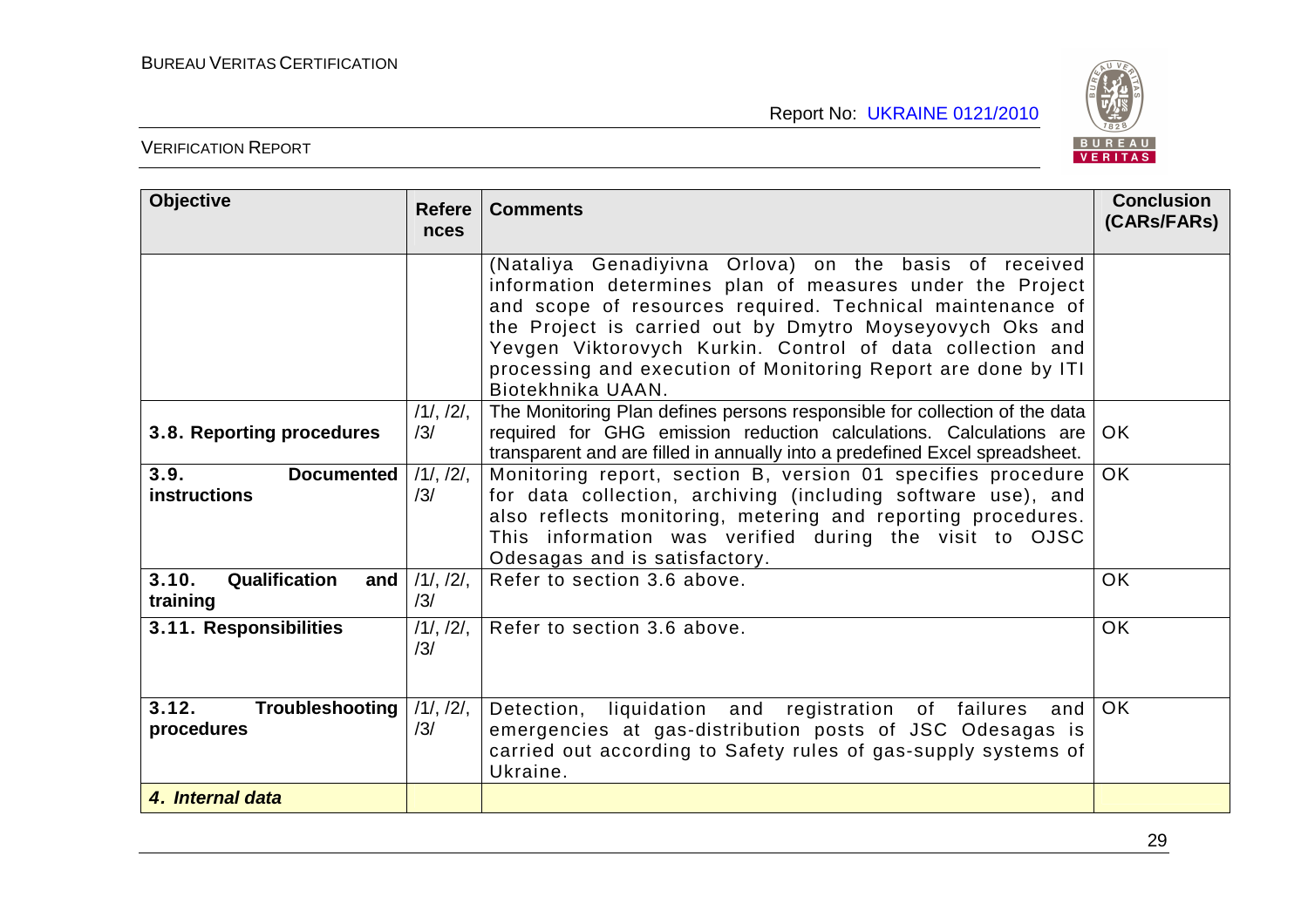

| <b>Objective</b>                          | <b>Refere</b><br><b>nces</b> | <b>Comments</b>                                                                                                                                                                                                                                                                                                                                                                                                                                                                                                                                                                                                                                                                                                                                                                                                                                                                                                                                                                                                                                                      | <b>Conclusion</b><br>(CARs/FARs) |
|-------------------------------------------|------------------------------|----------------------------------------------------------------------------------------------------------------------------------------------------------------------------------------------------------------------------------------------------------------------------------------------------------------------------------------------------------------------------------------------------------------------------------------------------------------------------------------------------------------------------------------------------------------------------------------------------------------------------------------------------------------------------------------------------------------------------------------------------------------------------------------------------------------------------------------------------------------------------------------------------------------------------------------------------------------------------------------------------------------------------------------------------------------------|----------------------------------|
| 4.1. Type and sources of<br>internal data | 11, 121,<br>/3/              | The internal parameters are obtained according to the monitoring plan                                                                                                                                                                                                                                                                                                                                                                                                                                                                                                                                                                                                                                                                                                                                                                                                                                                                                                                                                                                                | OK.                              |
| 4.2. Data collection                      | 11, 121,<br>/3/              | All measurements of methane leaks are done by operative<br>team equipped as necessary. A program for initial monitoring<br>measurements for shut-off stations and natural gas networks<br>of JSC Odesagas is executed for each object (gas distribution<br>post) of measurement.<br>Sergiy Oleksandrovych Stryzhak and Lyudmyla Andriyivna<br>Kulbida are responsible for collection of all information<br>provided for by monitoring plan, and for making all necessary<br>settlements. Archiving of all received information in the result<br>of measurements and settlements is done under guidance of<br>Kateryna Sergiyivna Burova. The head of working team<br>(Nataliya Genadiyivna Orlova) on the basis of received<br>information determines plan of measures under the Project<br>and scope of resources required. Technical maintenance of<br>the Project is carried out by Dmytro Moyseyovych Oks and<br>Yevgen Viktorovych Kurkin. Control of data collection and<br>processing and execution of Monitoring Report are done by ITI<br>Biotekhnika UAAN. | <b>OK</b>                        |
| 4.3. Quality assurance                    | 11, 121,<br>/3/              | Monitoring report, section B, version 01 specifies procedure<br>for data collection, archiving, and also reflects monitoring,<br>metering and reporting procedures. This information was<br>verified during the visit to JSC Odesagas and is satisfactory.<br>Monitoring procedures are absolutely effective.                                                                                                                                                                                                                                                                                                                                                                                                                                                                                                                                                                                                                                                                                                                                                        | <b>OK</b>                        |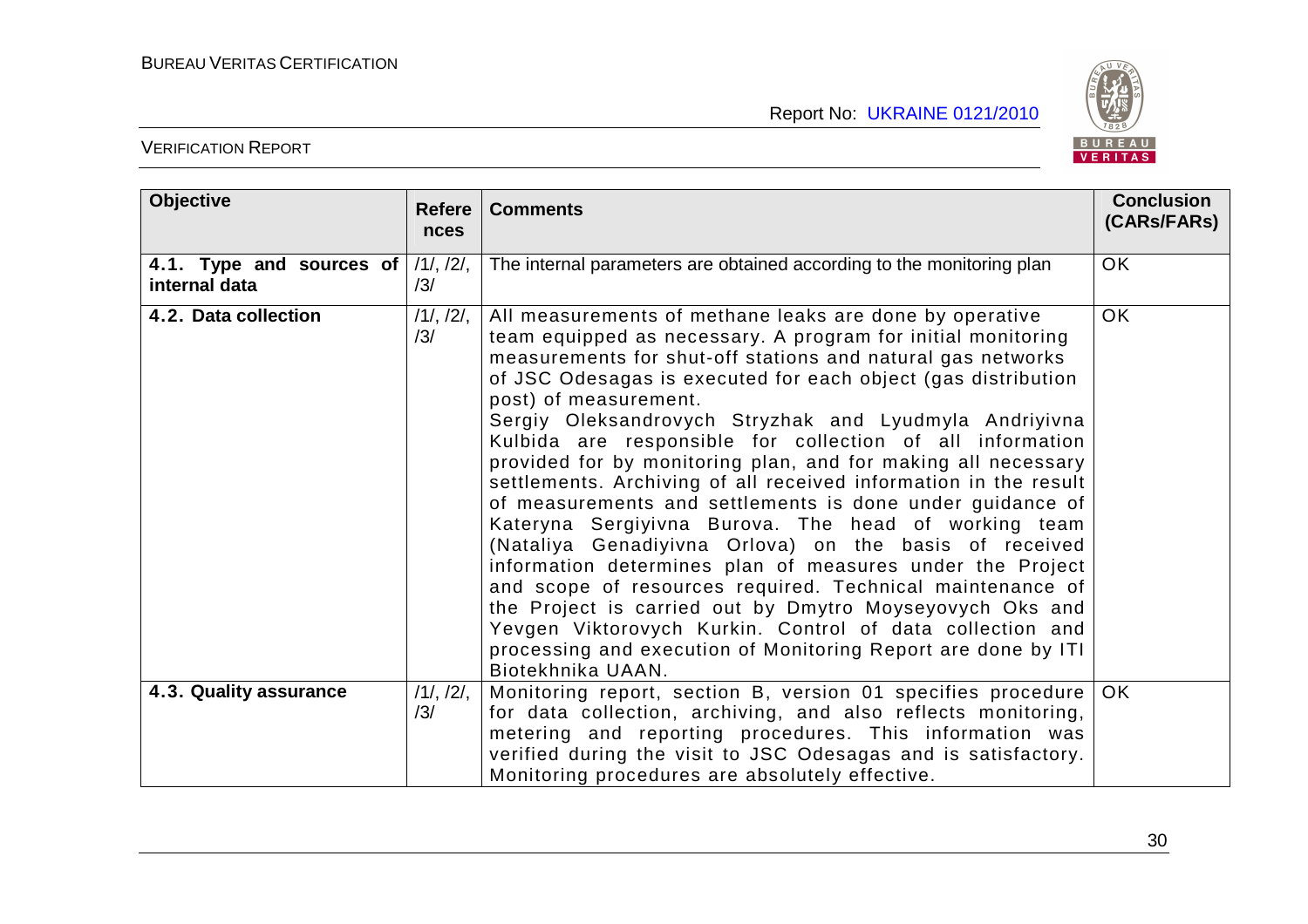

| <b>Objective</b>                                            | <b>Refere</b><br>nces     | <b>Comments</b>                                                                                                                                                                                                                                                                                                                                                                                        | <b>Conclusion</b><br>(CARs/FARs) |
|-------------------------------------------------------------|---------------------------|--------------------------------------------------------------------------------------------------------------------------------------------------------------------------------------------------------------------------------------------------------------------------------------------------------------------------------------------------------------------------------------------------------|----------------------------------|
| <b>Significance</b><br>4.4.<br>reporting risks              | of $/1/$ , $/2/$ ,<br>/3/ | All data are collected with periodicity established in the norms<br>of monitoring plan. Record-keeping is controlled by the<br>management bodies of JSC Odesagas<br>and<br>by the<br>representatives of ITI Biotekhnika UAAN. Probability of<br>discrepancy in the report is rather low.                                                                                                               | <b>OK</b>                        |
| <b>5. External Data</b>                                     |                           |                                                                                                                                                                                                                                                                                                                                                                                                        |                                  |
| 5.1. Type and sources of $/1/1$ , $/2/1$ ,<br>external data | /3/                       | External data are not used.                                                                                                                                                                                                                                                                                                                                                                            | OK                               |
| 5.2. Access to external data                                | 11, 121,<br>/3/           | Refer to 5.1                                                                                                                                                                                                                                                                                                                                                                                           | <b>OK</b>                        |
| 5.3. Quality assurance                                      | 11, 121,<br>/3/           | Refer to 5.1                                                                                                                                                                                                                                                                                                                                                                                           | OK                               |
| 5.4. Data uncertainty                                       | 11, 121,<br>/3/           | Refer to 5.1                                                                                                                                                                                                                                                                                                                                                                                           | <b>OK</b>                        |
| 5.5. Emergency procedures                                   | 11, 121,<br>/3/           | Refer to 5.1                                                                                                                                                                                                                                                                                                                                                                                           | OK                               |
| <b>6. Environmental and Social</b><br><b>Indicators</b>     |                           |                                                                                                                                                                                                                                                                                                                                                                                                        |                                  |
| Implementation<br>6.1.<br>measures                          | of $/1/$ , $/2/$ ,<br>/3/ | Environmental and social indicators are not defined in the monitoring plan.<br>Hence the question is not applicable. But the public and staff<br>representatives informed verification team during the audit<br>that the project is of great importance as it implies<br>reconstruction of gas-distribution posts, which will result in<br>improvement of gas supply quality to consumers. No negative | OK                               |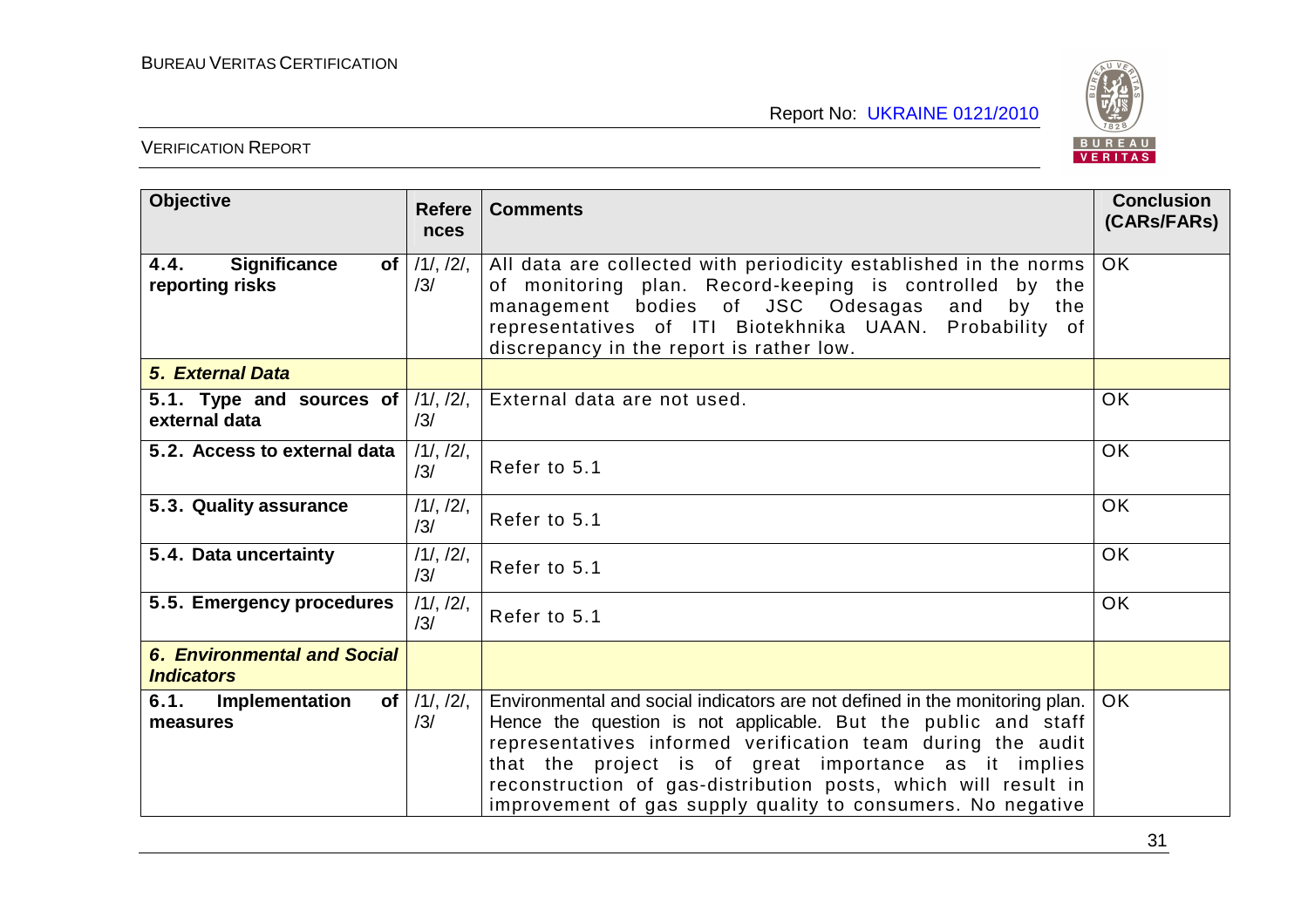

| <b>Objective</b>                                            | <b>Refere</b><br>nces | <b>Comments</b>                                                                                                                                                                                                                                                                                                                            | <b>Conclusion</b><br>(CARs/FARs) |
|-------------------------------------------------------------|-----------------------|--------------------------------------------------------------------------------------------------------------------------------------------------------------------------------------------------------------------------------------------------------------------------------------------------------------------------------------------|----------------------------------|
|                                                             |                       | environmental impact is expected.                                                                                                                                                                                                                                                                                                          |                                  |
| 6.2. Monitoring equipment                                   | 11, 121,<br>/3/       | See chapter 6.1.                                                                                                                                                                                                                                                                                                                           | <b>OK</b>                        |
| 6.3.<br>Quality<br>assurance<br>procedures                  | 11, 121,<br>/3/       | See chapter 6.1.                                                                                                                                                                                                                                                                                                                           | OK                               |
| 6.4. External data                                          | 11, 121,<br>/3/       | See chapter 6.1.                                                                                                                                                                                                                                                                                                                           | <b>OK</b>                        |
| 7.<br><b>Management</b><br>and<br><b>Operational System</b> |                       |                                                                                                                                                                                                                                                                                                                                            |                                  |
| 7.1. Documentation                                          | 11, 121,<br>/3/       | The company complies with all legal and statutory requirements of the<br>Ukraine and requirements of the verification team. JSC Odesagas has all<br>the necessary permissions and licenses, issued by the State Inspection<br>on Labor Safety.                                                                                             | OK.                              |
| 7.2.<br><b>Qualification</b><br>and<br>training             | 11, 121,<br>/3/       | No special trainings for operation of new equipment are<br>required. All trainings under the project were performed by<br>equipment suppliers, and their cost is included to the cost of<br>equipment.                                                                                                                                     | OK.                              |
| 7.3.<br><b>Allocation</b><br>of<br>responsibilities         | 11, 121,<br>/3/       | All measurements of methane leaks are done by operative<br>team equipped as necessary. A program for initial monitoring<br>measurements for shut-off stations and natural gas networks<br>of JSC Odesagas is executed for each object (gas distribution<br>post) of measurement.<br>Sergiy Oleksandrovych Stryzhak and Lyudmyla Andriyivna | <b>OK</b>                        |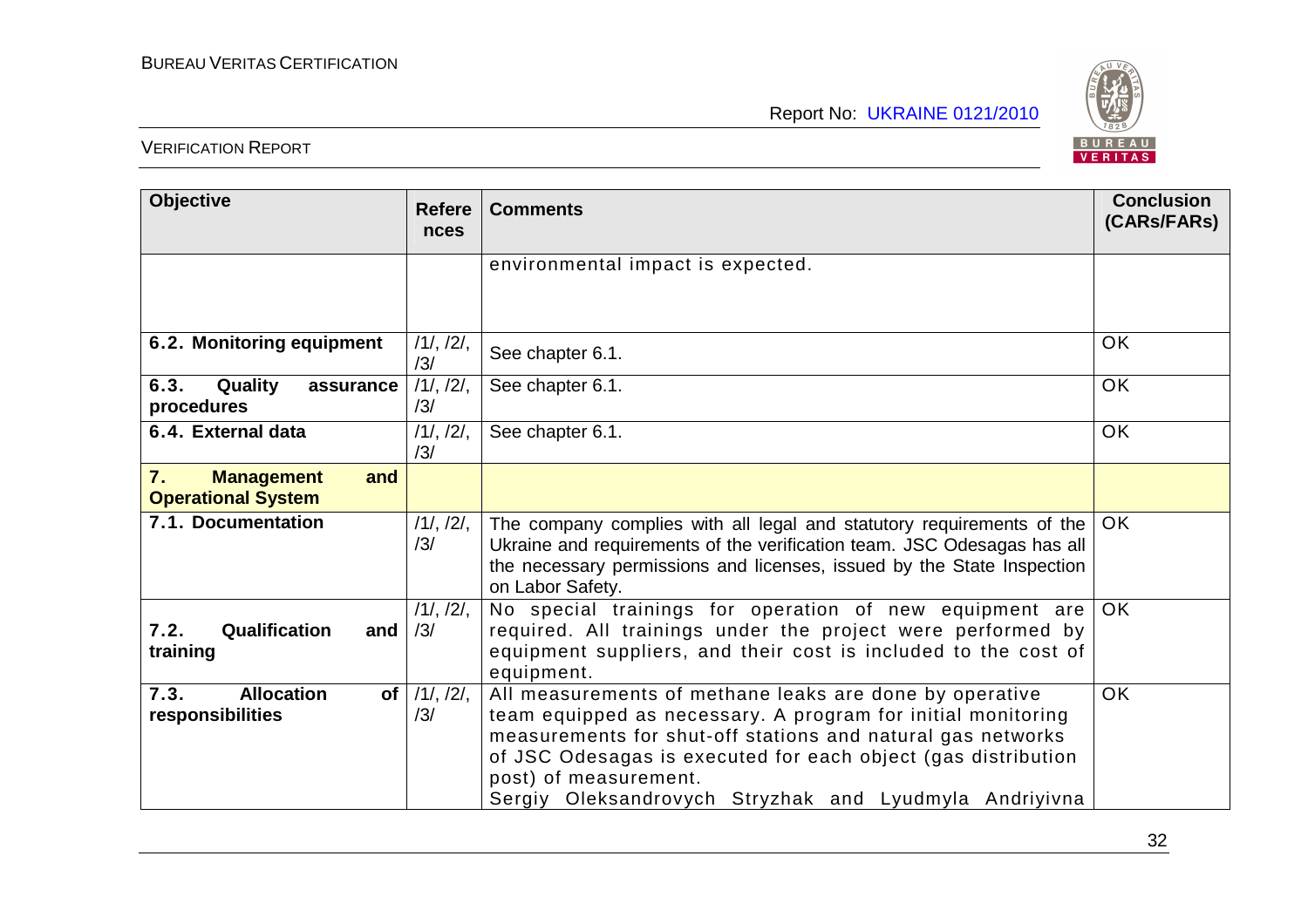

| <b>Objective</b>                                                        | <b>Refere</b><br><b>nces</b> | <b>Comments</b>                                                                                                                                                                                                                                                                                                                                                                                                                                                                                                                                                                                                                                                                                                        | <b>Conclusion</b><br>(CARs/FARs) |
|-------------------------------------------------------------------------|------------------------------|------------------------------------------------------------------------------------------------------------------------------------------------------------------------------------------------------------------------------------------------------------------------------------------------------------------------------------------------------------------------------------------------------------------------------------------------------------------------------------------------------------------------------------------------------------------------------------------------------------------------------------------------------------------------------------------------------------------------|----------------------------------|
|                                                                         |                              | Kulbida are responsible for collection of all information<br>provided for by monitoring plan, and for making all necessary<br>settlements. Archiving of all received information in the result<br>of measurements and settlements is done under guidance of<br>Kateryna Sergiyivna Burova. The head of working team<br>(Nataliya Genadiyivna Orlova) on the basis of received<br>information determines plan of measures under the Project<br>and scope of resources required. Technical maintenance of<br>the Project is carried out by Dmytro Moyseyovych Oks and<br>Yevgen Viktorovych Kurkin. Control of data collection and<br>processing and execution of Monitoring Report are done by ITI<br>Biotekhnika UAAN. |                                  |
| 7.4. Emergency procedures<br>11, 121,<br>/3/                            |                              | Detection, liquidation and registration of failures and<br>emergencies at gas-distribution posts of JSC Odesagas is<br>carried out according to Safety rules of gas-supply systems of<br>Ukraine.                                                                                                                                                                                                                                                                                                                                                                                                                                                                                                                      | OK.                              |
| 7.5. Data archiving<br>11, 121,<br>/3/                                  |                              | Data are stored in paper and in electronic form, and are<br>archived in relative databases.                                                                                                                                                                                                                                                                                                                                                                                                                                                                                                                                                                                                                            | OK                               |
| 7.6. Monitoring report<br>$/1/$ , $/2/$ ,<br>/3/                        |                              | Calculations are provided in Monitoring Report.<br>Clarification request (CR) 2<br>Please explain the difference between the formula for<br>methane emission calculation in MR version 1 and PDD<br>version 7.                                                                                                                                                                                                                                                                                                                                                                                                                                                                                                         | CR <sub>2</sub>                  |
| Internal audits and $/1/$ , $/2/$ ,<br>7.7.<br>/3/<br>management review |                              | All information collected and processed by working team is<br>verified by the executive director of JSC Odesagas and<br>representatives of INI Biotekhinka UAAN.                                                                                                                                                                                                                                                                                                                                                                                                                                                                                                                                                       | OK                               |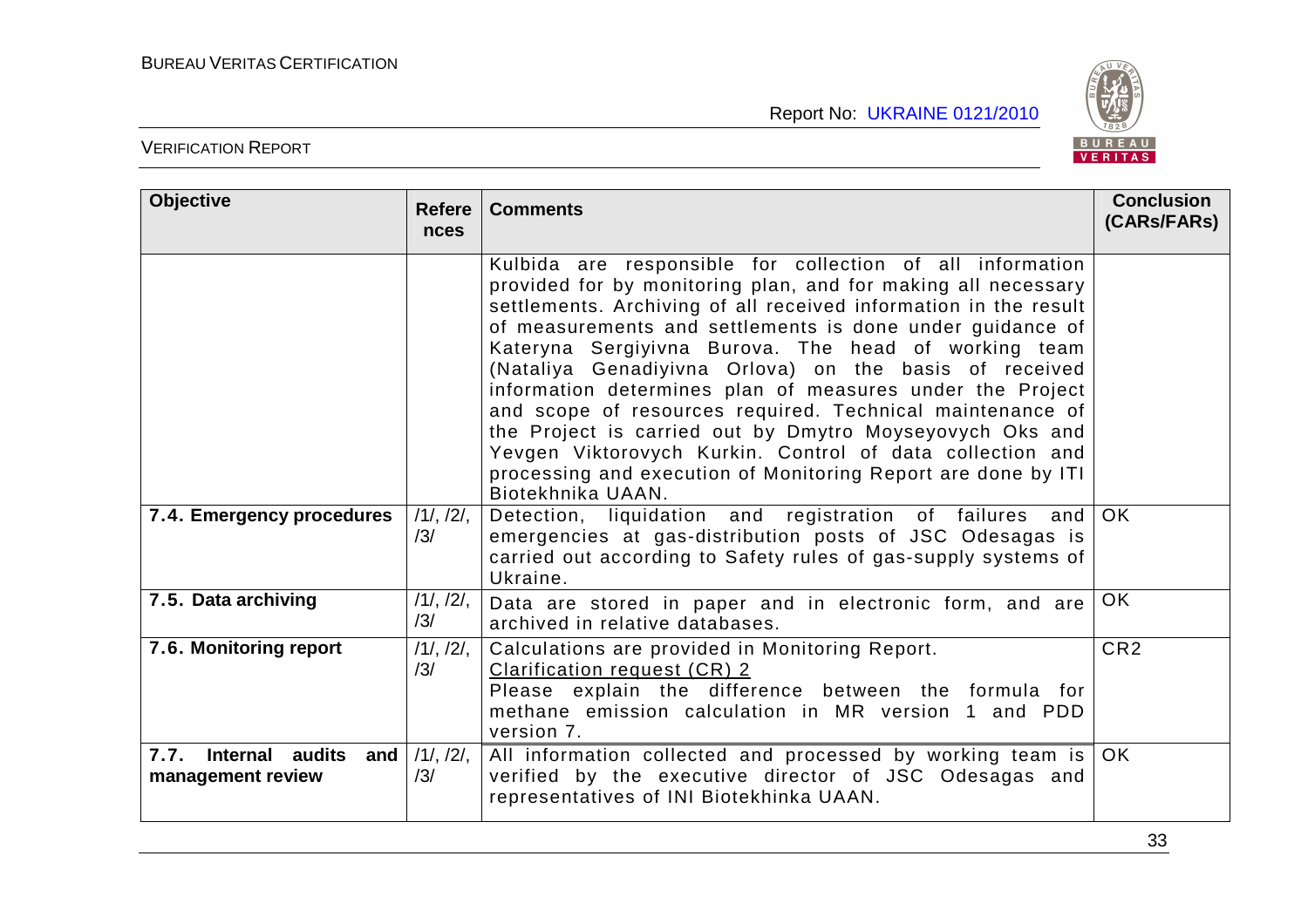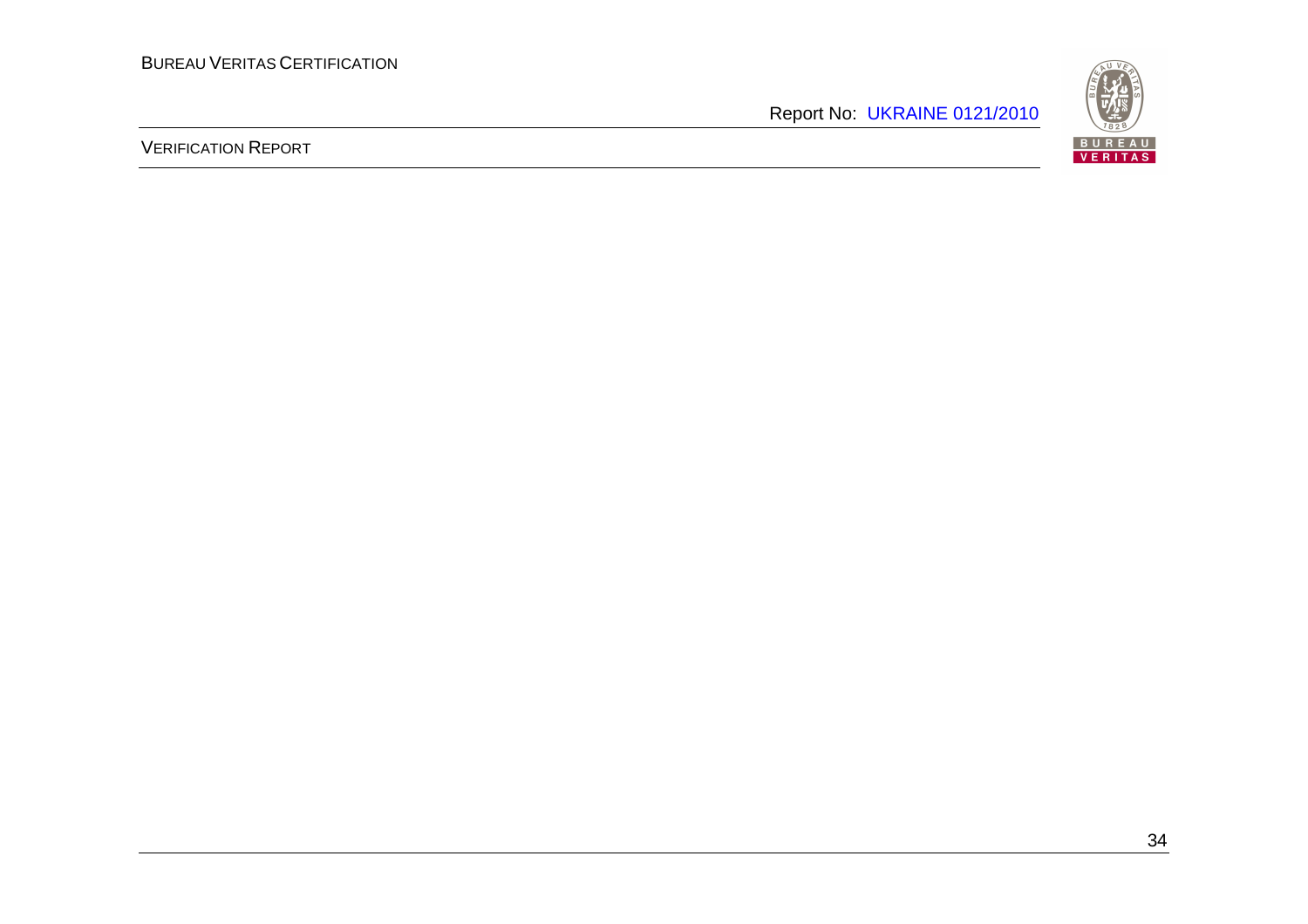

VERIFICATION REPORT

**Periodic Verification Protocol Table 2: Data Management System/Controls.** 

| Identification of potential reporting<br>risk | Identification,<br>assessment<br>and testing of<br>management<br>controls | Areas of residual risks                                                                                                                                          |
|-----------------------------------------------|---------------------------------------------------------------------------|------------------------------------------------------------------------------------------------------------------------------------------------------------------|
| <b>Defined</b><br>organizational<br>1.        |                                                                           |                                                                                                                                                                  |
| responsibilities and<br>structure,            |                                                                           |                                                                                                                                                                  |
| competencies                                  |                                                                           |                                                                                                                                                                  |
| 1.1. Position and roles                       | In full                                                                   | Employees of OJSC "Odesagas":                                                                                                                                    |
|                                               |                                                                           | Vitaliy Oleksandrovych Gerasymenko – the executive director of JSC<br>Odesagas                                                                                   |
|                                               |                                                                           | Yakiv Lvovych Zatynaiko - the chief engineer of JSC Odesagas"<br>Natalya Genadiyivna Orlova - chief of production and technical<br>department of OJSC «Odesagas» |
|                                               |                                                                           | Dmytro Moyseyovych Oks – chief of production and technical<br>department of gas industry management in Odessa city under OJSC<br>«Odesagas»                      |
|                                               |                                                                           | Lyudmyla Andriyivna Kulbida - the LOP engineer of JSC Odesagas                                                                                                   |
|                                               |                                                                           | Kateryna Sergiyivna Burova - the engineer of of production and                                                                                                   |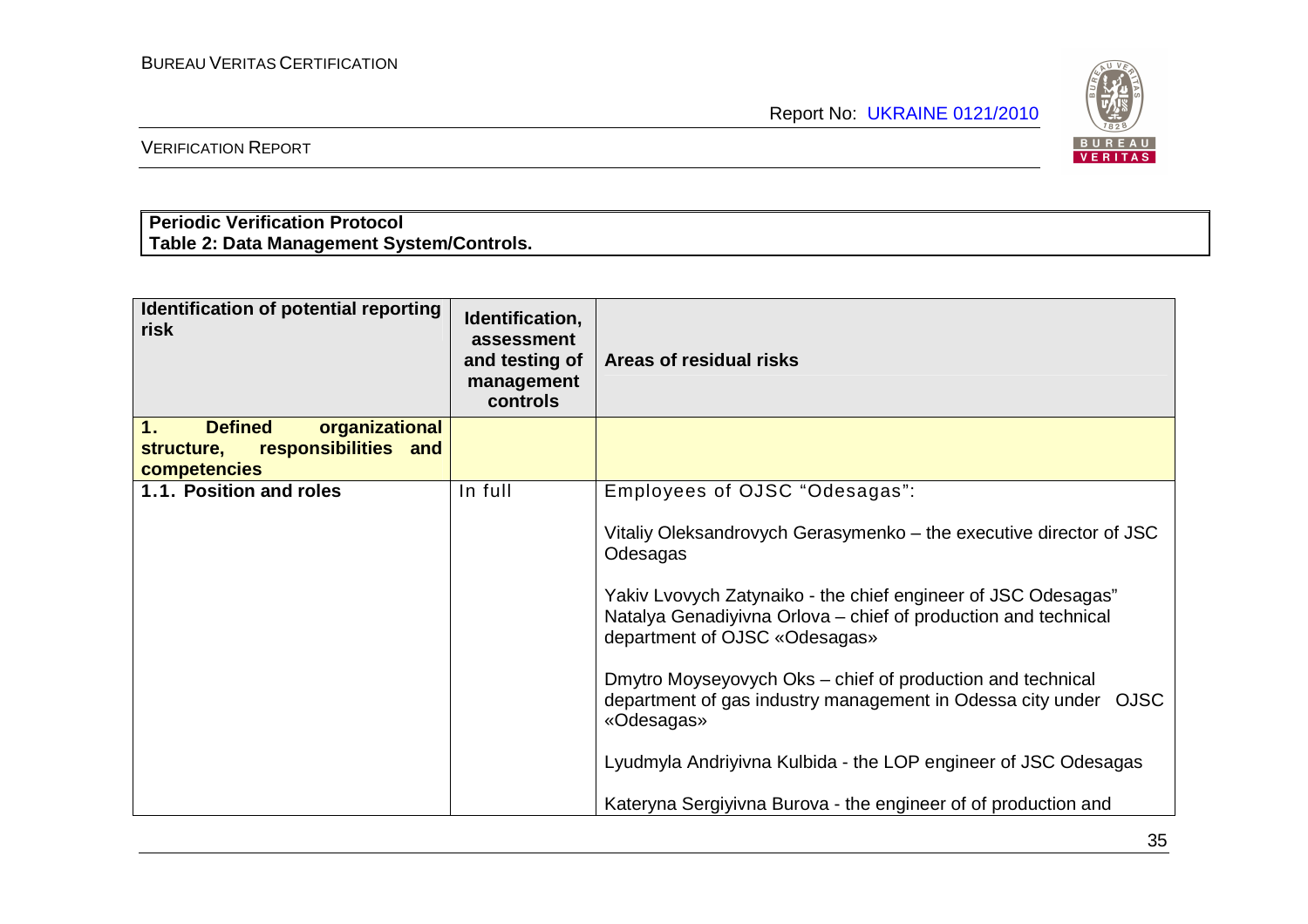

| Identification of potential reporting<br>risk | Identification,<br>assessment<br>and testing of<br>management<br>controls | Areas of residual risks                                                                                                                                         |  |  |
|-----------------------------------------------|---------------------------------------------------------------------------|-----------------------------------------------------------------------------------------------------------------------------------------------------------------|--|--|
|                                               |                                                                           | technical department of JSC Odesagas<br>Sergiy Oleksandrovych Stryzhak - head of SEUG and DV UEGG in<br>Odessa of JSC Odesagas                                  |  |  |
|                                               |                                                                           | Developer's representatives:<br>V. Ya. Khodorchuk - scientist, secretary of ITI Biotekhinka UAAN                                                                |  |  |
|                                               |                                                                           | V.I. Dorovskykh – head of laboratory of ITI Biotekhinka UAAN,<br>candidate of technical sciences                                                                |  |  |
|                                               |                                                                           | M.K. Tsvigovsky – deputy head of department of ITI Biotekhinka<br>UAAN, candidate of technical sciences                                                         |  |  |
|                                               |                                                                           | Public representatives:<br>Andriy Oleksiyovych Shyshovsky - Head of permanent<br>commission for realization of regulatory policy of Odessa<br>municipal council |  |  |
|                                               |                                                                           | Anatoliy Yuriyovych Ivanov - Deputy head of commission<br>for fuel and power complex, energy saving and utility<br>complex issues                               |  |  |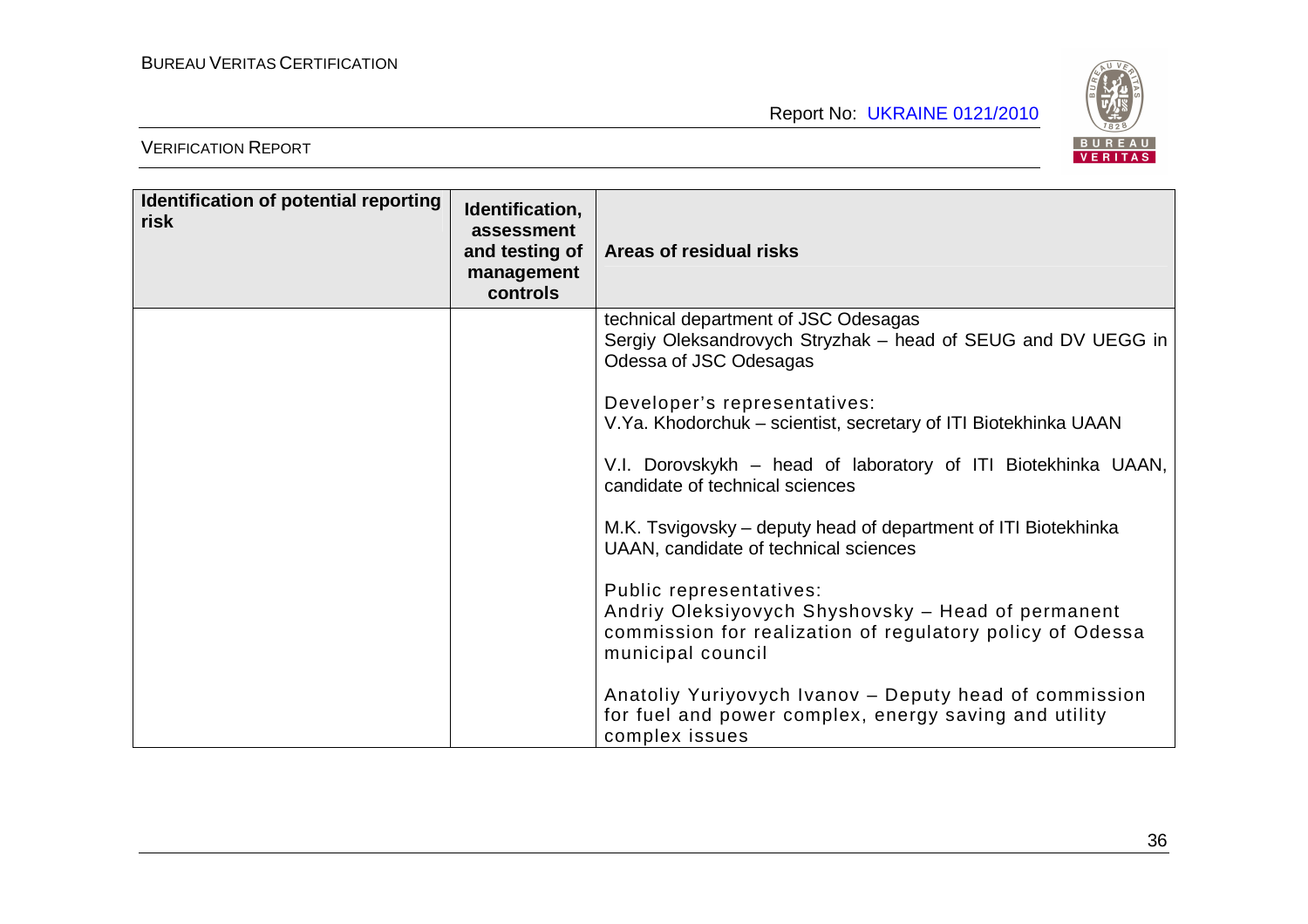

| Identification of potential reporting<br>risk | Identification,<br>assessment<br>and testing of<br>management<br>controls | Areas of residual risks                                                                                                                                                                                                                                                                                                                                                                                                                                                                                                                                                                                                                                                                                                                                                             |
|-----------------------------------------------|---------------------------------------------------------------------------|-------------------------------------------------------------------------------------------------------------------------------------------------------------------------------------------------------------------------------------------------------------------------------------------------------------------------------------------------------------------------------------------------------------------------------------------------------------------------------------------------------------------------------------------------------------------------------------------------------------------------------------------------------------------------------------------------------------------------------------------------------------------------------------|
| 1.2. Responsibilities                         | In full                                                                   | Sergiy Oleksandrovych Stryzhak and Lyudmyla Andriyivna<br>Kulbida are responsible for collection of all information<br>provided for by monitoring plan, and for making all<br>necessary settlements. Archiving of all received<br>information in the result of measurements and settlements<br>is done under guidance of Kateryna Sergiyivna Burova.<br>The head of working team (Nataliya Genadiyivna Orlova)<br>on the basis of received information determines plan of<br>measures under the Project and scope of resources<br>required. Technical maintenance of the Project is carried<br>out by Dmytro Moyseyovych Oks and Yevgen Viktorovych<br>Kurkin. Control of data collection and processing and<br>execution of Monitoring Report are done by ITI Biotekhnika<br>UAAN. |
| 1.3. Competencies needed                      | In full                                                                   | All employees of OJSC Odesagas involved into the project<br>have required qualification level and working experience in<br>the area of gas supply.                                                                                                                                                                                                                                                                                                                                                                                                                                                                                                                                                                                                                                  |
| 2. Conformance with monitoring<br>plan        |                                                                           |                                                                                                                                                                                                                                                                                                                                                                                                                                                                                                                                                                                                                                                                                                                                                                                     |
| 2.1. Reporting procedures                     | In full                                                                   | The monitoring plan is as per the determined PDD.<br>The project uses Monitoring Methodology provided for by<br>methodology AM0023 "Reduction of natural gas emissions<br>at compressor and gas-distribution stations of main gas<br>lines", version 03.                                                                                                                                                                                                                                                                                                                                                                                                                                                                                                                            |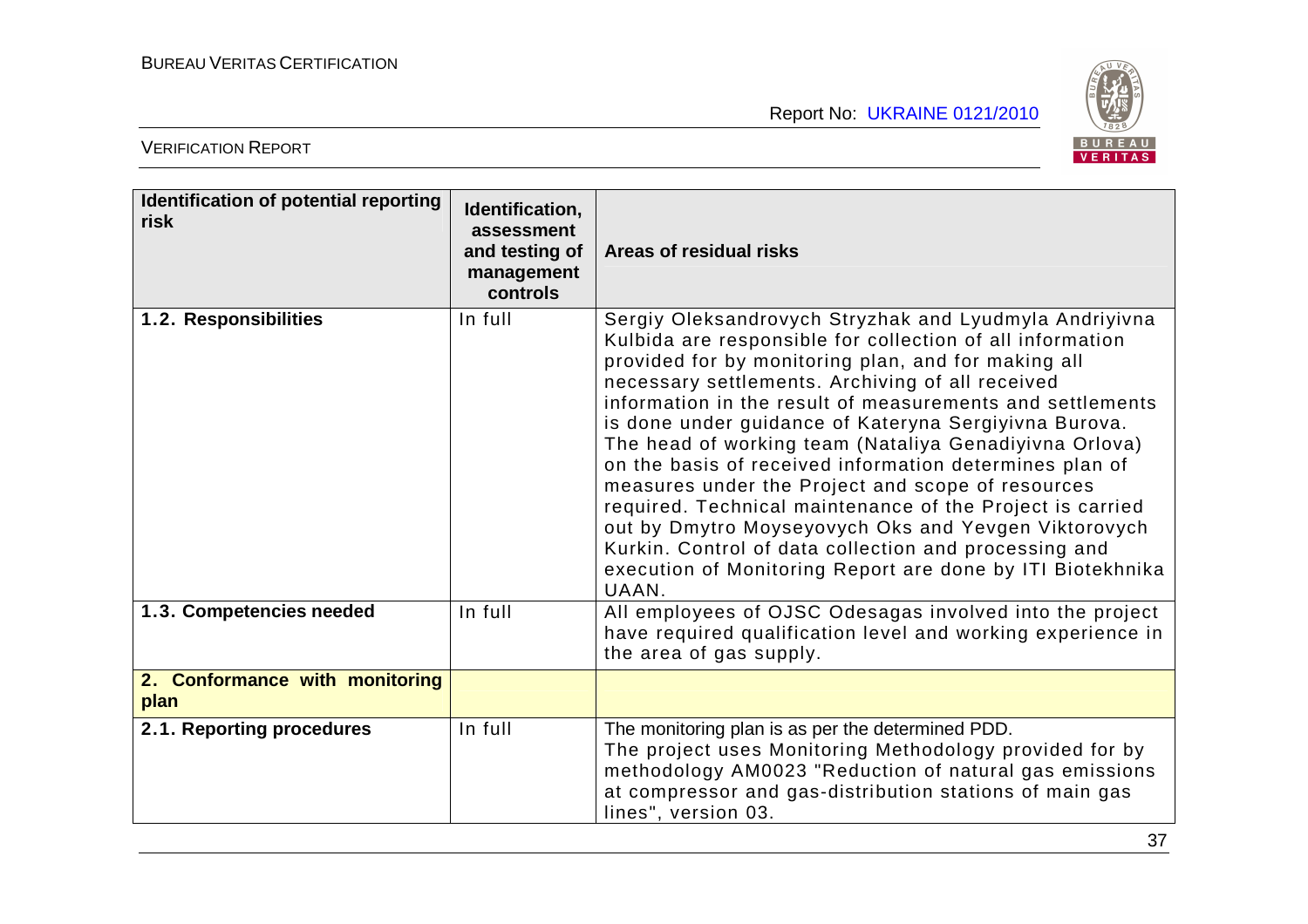

| Identification of potential reporting<br>risk                         | Identification,<br>assessment<br>and testing of<br>management<br>controls | <b>Areas of residual risks</b>                                                                                                                                                                                                                                                                                                                                                                                                                                                                                                                                                                                                                                                                                                                                                                                     |  |  |
|-----------------------------------------------------------------------|---------------------------------------------------------------------------|--------------------------------------------------------------------------------------------------------------------------------------------------------------------------------------------------------------------------------------------------------------------------------------------------------------------------------------------------------------------------------------------------------------------------------------------------------------------------------------------------------------------------------------------------------------------------------------------------------------------------------------------------------------------------------------------------------------------------------------------------------------------------------------------------------------------|--|--|
| 2.2. Necessary Changes                                                | In full                                                                   | The project is implemented in accordance with the plan.                                                                                                                                                                                                                                                                                                                                                                                                                                                                                                                                                                                                                                                                                                                                                            |  |  |
| <b>GHG</b><br>3.<br><b>Application</b><br>of<br>determination methods |                                                                           |                                                                                                                                                                                                                                                                                                                                                                                                                                                                                                                                                                                                                                                                                                                                                                                                                    |  |  |
| 3.1. Methods used                                                     | In full                                                                   | The reporting procedures reflect the monitoring plan content. The<br>calculation of the emission reduction is correct.                                                                                                                                                                                                                                                                                                                                                                                                                                                                                                                                                                                                                                                                                             |  |  |
| 3.2. Information/process flow                                         | In full                                                                   | All measurements of methane leaks are done by operative<br>team equipped as necessary. A program for initial<br>monitoring measurements for shut-off stations and natural<br>gas networks of JSC Odesagas is executed for each object<br>(gas distribution post) of measurement.<br>Sergiy Oleksandrovych Stryzhak and Lyudmyla Andriyivna<br>Kulbida are responsible for collection of all information<br>provided for by monitoring plan, and for making all<br>necessary settlements. Archiving of all received<br>information in the result of measurements and settlements<br>is done under guidance of Kateryna Sergiyivna Burova.<br>The head of working team (Nataliya Genadiyivna Orlova)<br>on the basis of received information determines plan of<br>measures under the Project and scope of resources |  |  |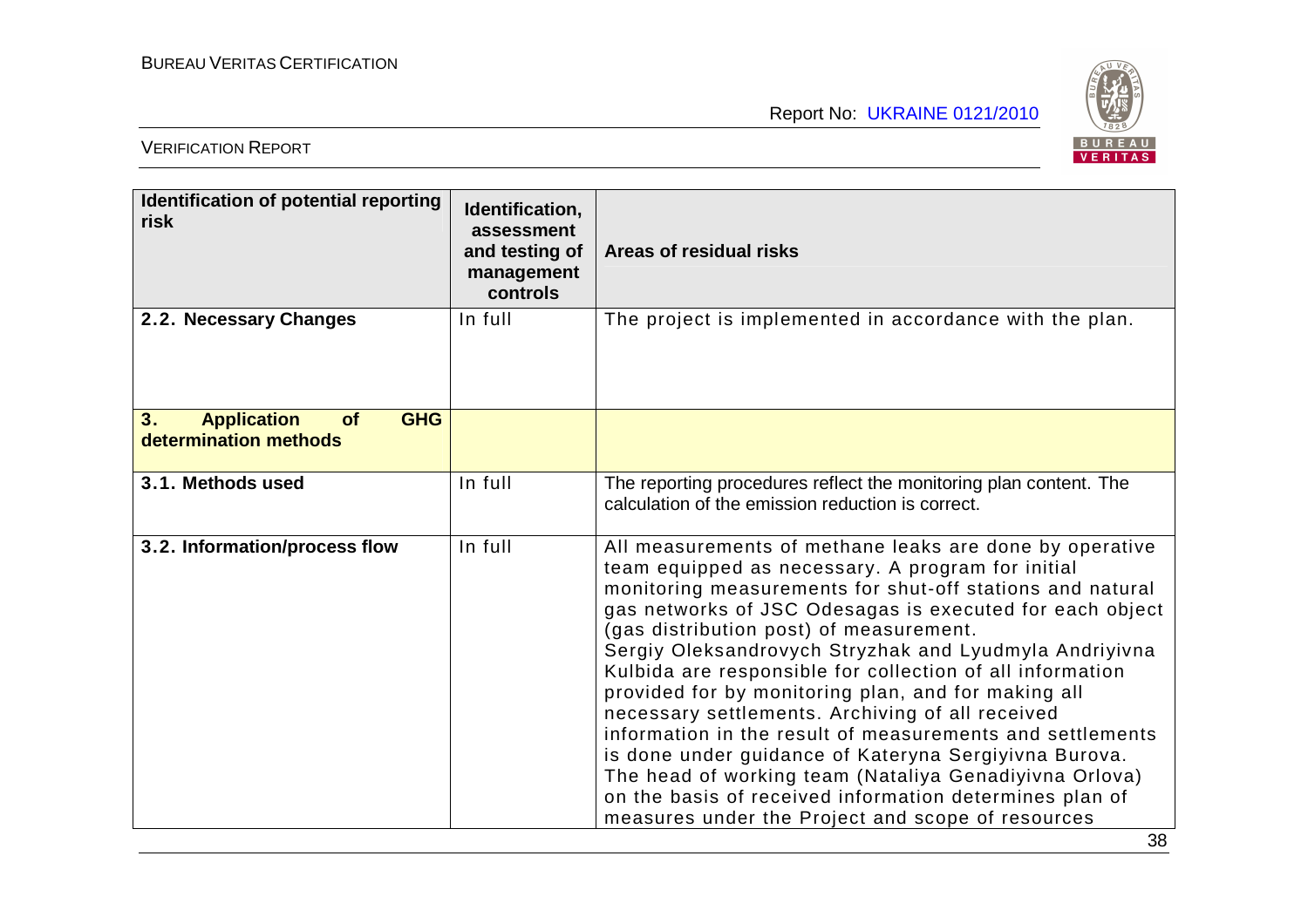

| Identification of potential reporting<br>risk                  | Identification,<br>assessment<br>and testing of<br>management<br>controls | Areas of residual risks                                                                                                                                                                                                                           |  |  |
|----------------------------------------------------------------|---------------------------------------------------------------------------|---------------------------------------------------------------------------------------------------------------------------------------------------------------------------------------------------------------------------------------------------|--|--|
|                                                                |                                                                           | required. Technical maintenance of the Project is carried<br>out by Dmytro Moyseyovych Oks and Yevgen Viktorovych<br>Kurkin. Control of data collection and processing and<br>execution of Monitoring Report are done by ITI Biotekhnika<br>UAAN. |  |  |
| 3.3. Data transfer                                             | In full                                                                   | Data are stored on paper and in electronic form, and are<br>archived in relative databases                                                                                                                                                        |  |  |
| 3.4. Study of data transfer<br>system                          | In full                                                                   | The necessary procedures have been defined in internal procedures<br>and additional internal documents relevant for the determination of the<br>all the parameters listed in the monitoring plan.                                                 |  |  |
| 4. Identification and maintenance<br>of key process parameters |                                                                           |                                                                                                                                                                                                                                                   |  |  |
| <b>Identification</b><br>4.1.<br><b>of</b><br>parameters       | key   In full                                                             | The critical parameters for the determination of GHG emissions are<br>the parameters listed in section D of the approved PDD.                                                                                                                     |  |  |
| 4.2. Calibration/maintenance                                   | In full                                                                   | The company maintains the elaborate calibration plan for each unit of<br>the equipment. The audit team verified the status for all the<br>equipment provided for by the JI project, and confirms them to be<br>complying with the plan.           |  |  |
| <b>5. GHG Calculations</b>                                     |                                                                           |                                                                                                                                                                                                                                                   |  |  |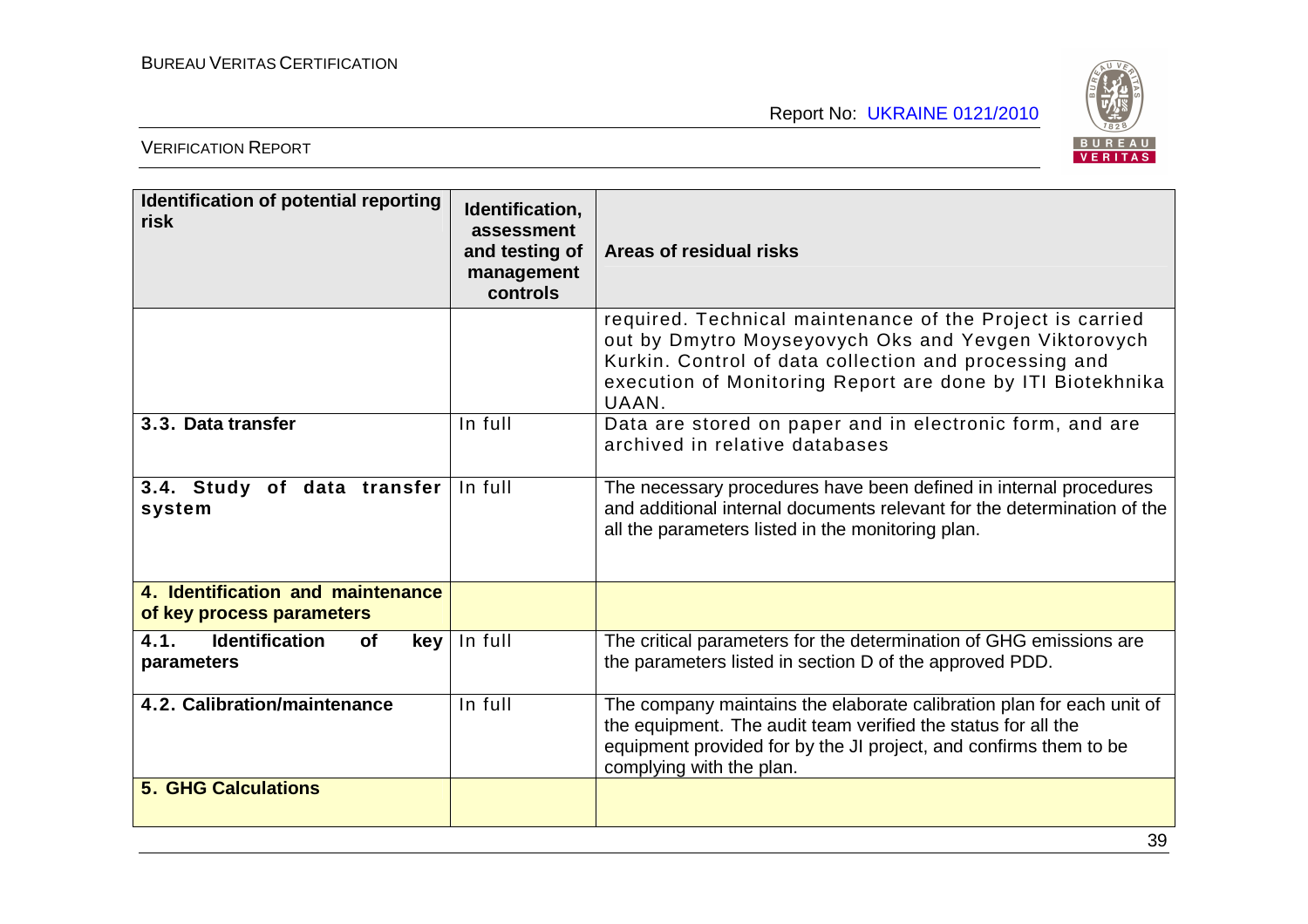

| Identification of potential reporting<br>risk                | Identification,<br>assessment<br>and testing of<br>management<br><b>controls</b> | Areas of residual risks                                                                                                                                                                         |  |  |
|--------------------------------------------------------------|----------------------------------------------------------------------------------|-------------------------------------------------------------------------------------------------------------------------------------------------------------------------------------------------|--|--|
| 5.1. Use of estimates and default<br>data                    | In full                                                                          | All assumptions are given in section D of approved PDD.                                                                                                                                         |  |  |
| 5.2.<br>Guidance<br>on checks and<br>reviews                 | In full                                                                          | Monitoring plan is fully performed.                                                                                                                                                             |  |  |
| 5.3.<br>validation<br><b>Internal</b><br>and<br>verification | In full                                                                          | Monitoring procedure for JI Project includes the responsibility and<br>frequency for carrying out internal audits.<br>The audit team did verify all the parameters listed in monitoring report. |  |  |
| 5.4. Data protection measures                                | In full                                                                          | The necessary procedures for ensuring data security and preventing<br>the unauthorized use were demonstrated to verifiers during on-site<br>verification.                                       |  |  |
| 5.5. IT systems                                              | In full                                                                          | IT systems are the electronic network of JSC Odesagas,<br>computers and hard data carriers.                                                                                                     |  |  |

| Periodic Verification Protocol                                     |  |
|--------------------------------------------------------------------|--|
| Table 3: GHG calculation procedures and management control testing |  |

| Identification of potential reporting risk |  | assessment   Areas of residual risks |
|--------------------------------------------|--|--------------------------------------|
|                                            |  |                                      |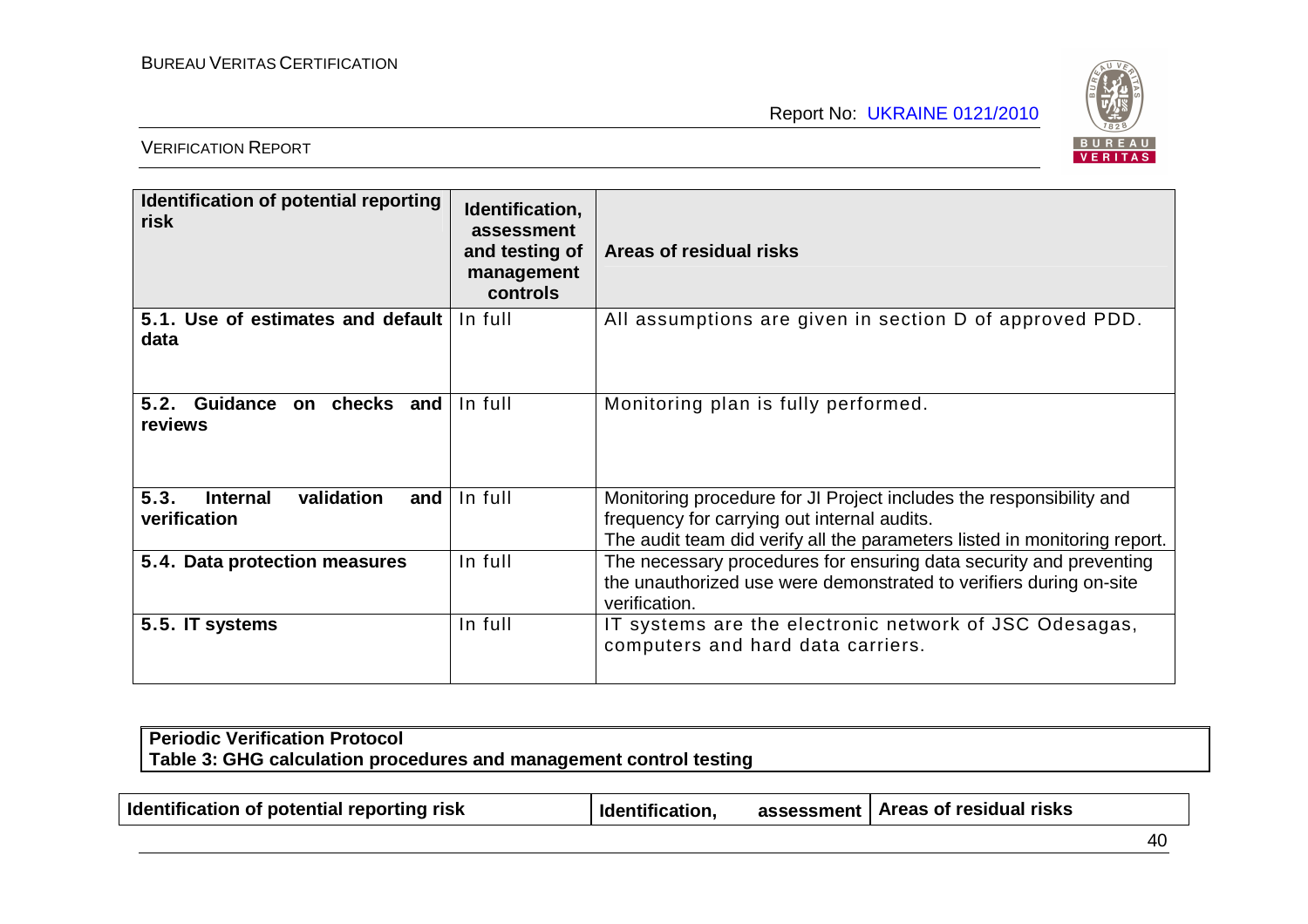

|                                                                                                                                                                                                                                                                                                                                                                                                                                                                                                                                                                                                                                                                                                                                                                                                                                                                                                                                                                                                                                                                                                                                                         | and testing of management<br>controls                                                                                                                                                                                                                                                                                                                                                                                                |                                                                                                                                                                                                                                            |
|---------------------------------------------------------------------------------------------------------------------------------------------------------------------------------------------------------------------------------------------------------------------------------------------------------------------------------------------------------------------------------------------------------------------------------------------------------------------------------------------------------------------------------------------------------------------------------------------------------------------------------------------------------------------------------------------------------------------------------------------------------------------------------------------------------------------------------------------------------------------------------------------------------------------------------------------------------------------------------------------------------------------------------------------------------------------------------------------------------------------------------------------------------|--------------------------------------------------------------------------------------------------------------------------------------------------------------------------------------------------------------------------------------------------------------------------------------------------------------------------------------------------------------------------------------------------------------------------------------|--------------------------------------------------------------------------------------------------------------------------------------------------------------------------------------------------------------------------------------------|
| Potential reporting risks based on an assessment of the<br>emission estimation procedures can be expected in the<br>following fields of action:<br>the calculation methods<br>raw data collection<br>sources of supporting documentation<br>reports/databases/information<br>systems<br>from  <br>which data is obtained.<br>Key source data applicable to the project assessed are<br>hereby:<br>$\triangleright$ metering records (fuel and power consumption),<br>indicators of<br>processes (weight of raw<br>➤<br>materials/products),<br>$\triangleright$ operational logs (metering records),<br>laboratory/analytical data (thermal value),<br>accounting records,<br>➤<br>certificates of calibration and maintenance for<br>appraisal of reliable accuracy of the data.<br>It is hereby needed to focus on those risks that impact<br>the accuracy, completeness and consistency of the<br>reported data. Risks are weakness in the GHG<br>calculation systems and may include:<br>$\triangleright$ manual transfer of data/manual calculations,<br>unclear origins of data,<br>➤<br>insufficient accuracy<br>technological<br>due<br>to<br>➤ | Regarding<br>the<br>reporting risks identified in the<br>left<br>column<br>the<br>following<br>mitigation measures have been<br>observed during the on-site<br>mission:<br>Understanding<br>of<br>responsibilities and roles.<br>Collection of initial data<br>and their transmission to<br>databases.<br>Metering<br>equipment<br>management system.<br>Reporting,<br>analysis<br>and<br>formal data approval by the<br>management. | potential   The areas of residual risks, i.e. the<br>areas of potential risks<br>without<br>adequate means of control are used<br>in a conservative manner in the<br>reports according to the approach<br>prescribed in the PDD version 7. |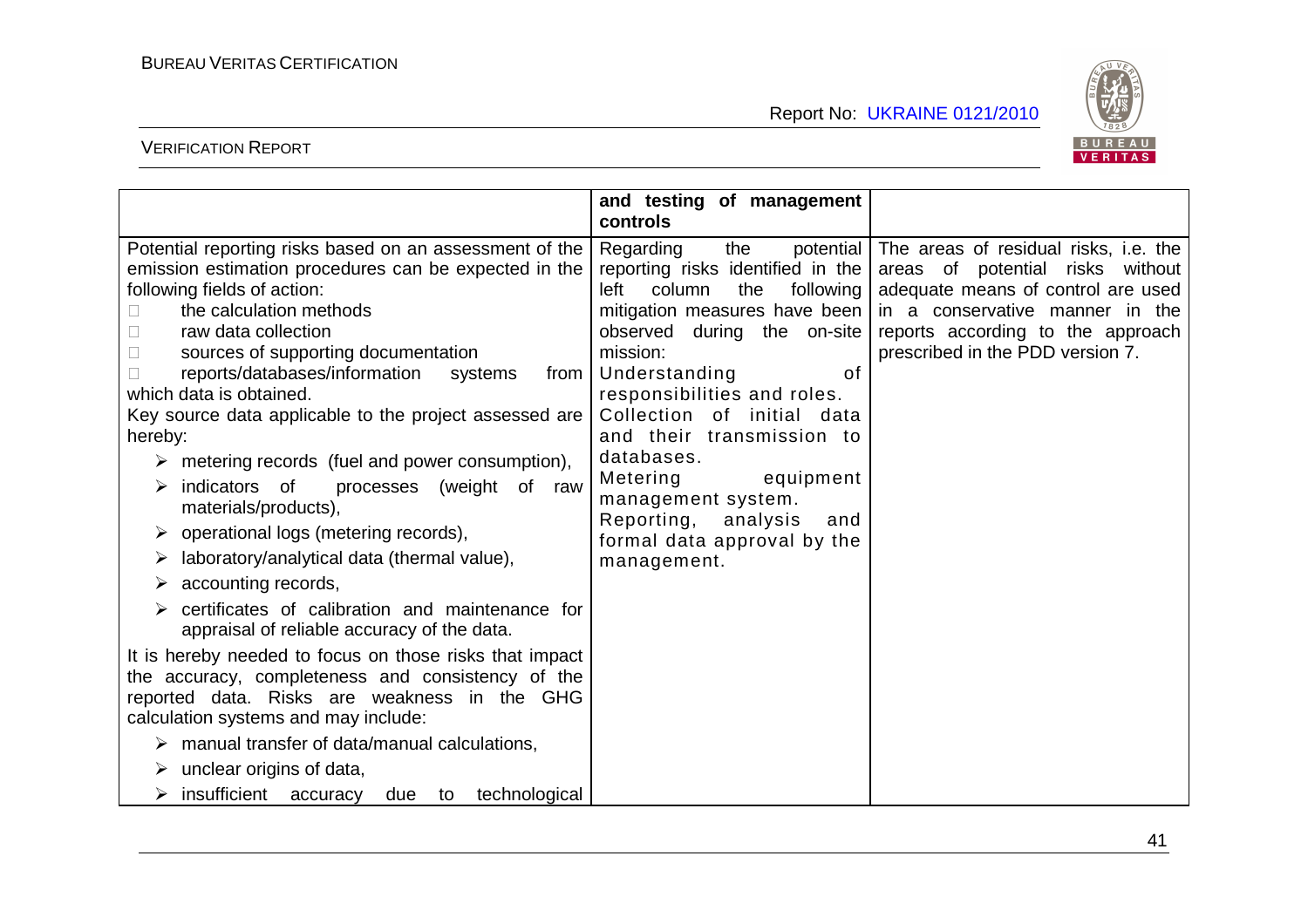

# VERIFICATION REPORT

| limitations,                                                                                                                                      |  |
|---------------------------------------------------------------------------------------------------------------------------------------------------|--|
| lack of appropriate data protection measures (for<br>protected calculation cells<br>example,<br>in<br>spreadsheets and/or password restrictions). |  |

#### **Periodic Verification Protocol Table 4: Detailed audit testing of residual risk areas and random testing**

| Areas of residual risks                                                                          | <b>Additional</b><br>verification<br>performed                                                                                                                                                                                                                                                                             | testing   Conclusions and Areas<br>Improvement<br>Requiring<br>(including Forward Action Requests)                                                                                                                                                                                                                                  |
|--------------------------------------------------------------------------------------------------|----------------------------------------------------------------------------------------------------------------------------------------------------------------------------------------------------------------------------------------------------------------------------------------------------------------------------|-------------------------------------------------------------------------------------------------------------------------------------------------------------------------------------------------------------------------------------------------------------------------------------------------------------------------------------|
| calculate<br>the<br>used to<br>emission reduction in a<br>conservative<br>prescribed in the PDD. | way the data obtained is   of data transferred from daily   to the following conclusion:<br>consumption and generation<br>readings to the calculation tool.<br>manner   There was no error in such transfer.<br>according to the approach The correct installation of the<br>metering equipment<br>can<br>be<br>confirmed. | The issue remaining is the There has been a complete check Having investigated the residual risks, the audit team comes<br>Immediate action is not needed with respect to the current<br>emission reduction calculation. Those corrections have been<br>considered during the verification process, so no residual risk<br>is open. |

**Verification Protocol Table 5: Resolution of Corrective Action and Clarification Requests**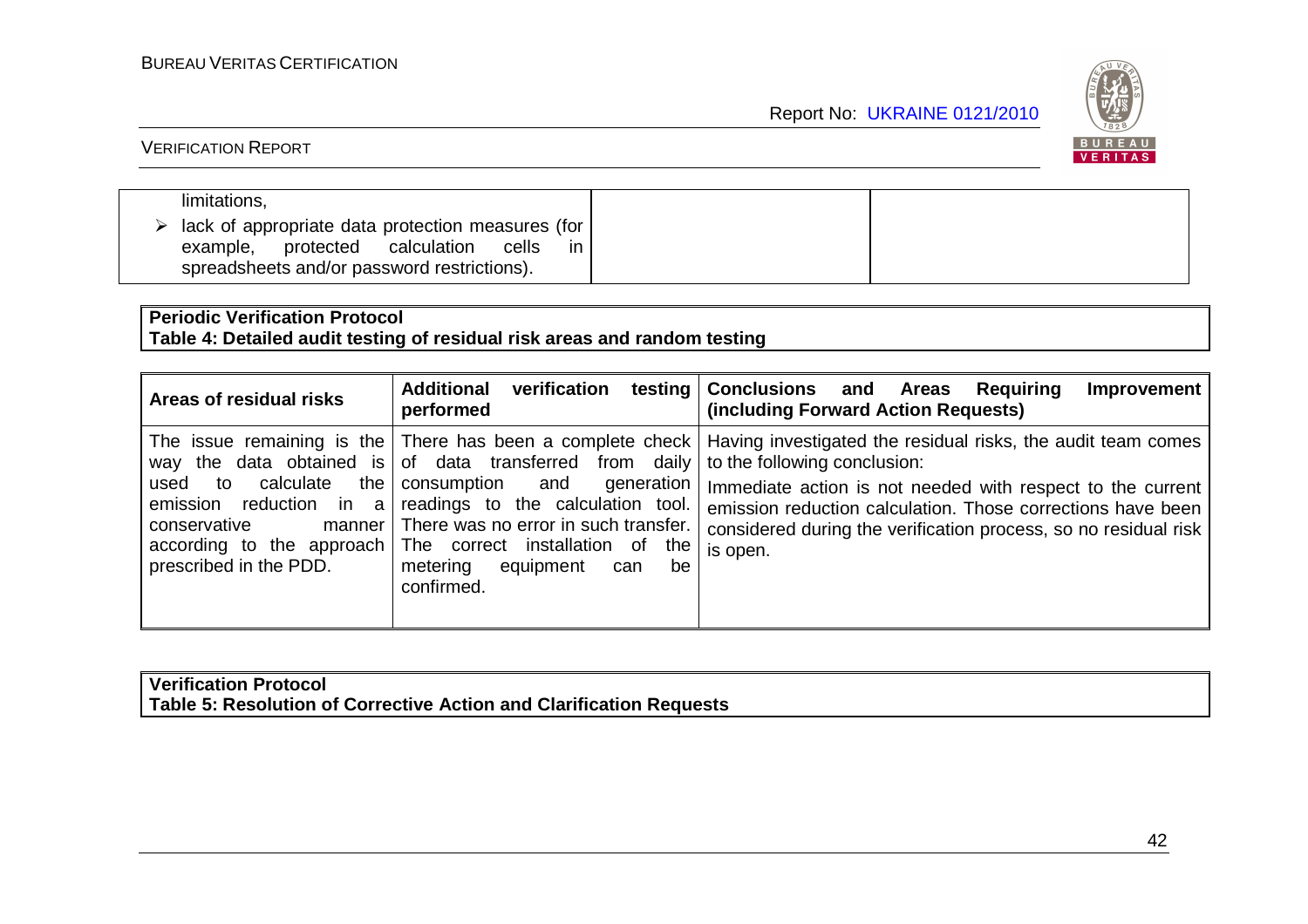

| List of<br><b>Corrective</b><br><b>Action and Clarification</b><br><b>Requests</b>                                                                                                                                     | Ref.<br>to<br>checklist<br>question<br>table<br>in<br>2/3. | Summary of project owner response                                                                                                                                                                                                                                                  | <b>Verification conclusion</b>               |
|------------------------------------------------------------------------------------------------------------------------------------------------------------------------------------------------------------------------|------------------------------------------------------------|------------------------------------------------------------------------------------------------------------------------------------------------------------------------------------------------------------------------------------------------------------------------------------|----------------------------------------------|
| Corrective<br>Action<br>Request (CAR) 1<br>Letters of Approval<br>from both parties are<br>absent.                                                                                                                     | Table<br>2 <sub>1</sub><br>request<br>2.1                  | Danish party produced the Letter of Evidences are checked. Issue is<br>Approval issued by Energy Agency of<br>Denmark No.1602/1102-0041<br>dated<br>01.06.2010. Letter of Approval No.<br>737/23/7 was issued by the National<br>Environmental Investment Agency on<br>07.10.2010. | closed.                                      |
| Clarification request (CR)<br>Please explain<br>the<br>difference<br>between<br>achieved<br>reductions<br>MR and<br>under the<br>reductions<br>provided<br>for in PDD.                                                 | Table<br>2,<br>request<br>3.3                              | Decrease in quantity of reductions in Issue is closed.<br>comparison with reductions stated in<br>PDD is due to difficulties in financing<br>and delays in project implementation<br>schedule.                                                                                     |                                              |
| <b>Clarification request (CR)</b><br>$\overline{2}$<br>Please<br>explain<br>the<br>difference<br>between<br>formula<br>for<br>the<br>methane<br>emission<br><b>MR</b><br>calculation<br>in.<br>PDD<br>version 1<br>and | Table<br>2,<br>request<br>7.6                              | Appropriate<br>MR.<br>amendments<br>in<br>version 2, are made.                                                                                                                                                                                                                     | MR version 2 is checked. Issue is<br>closed. |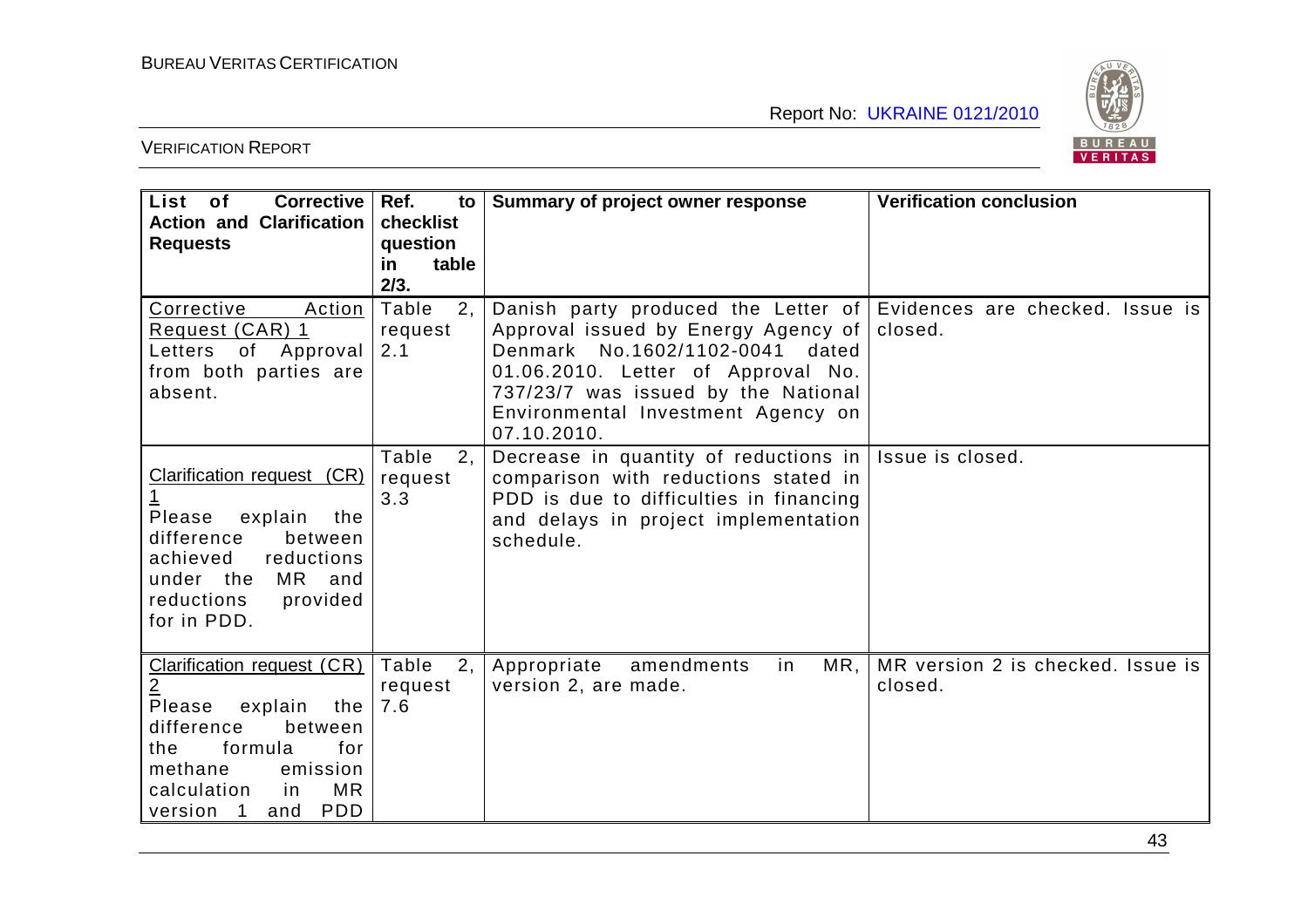

| List<br>Corrective   Ref.<br>of<br>Action and Clarification   checklist<br><b>Requests</b> | question<br>table<br>ın<br>2/3. | to Summary of project owner response | <b>Verification conclusion</b> |
|--------------------------------------------------------------------------------------------|---------------------------------|--------------------------------------|--------------------------------|
| $\vert$ version 7.                                                                         |                                 |                                      |                                |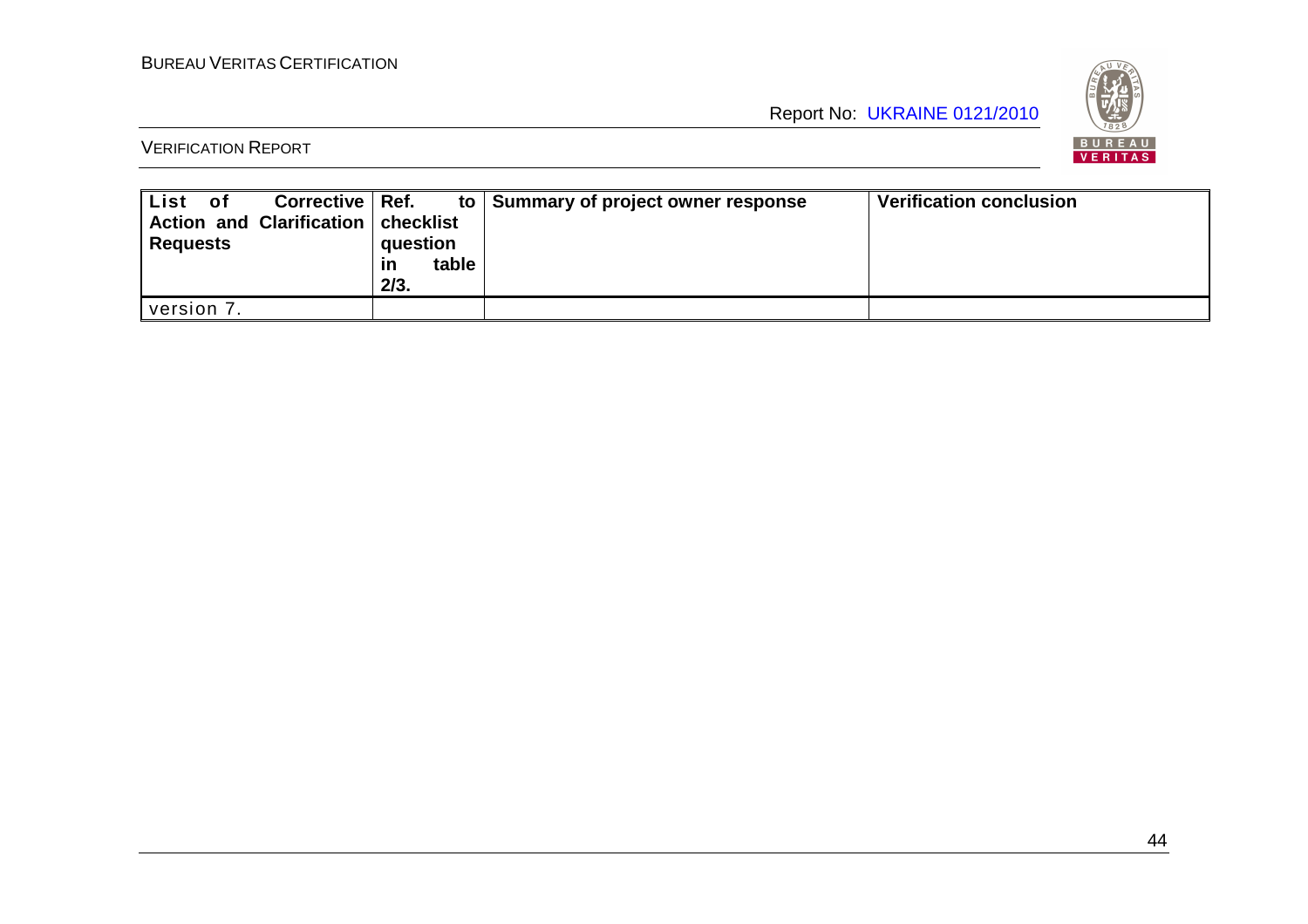

VERIFICATION REPORT

# **APPENDIX B: VERIFICATION TEAM**

#### **Flavio Gomes**

Leading Verifier

Flavio Gomes is an engineer in chemistry and safety, diploma UNICAMP – University of Campinas State, Master of Construction Engineering Science (improvement of sanitary conditions). He spent four years in RIPASA, a pulp-and-paper mill as an Environmental Engineer. Since 2006 – Global Climate Change Manager. From 1997 – chief consultant of Bureau Veritas Consulting for the management systems of environment, quality, hygiene and occupational safety, and social liability. He is also a project verifier under Clean Development Mechanism, and an auditor of Social/Environmental reports on behalf of Bureau Veritas Certification. Flavio is currently obtaining a degree of Ph.D. in the field of power management of Imperial College – London.

#### **Oleg Skoblyk, Specialist (Power Management)**

Climate Change Verifier

Bureau Veritas Ukraine HSE Department project manager.

Oleg Skoblyk has graduated from National Technical University of Ukraine 'Kyiv Polytechnic University" with specialty Power Management. He has successfully completed IRCA registered Lead Auditor Training Course for Environment Management Systems and Quality Management Systems. Oleg Skoblyk has undergone intensive training on Clean Development Mechanism /Joint Implementation and he is involved in the determination/verification of 15 JI projects.

#### **Kateryna Zinevych, M. Sci. (environmental science)**

Climate Change Verifier

Bureau Veritas Ukraine HSE Department project manager.

She has graduated from National University of Kyiv-Mohyla Academy with the Master Degree in Environmental Science. She is a Lead auditor of Bureau Veritas Certification for Environment Management System (IRCA registered). She performed 6 audits since March of 2009. She has undergone intensive training on Clean Development Mechanism /Joint Implementation and she is involved in the validation of 20 JI projects.

Report was reviewed by**:** 

#### **Ivan G. Sokolov, Dr. Sci. (biology, microbiology)**

Internal technical reviwer, Climate Change Lead Verifier.

Bureau Veritas Ukraine HSE Department manager.

Ivan Sokolov has over 25 years of working experience in research institute in the field of biochemistry, biotechnologies and microbiology. From 1999 - Head of Ecology and Safety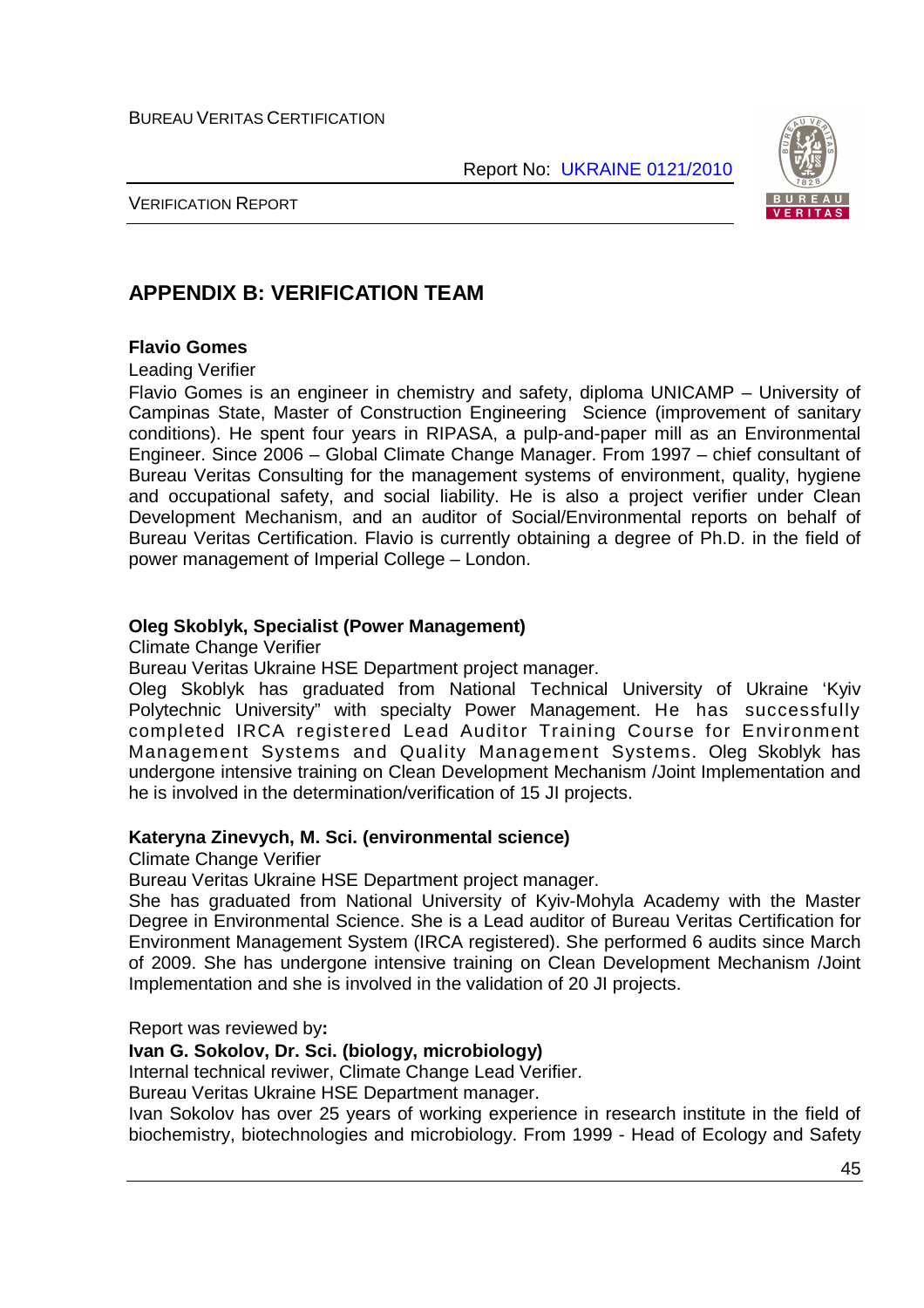Report No: UKRAINE 0121/2010



VERIFICATION REPORT

Department of Bureau Veritas in Black Sea region, Leading Auditor of Environmental Management Systems, quality, hygiene and occupational safety, food safety. Starting from 1999 Ivan Sokolov performed over 130 audits. He is also a leading tutor of primary courses of leading auditors of the Management systems listed above. Ivan passed the course of leading CDM projects verifiers and performed determination and verification of over 55 JI and CDM projects.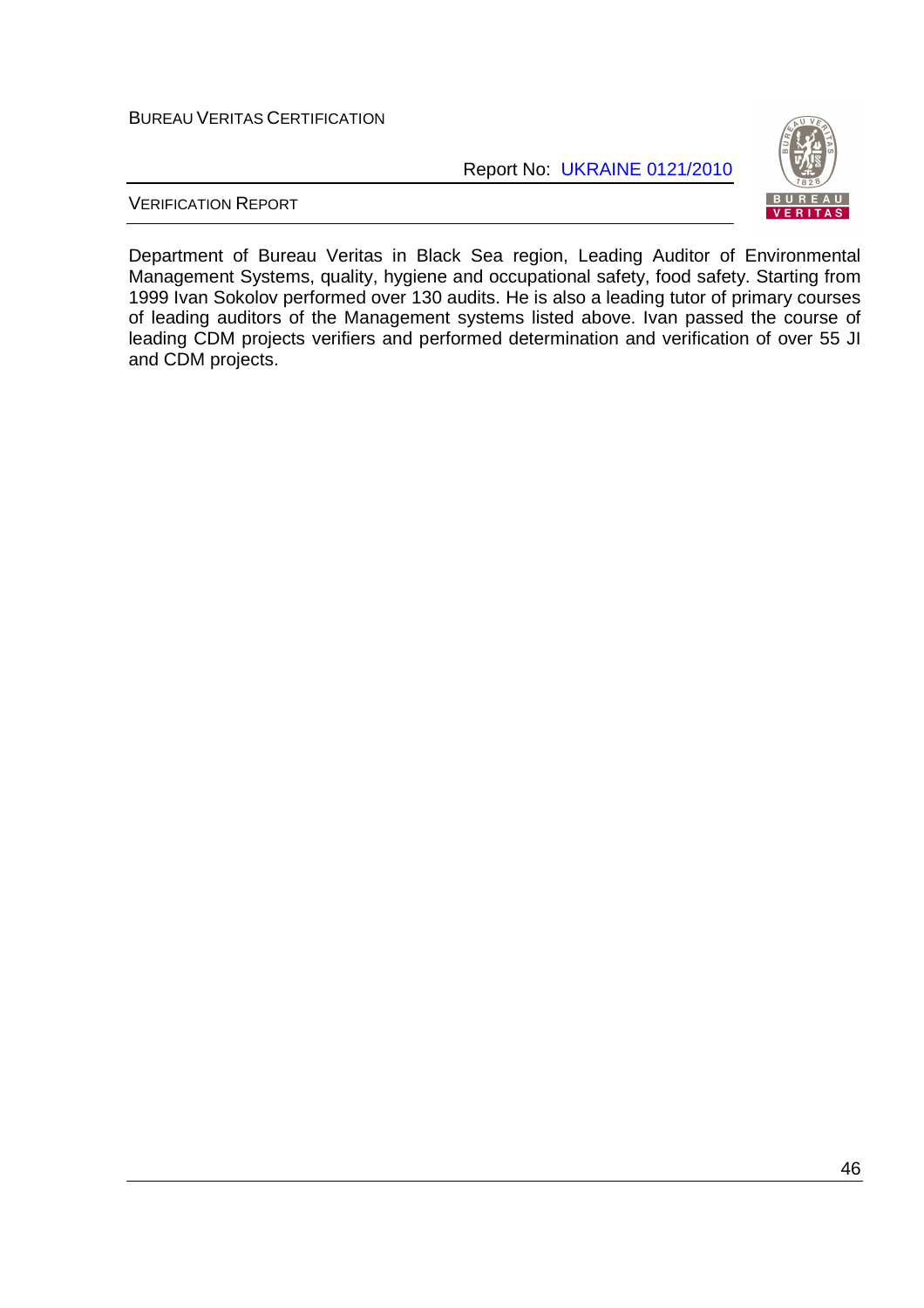

VERIFICATION REPORT

# **APPENDIX C: DOCUMENTS CHECKED DURING VERIFICATION**

- /1/. Contract with ITI Biotekhnika UAAN.
- /2/. An Order on Working Team creation
- /3/. Register of equipment of GRP OJSC «Odesagas»
- /4/. Recommendations on monitoring of methane leaks at gas distribution posts of OJSC «Odesagas»
- /5/. Gas analyzer passport EX-TEC® SR5
- /6/. Certificate of state metrological certification EX-TEC® SR5, year 2005
- /7/. Certificate of state metrological certification EX-TEC® SR5, year 2006
- /8/. Certificate of state metrological certification EX-TEC® SR5, year 2007
- /9/. Certificate of state metrological certification EX-TEC® SR5, year 2008
- /10/.Certificate of state metrological certification EX-TEC® SR5, year 2009
- /11/.Certificate of state metrological certification mercury temperature meter of glass type ТЛ4, year 2005
- /12/.Certificate of state metrological certification mercury temperature meter of glass type ТЛ4, year 2006
- /13/.Certificate of state metrological certification mercury temperature meter of glass type ТЛ4, year 2007
- /14/.Certificate of state metrological certification mercury temperature meter of glass type ТЛ4, year 2008
- /15/.Certificate of state metrological certification mercury temperature meter of glass type ТЛ4, year 2009
- /16/.Certificate of state metrological certification manometer Д-59Н-100-1.0 6 kPа, year 2005
- /17/.Certificate of state metrological certification manometer Д-59Н-100-1.0 6 kPа, year 2006
- /18/.Certificate of state metrological certification manometer Д-59Н-100-1.0 6 kPа, year 2007
- /19/.Certificate of state metrological certification manometer Д-59Н-100-1.0 6 kPа, year 2008
- /20/.Certificate of state metrological certification manometer Д-59Н-100-1.0 6 kPа, year 2009
- /21/.Certificate of gas analyzer calibration EX-TEC® SR5.
- /22/.Photos of gas analyzer EX-TEC® SR5.
- /23. Photos of measurement taken at the shut-down device at Odesa,  $6<sup>th</sup>$  km of the Oviopolska road, № 5166, code 00-0414
- /24/.Photos of measurement taken at the flanged joint at Odesa, Khimichesky blvrd, 78, № 5576, code 00-0811
- /25/.Passport of mercury temperature meter of glass type ТЛ4
- /26/.Passport of manometer Д-59Н-100-1.0 6 kPa
- /27/.Passport of timer «СОС пр-2б-2»